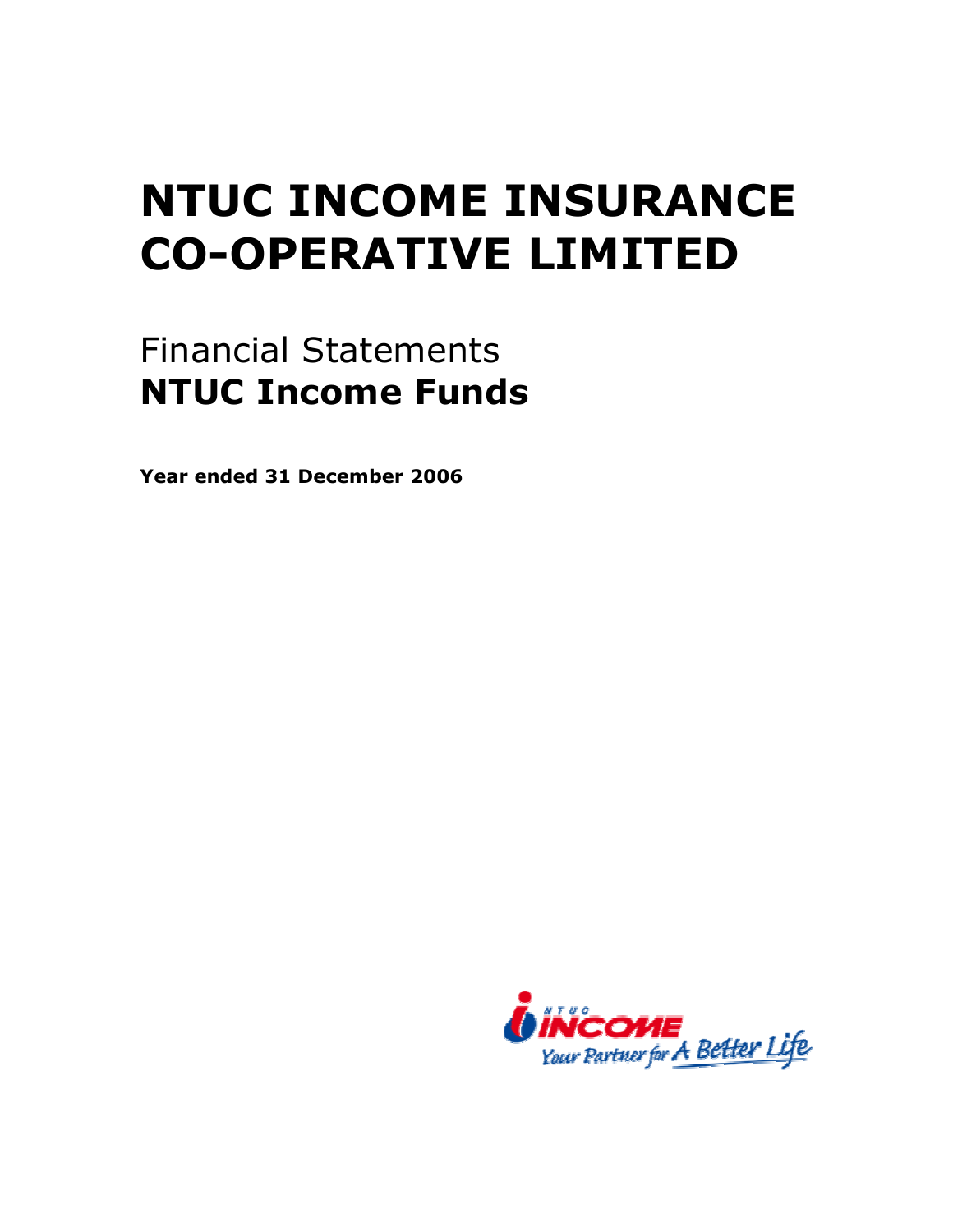## **Table of Contents**

## **Page**

## **Financial Statements**

| Prime Fund                               | 1              |
|------------------------------------------|----------------|
| <b>Trust Fund</b>                        | $\overline{2}$ |
| <b>Enhanced Fund</b>                     | 3              |
| <b>Takaful Fund</b>                      | 4              |
| <b>Global Equity Fund</b>                | 5              |
| Singapore Bond Fund                      | $\,6$          |
| <b>Technology Fund</b>                   | $\overline{7}$ |
| Japan Equity Fund                        | 8              |
| <b>Europe Equity Fund</b>                | 9              |
| <b>Dynamic Guaranteed Fund</b>           | 10             |
| Singapore Equity Fund                    | 11             |
| Global Bond Fund                         | 12             |
| Growth Fund                              | 13             |
| <b>Balanced Fund</b>                     | 14             |
| <b>Conservative Fund</b>                 | 15             |
| Amanah Bond Fund                         | 16             |
| Amanah Equity Fund                       | 17             |
| Money Market Fund                        | 18             |
| <b>Notes to the Financial Statements</b> | 19             |
| <b>Directors' Report</b>                 | 30             |
| <b>Auditors' Report</b>                  | 31             |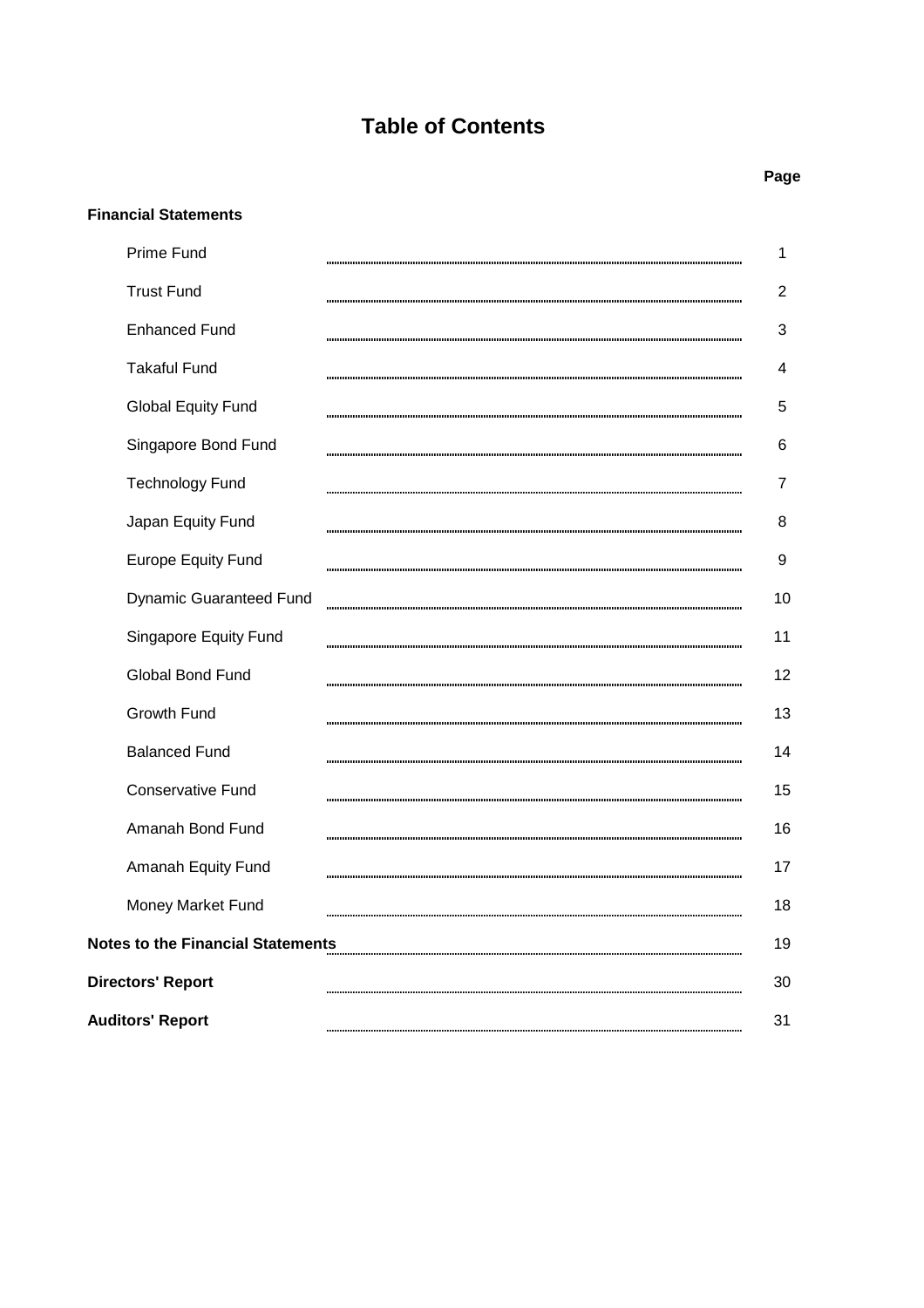#### **Capital and Income Account for the year ended 31 December 2006**

|                                                                |              | 2006                                      |                                                 | 2005                                      |                                                 |  |
|----------------------------------------------------------------|--------------|-------------------------------------------|-------------------------------------------------|-------------------------------------------|-------------------------------------------------|--|
|                                                                | Note         | <b>Prime Fund</b><br>(Total)<br>S\$       | <b>Prime Fund</b><br>(ILP Policyholders)<br>S\$ | <b>Prime Fund</b><br>(Total)<br>S\$       | <b>Prime Fund</b><br>(ILP Policyholders)<br>S\$ |  |
| Net assets at 1 January                                        |              | 361,433,115                               | 188,801,949                                     | 327,847,305                               | 202,214,427                                     |  |
| Premiums<br>Surrenders<br>Injection by Cooperative             | 4(a)<br>4(b) |                                           | 12,580,606<br>(38,965,141)                      |                                           | 6,836,707<br>(39, 458, 404)                     |  |
| Net new units created (cancelled)                              |              |                                           | (26, 384, 535)                                  |                                           | (32,621,697)                                    |  |
| Net investment income<br>Management fees and other charges     | 4(c)         | 67,053,366<br>(3,625,802)                 | 32,680,927<br>(1,770,696)                       | 35,878,309<br>(2,292,499)                 | 20,590,191<br>(1,380,972)                       |  |
|                                                                |              | 63,427,564                                | 4,525,696                                       | 33,585,810                                | (13, 412, 478)                                  |  |
| Net assets at 31 December 2006                                 |              | 424,860,679                               | 193,327,645                                     | 361,433,115                               | 188,801,949                                     |  |
| Balance Sheet as at 31 December 2006                           |              |                                           |                                                 |                                           |                                                 |  |
| <b>Assets</b>                                                  |              |                                           |                                                 |                                           |                                                 |  |
| <b>Financial assets</b>                                        |              |                                           |                                                 |                                           |                                                 |  |
| <b>Equities</b><br><b>Debt securities</b><br>Loans             |              | 252,321,224<br>149,035,987                | 114,815,680<br>67,816,999                       | 224,540,703<br>101,734,601<br>105,000     | 117,293,410<br>53,143,141<br>54,849             |  |
| <b>Financial derivatives</b><br>Other receivables and assets   |              | 116,643<br>1,415,478                      | 53,078<br>644,096                               | 10,862<br>968,876                         | 5,674<br>506,112                                |  |
| Cash and cash equivalents<br><b>Total assets</b>               |              | 21,971,347<br>424,860,679                 | 9,997,792<br>193,327,645                        | 34,073,073<br>361,433,115                 | 17,798,763<br>188,801,949                       |  |
| <b>Liabilities</b>                                             |              |                                           |                                                 |                                           |                                                 |  |
| <b>Financial liabilities</b><br><b>Financial derivatives</b>   |              |                                           |                                                 |                                           |                                                 |  |
| Other payables and liabilities<br><b>Total liabilities</b>     |              | $\blacksquare$                            | $\blacksquare$                                  | $\blacksquare$                            | ٠                                               |  |
| <b>Net assets of Fund</b>                                      |              | 424,860,679                               | 193,327,645                                     | 361,433,115                               | 188,801,949                                     |  |
| Units in Issue<br>Net assets per unit                          |              | 84,550,117<br>5.025                       | 38,473,494<br>5.025                             | 84,550,117<br>4.275                       | 44,166,476<br>4.275                             |  |
| Attributable to:                                               |              |                                           |                                                 |                                           |                                                 |  |
| - Investment-Linked Policyholders<br>- Life Insurance Par Fund |              | 193,327,645<br>231,533,034<br>424,860,679 | 45.50%<br>54.50%<br>100.00%                     | 188,801,949<br>172,631,166<br>361,433,115 | 52.24%<br>47.76%<br>100.00%                     |  |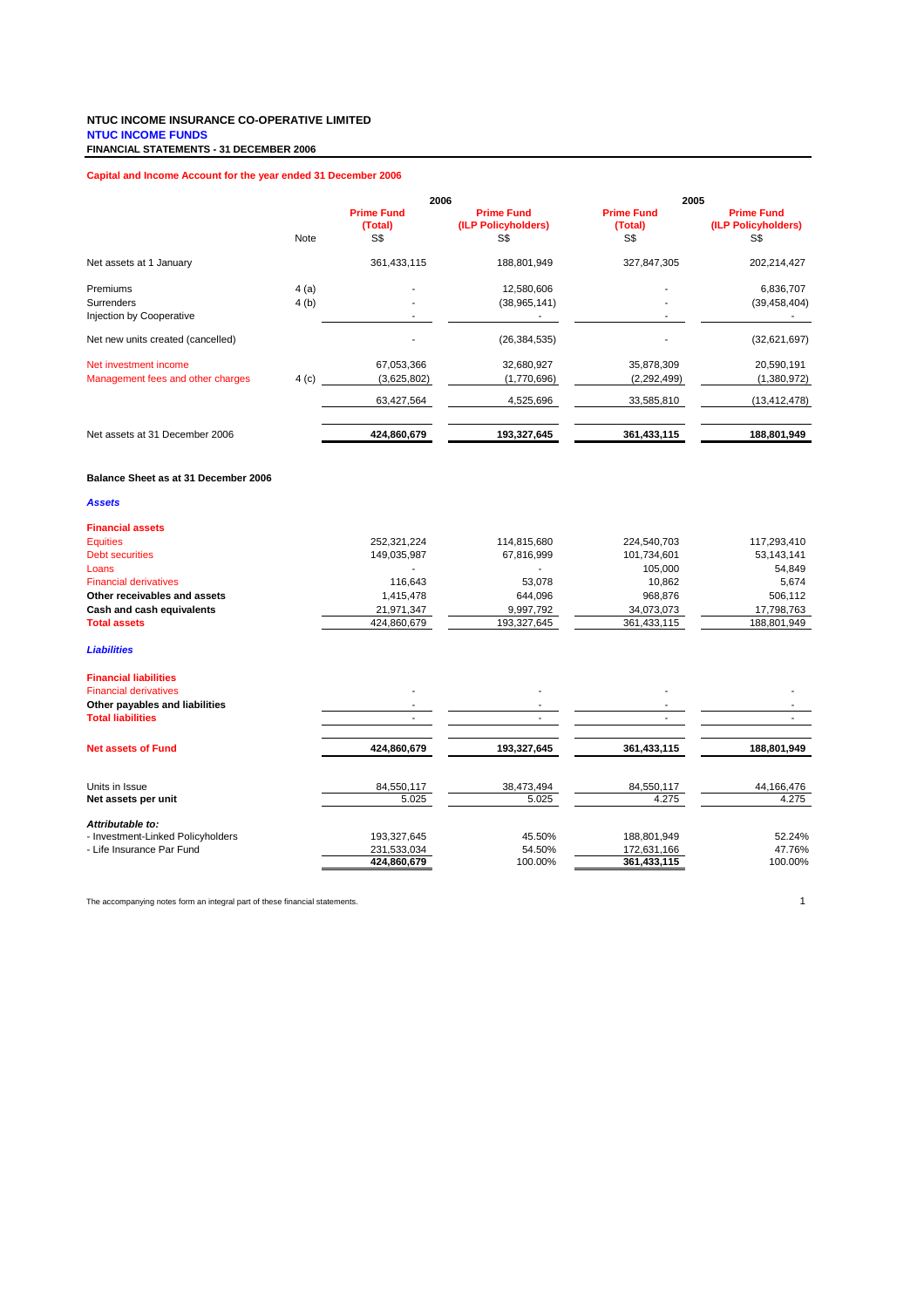## **Capital and Income Account for the year ended 31 December 2006**

|                                                                                                                                                                                                   |              |                                                                              | 2006                                                                     |                                                                                     | 2005                                                                              |  |
|---------------------------------------------------------------------------------------------------------------------------------------------------------------------------------------------------|--------------|------------------------------------------------------------------------------|--------------------------------------------------------------------------|-------------------------------------------------------------------------------------|-----------------------------------------------------------------------------------|--|
|                                                                                                                                                                                                   | Note         | <b>Trust Fund</b><br>(Total)<br>S\$                                          | <b>Trust Fund</b><br>(ILP Policyholders)<br>S\$                          | <b>Trust Fund</b><br>(Total)<br>S\$                                                 | <b>Trust Fund</b><br>(ILP Policyholders)<br>S\$                                   |  |
| Net assets at 1 January                                                                                                                                                                           |              | 136,975,524                                                                  | 71,593,726                                                               | 122,114,486                                                                         | 67,920,837                                                                        |  |
| Premiums<br>Surrenders<br>Injection by Cooperative                                                                                                                                                | 4(a)<br>4(b) |                                                                              | 11,244,438<br>(19, 219, 238)                                             |                                                                                     | 6,395,230<br>(10,612,727)                                                         |  |
| Net new units created (cancelled)                                                                                                                                                                 |              |                                                                              | (7,974,800)                                                              |                                                                                     | (4,217,497)                                                                       |  |
| Net investment income<br>Management fees and other charges                                                                                                                                        | 4 (c)        | 29,918,199<br>(1,646,814)                                                    | 14,558,312<br>(816, 112)                                                 | 16,284,967<br>(1,423,929)                                                           | 8,639,709<br>(749, 323)                                                           |  |
|                                                                                                                                                                                                   |              | 28,271,385                                                                   | 5,767,400                                                                | 14,861,038                                                                          | 3,672,889                                                                         |  |
| Net assets at 31 December 2006                                                                                                                                                                    |              | 165,246,909                                                                  | 77,361,126                                                               | 136,975,524                                                                         | 71,593,726                                                                        |  |
| Balance Sheet as at 31 December 2006                                                                                                                                                              |              |                                                                              |                                                                          |                                                                                     |                                                                                   |  |
| <b>Assets</b>                                                                                                                                                                                     |              |                                                                              |                                                                          |                                                                                     |                                                                                   |  |
| <b>Financial assets</b><br><b>Equities</b><br><b>Debt securities</b><br>Loans<br><b>Financial derivatives</b><br>Other receivables and assets<br>Cash and cash equivalents<br><b>Total assets</b> |              | 99,959,805<br>51,150,957<br>41,732<br>1,058,309<br>13,036,106<br>165,246,909 | 46,796,658<br>23,946,563<br>19,537<br>495,453<br>6,102,915<br>77,361,126 | 86,034,337<br>38,670,095<br>30,000<br>5,431<br>729,086<br>11,506,575<br>136,975,524 | 44,968,026<br>20,211,904<br>15,680<br>2,839<br>381,075<br>6,014,202<br>71,593,726 |  |
| <b>Liabilities</b>                                                                                                                                                                                |              |                                                                              |                                                                          |                                                                                     |                                                                                   |  |
| <b>Financial liabilities</b><br><b>Financial derivatives</b><br>Other payables and liabilities<br><b>Total liabilities</b>                                                                        |              | $\mathbf{r}$                                                                 |                                                                          | ×.                                                                                  |                                                                                   |  |
| <b>Net assets of Fund</b>                                                                                                                                                                         |              | 165,246,909                                                                  | 77,361,126                                                               | 136,975,524                                                                         | 71,593,726                                                                        |  |
| Units in Issue<br>Net assets per unit                                                                                                                                                             |              | 85,909,833<br>1.923                                                          | 40,219,096<br>1.923                                                      | 85,909,833<br>1.594                                                                 | 44,902,950<br>1.594                                                               |  |
| Attributable to:<br>- Investment-Linked Policyholders<br>- Life Insurance Par Fund                                                                                                                |              | 77,361,126<br>87,885,784<br>165,246,909                                      | 46.82%<br>53.18%<br>100.00%                                              | 71,593,726<br>65,381,798<br>136,975,524                                             | 52.27%<br>47.73%<br>100.00%                                                       |  |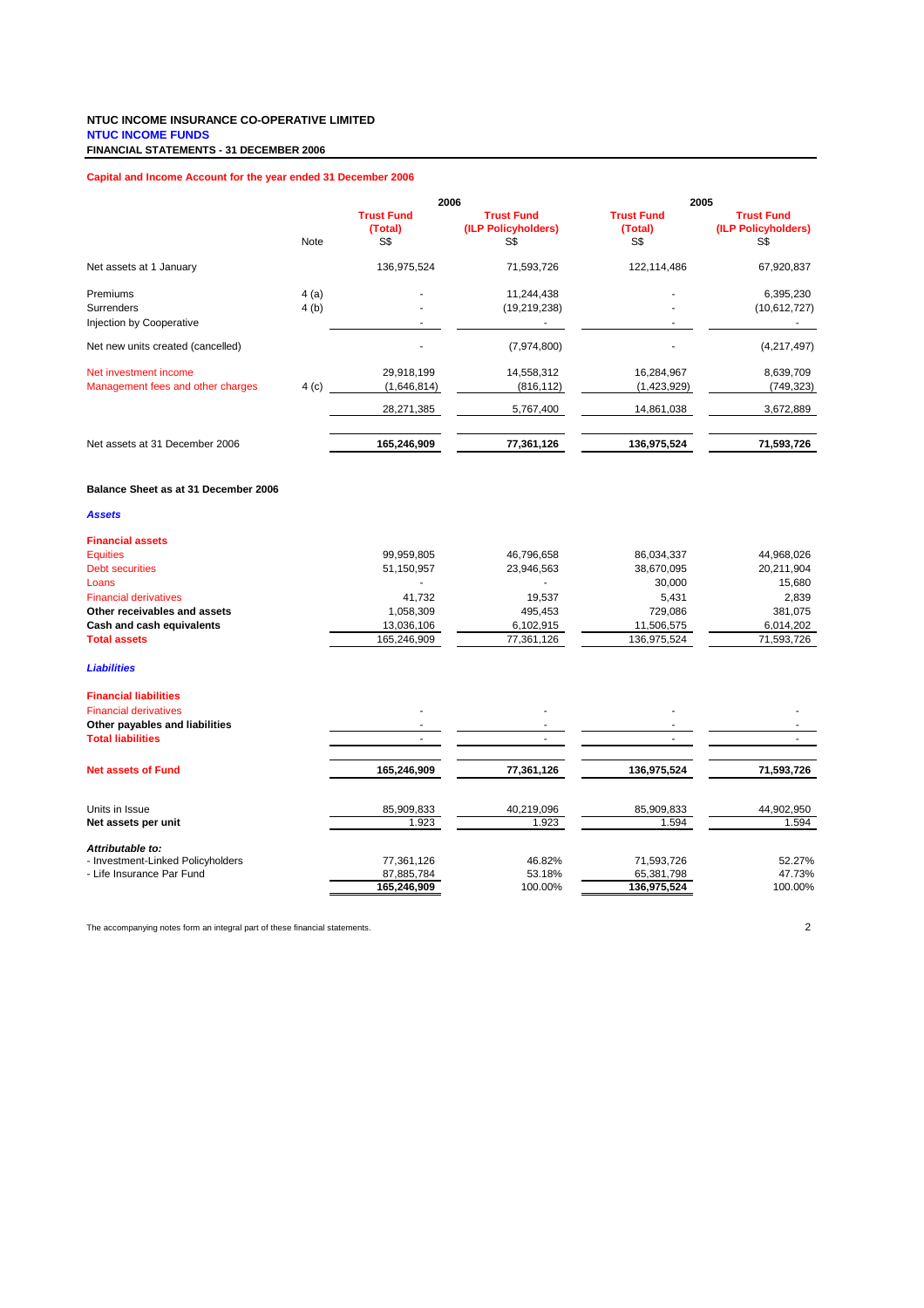**Capital and Income Account for the year ended 31 December 2006**

|                                                            |               |                                        | 2006                                               | 2005                                   |                                                    |
|------------------------------------------------------------|---------------|----------------------------------------|----------------------------------------------------|----------------------------------------|----------------------------------------------------|
|                                                            | Note          | <b>Enhanced Fund</b><br>(Total)<br>S\$ | <b>Enhanced Fund</b><br>(ILP Policyholders)<br>S\$ | <b>Enhanced Fund</b><br>(Total)<br>S\$ | <b>Enhanced Fund</b><br>(ILP Policyholders)<br>S\$ |
| Net assets at 1 January                                    |               | 111,601,453                            | 72,794,766                                         | 100,453,525                            | 74,994,430                                         |
| Premiums<br>Surrenders<br>Injection by Cooperative         | 4 (a)<br>4(b) |                                        | 10,445,826<br>(24, 422, 779)                       |                                        | 7,167,816<br>(17, 265, 259)                        |
| Net new units created (cancelled)                          |               |                                        | (13,976,953)                                       |                                        | (10,097,443)                                       |
| Net investment income<br>Management fees and other charges | 4 (c)         | 22,882,330<br>(1,389,724)              | 13,439,953<br>(799, 204)                           | 12,323,695<br>(1, 175, 767)            | 8,709,905<br>(812, 126)                            |
|                                                            |               | 21,492,606                             | (1, 336, 204)                                      | 11,147,928                             | (2, 199, 664)                                      |
| Net assets at 31 December 2006                             |               | 133,094,059                            | 71,458,562                                         | 111,601,453                            | 72,794,766                                         |
| Balance Sheet as at 31 December 2006                       |               |                                        |                                                    |                                        |                                                    |
| <b>Assets</b>                                              |               |                                        |                                                    |                                        |                                                    |
| <b>Financial assets</b>                                    |               |                                        |                                                    |                                        |                                                    |
| Equities<br>Debt securities                                |               | 90,740,933<br>34,026,562               | 48,719,055<br>18,268,953                           | 80,037,678<br>21,994,086               | 52,206,525<br>14,346,178                           |
| Loans<br><b>Financial derivatives</b>                      |               | 27,805                                 | 14.928                                             | 15,000<br>2,716                        | 9,784<br>1,771                                     |
| Other receivables and assets                               |               | 588,645                                | 316,045                                            | 433,021                                | 282,449                                            |
| Cash and cash equivalents                                  |               | 7,710,114                              | 4,139,581                                          | 9,118,952                              | 5,948,059                                          |
| <b>Total assets</b>                                        |               | 133,094,059                            | 71,458,562                                         | 111,601,453                            | 72,794,766                                         |
| <b>Liabilities</b>                                         |               |                                        |                                                    |                                        |                                                    |
| <b>Financial liabilities</b>                               |               |                                        |                                                    |                                        |                                                    |
| <b>Financial derivatives</b>                               |               |                                        |                                                    |                                        |                                                    |
| Other payables and liabilities                             |               |                                        |                                                    |                                        |                                                    |
| <b>Total liabilities</b>                                   |               | ÷.                                     |                                                    | $\overline{a}$                         |                                                    |
| <b>Net assets of Fund</b>                                  |               | 133,094,059                            | 71,458,562                                         | 111,601,453                            | 72,794,766                                         |
| Units in Issue                                             |               | 95,407,800                             | 51,224,707                                         | 95,407,800                             | 62,232,062                                         |
| Net assets per unit                                        |               | 1.395                                  | 1.395                                              | 1.170                                  | 1.170                                              |
| Attributable to:                                           |               |                                        |                                                    |                                        |                                                    |
| - Investment-Linked Policyholders                          |               | 71,458,562                             | 53.69%                                             | 72,794,766                             | 65.23%                                             |
| - Life Insurance Par Fund                                  |               | 61,635,497                             | 46.31%                                             | 38,806,687                             | 34.77%                                             |
|                                                            |               | 133,094,059                            | 100.00%                                            | 111,601,453                            | 100.00%                                            |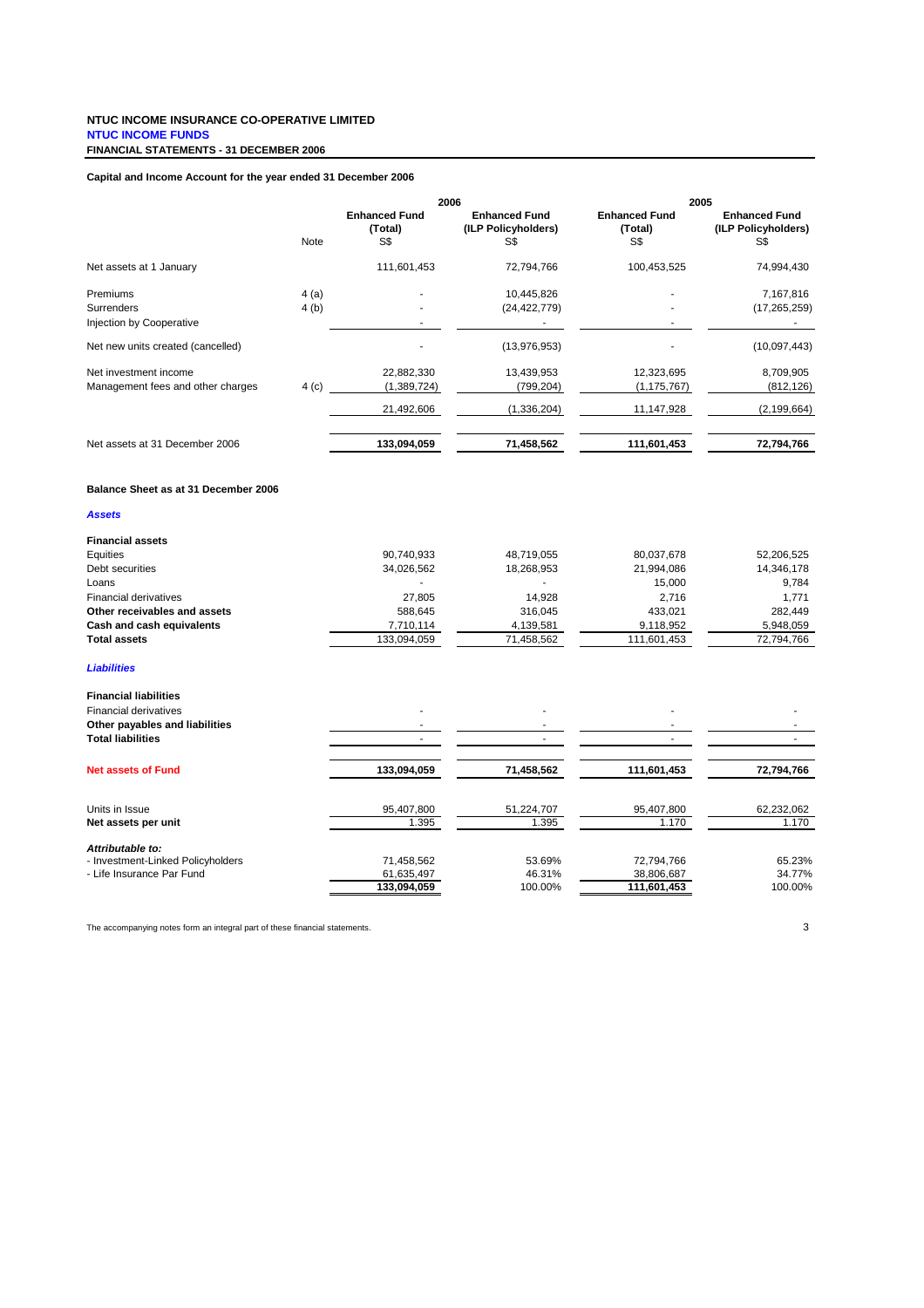#### **Capital and Income Account for the year ended 31 December 2006**

|                                                            |      | 2006                                  |                                                   | 2005                                  |                                                   |
|------------------------------------------------------------|------|---------------------------------------|---------------------------------------------------|---------------------------------------|---------------------------------------------------|
|                                                            | Note | <b>Takaful Fund</b><br>(Total)<br>S\$ | <b>Takaful Fund</b><br>(ILP Policyholders)<br>S\$ | <b>Takaful Fund</b><br>(Total)<br>S\$ | <b>Takaful Fund</b><br>(ILP Policyholders)<br>S\$ |
| Net assets at 1 January                                    |      | 54,738,975                            | 30,266,007                                        | 48,162,274                            | 29,978,531                                        |
| Premiums                                                   | 4(a) |                                       | 792,384                                           |                                       | 508,426                                           |
| Surrenders<br>Injection by Cooperative                     | 4(b) |                                       | (5,357,066)                                       |                                       | (4,088,355)                                       |
| Net new units created (cancelled)                          |      |                                       | (4, 564, 682)                                     |                                       | (3,579,929)                                       |
| Net investment income<br>Management fees and other charges | 4(c) | 8,378,441<br>(417, 559)               | 4,287,061<br>(213, 919)                           | 7,061,215<br>(484, 514)               | 4,166,226<br>(298, 821)                           |
|                                                            |      | 7,960,882                             | (491, 540)                                        | 6,576,701                             | 287,476                                           |
| Net assets at 31 December 2006                             |      | 62,699,857                            | 29,774,467                                        | 54,738,975                            | 30,266,007                                        |
| Balance Sheet as at 31 December 2006                       |      |                                       |                                                   |                                       |                                                   |
| Assets                                                     |      |                                       |                                                   |                                       |                                                   |
| <b>Financial assets</b>                                    |      |                                       |                                                   |                                       |                                                   |
| <b>Equities</b>                                            |      | 60,116,101                            | 28,547,512                                        | 45,164,507                            | 24,972,138                                        |
| <b>Debt securities</b>                                     |      |                                       |                                                   |                                       |                                                   |
| Loans                                                      |      |                                       |                                                   |                                       |                                                   |
| <b>Financial derivatives</b>                               |      |                                       |                                                   |                                       |                                                   |
| Other receivables and assets                               |      | 166,143                               | 78,897                                            | 17,551                                | 9,705                                             |
| Cash and cash equivalents                                  |      | 2,417,613                             | 1,148,058                                         | 9,556,917                             | 5,284,164                                         |
| <b>Total assets</b>                                        |      | 62,699,857                            | 29,774,467                                        | 54,738,975                            | 30,266,007                                        |
| <b>Liabilities</b>                                         |      |                                       |                                                   |                                       |                                                   |
| <b>Financial liabilities</b>                               |      |                                       |                                                   |                                       |                                                   |
| <b>Financial derivatives</b>                               |      |                                       |                                                   |                                       |                                                   |
| Other payables and liabilities                             |      |                                       |                                                   |                                       |                                                   |
| <b>Total liabilities</b>                                   |      | $\blacksquare$                        |                                                   | $\overline{\phantom{a}}$              |                                                   |
| <b>Net assets of Fund</b>                                  |      | 62,699,857                            | 29,774,467                                        | 54,738,975                            | 30,266,007                                        |
| Units in Issue                                             |      | 97,390,666                            | 46,248,196                                        | 97,390,666                            | 53,848,772                                        |
| Net assets per unit                                        |      | 0.644                                 | 0.644                                             | 0.562                                 | 0.562                                             |
| Attributable to:                                           |      |                                       |                                                   |                                       |                                                   |
| - Investment-Linked Policyholders                          |      | 29,774,467                            | 47.49%                                            | 30,266,007                            | 55.29%                                            |
| - Life Insurance Par Fund                                  |      | 32,925,390<br>62,699,857              | 52.51%<br>100.00%                                 | 24,472,968<br>54,738,975              | 44.71%<br>100.00%                                 |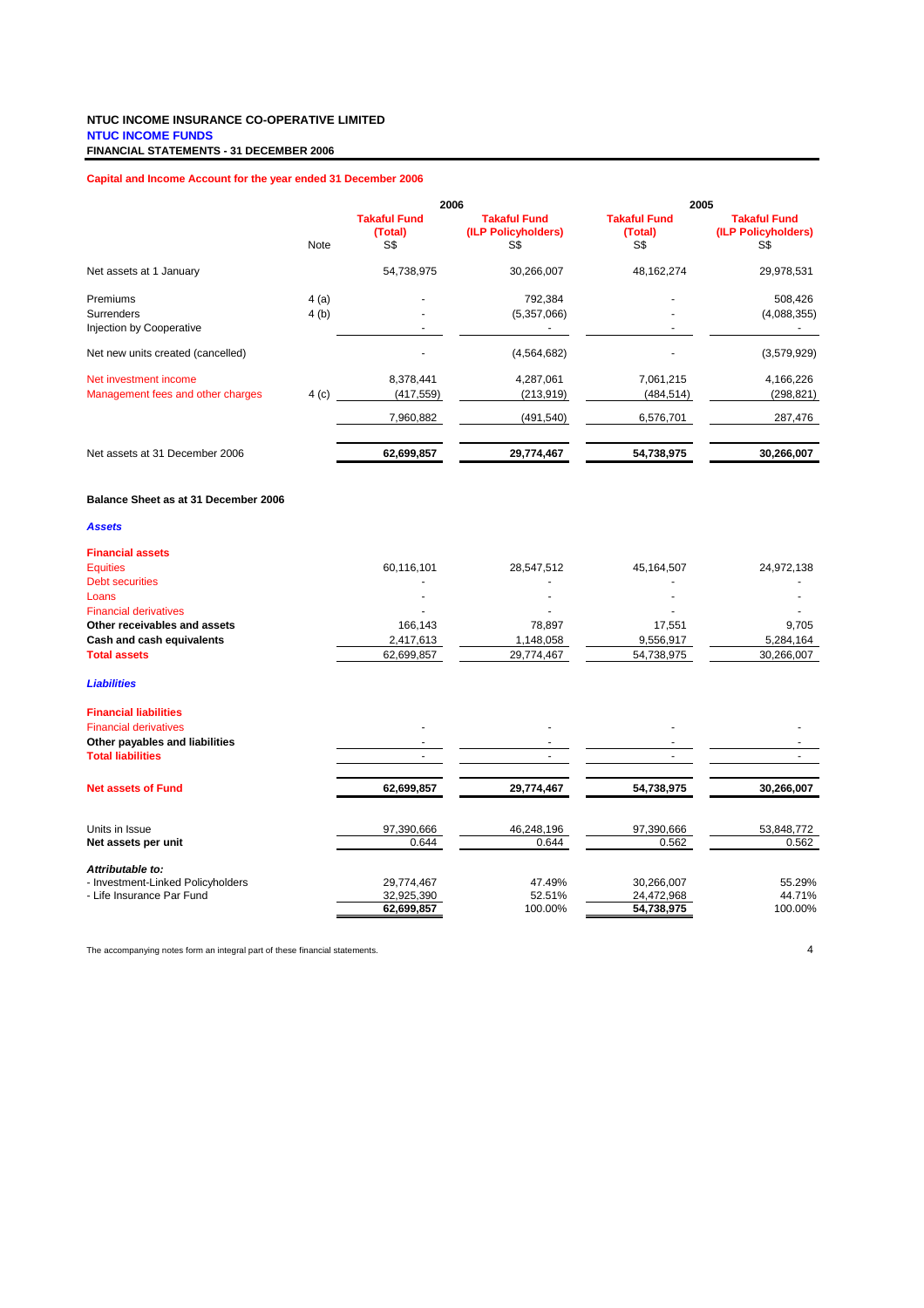#### **Capital and Income Account for the year ended 31 December 2006**

|                                                            |       | 2006                                           |                                                            | 2005                                           |                                                            |
|------------------------------------------------------------|-------|------------------------------------------------|------------------------------------------------------------|------------------------------------------------|------------------------------------------------------------|
|                                                            | Note  | <b>Global Equity</b><br>Fund<br>(Total)<br>S\$ | <b>Global Equity</b><br>Fund<br>(ILP Policyholders)<br>S\$ | <b>Global Equity</b><br>Fund<br>(Total)<br>S\$ | <b>Global Equity</b><br>Fund<br>(ILP Policyholders)<br>S\$ |
| Net assets at 1 January                                    |       | 769,052,651                                    | 37,545,378                                                 | 692,972,796                                    | 35,229,781                                                 |
| Premiums                                                   | 4 (a) |                                                | 7,053,217                                                  |                                                | 3,710,854                                                  |
| Surrenders<br>Injection by Cooperative                     | 4(b)  |                                                | (9,018,662)<br>$\overline{\phantom{a}}$                    | (9,588,922)                                    | (5,671,899)                                                |
| Net new units created (cancelled)                          |       |                                                | (1,965,445)                                                | (9,588,922)                                    | (1,961,045)                                                |
| Net investment income                                      |       | 103,179,741                                    | 5,038,910                                                  | 95,908,070                                     | 4,782,413                                                  |
| Management fees and other charges                          | 4(c)  | (11, 412, 383)<br>91,767,358                   | (543, 528)<br>2,529,937                                    | (10, 239, 293)<br>76,079,855                   | (505, 771)<br>2,315,597                                    |
|                                                            |       |                                                |                                                            |                                                |                                                            |
| Net assets at 31 December 2006                             |       | 860,820,009                                    | 40,075,315                                                 | 769,052,651                                    | 37,545,378                                                 |
| Balance Sheet as at 31 December 2006                       |       |                                                |                                                            |                                                |                                                            |
| Assets                                                     |       |                                                |                                                            |                                                |                                                            |
| <b>Financial assets</b>                                    |       |                                                |                                                            |                                                |                                                            |
| Equities<br>Debt securities                                |       | 850,068,830                                    | 39,574,796                                                 | 753,638,362<br>7,045,457                       | 36,792,848<br>343,961                                      |
| Loans                                                      |       |                                                |                                                            |                                                |                                                            |
| <b>Financial derivatives</b>                               |       | 1,347                                          | 63                                                         | 177,352                                        | 8,658                                                      |
| Other receivables and assets                               |       | 1,358,782                                      | 63,257                                                     | ÷.                                             |                                                            |
| Cash and cash equivalents                                  |       | 9,392,293                                      | 437,256                                                    | 8,709,097                                      | 425,181                                                    |
| <b>Total assets</b>                                        |       | 860, 821, 252                                  | 40,075,372                                                 | 769,570,268                                    | 37,570,648                                                 |
| Liabilities                                                |       |                                                |                                                            |                                                |                                                            |
| <b>Financial liabilities</b>                               |       |                                                |                                                            |                                                |                                                            |
| <b>Financial derivatives</b>                               |       | 1,243                                          | 57                                                         | 177,442                                        | 8,663                                                      |
| Other payables and liabilities<br><b>Total liabilities</b> |       | 1,243                                          | 57                                                         | 340,175<br>517,617                             | 16,607<br>25,270                                           |
| Net assets of Fund                                         |       | 860,820,009                                    | 40,075,315                                                 | 769,052,651                                    | 37,545,378                                                 |
|                                                            |       |                                                |                                                            |                                                |                                                            |
| Units in Issue                                             |       | 345,543,196                                    | 16,086,699                                                 | 345,543,196                                    | 16,869,521                                                 |
| Net assets per unit                                        |       | 2.491                                          | 2.491                                                      | 2.226                                          | 2.226                                                      |
| Attributable to:                                           |       |                                                |                                                            |                                                |                                                            |
| - Investment-Linked Policyholders                          |       | 40,075,315                                     | 4.65%                                                      | 37,545,378                                     | 4.88%                                                      |
| - Combined Growth Fund                                     |       | 142,694,150                                    | 16.58%                                                     | 105,229,887                                    | 13.68%                                                     |
| - Combined Balanced Fund                                   |       | 101,170,424                                    | 11.75%                                                     | 73,907,886                                     | 9.61%                                                      |
| - Combined Conservative Fund                               |       | 18,676,124                                     | 2.17%                                                      | 16,685,164                                     | 2.17%                                                      |
| - Life Insurance Par Fund                                  |       | 510,466,851                                    | 59.30%                                                     | 493,036,190                                    | 64.11%                                                     |
| - General Insurance Fund                                   |       | 47,737,145                                     | 5.55%                                                      | 42,648,146                                     | 5.55%                                                      |
|                                                            |       | 860,820,009                                    | 100.00%                                                    | 769,052,651                                    | 100.00%                                                    |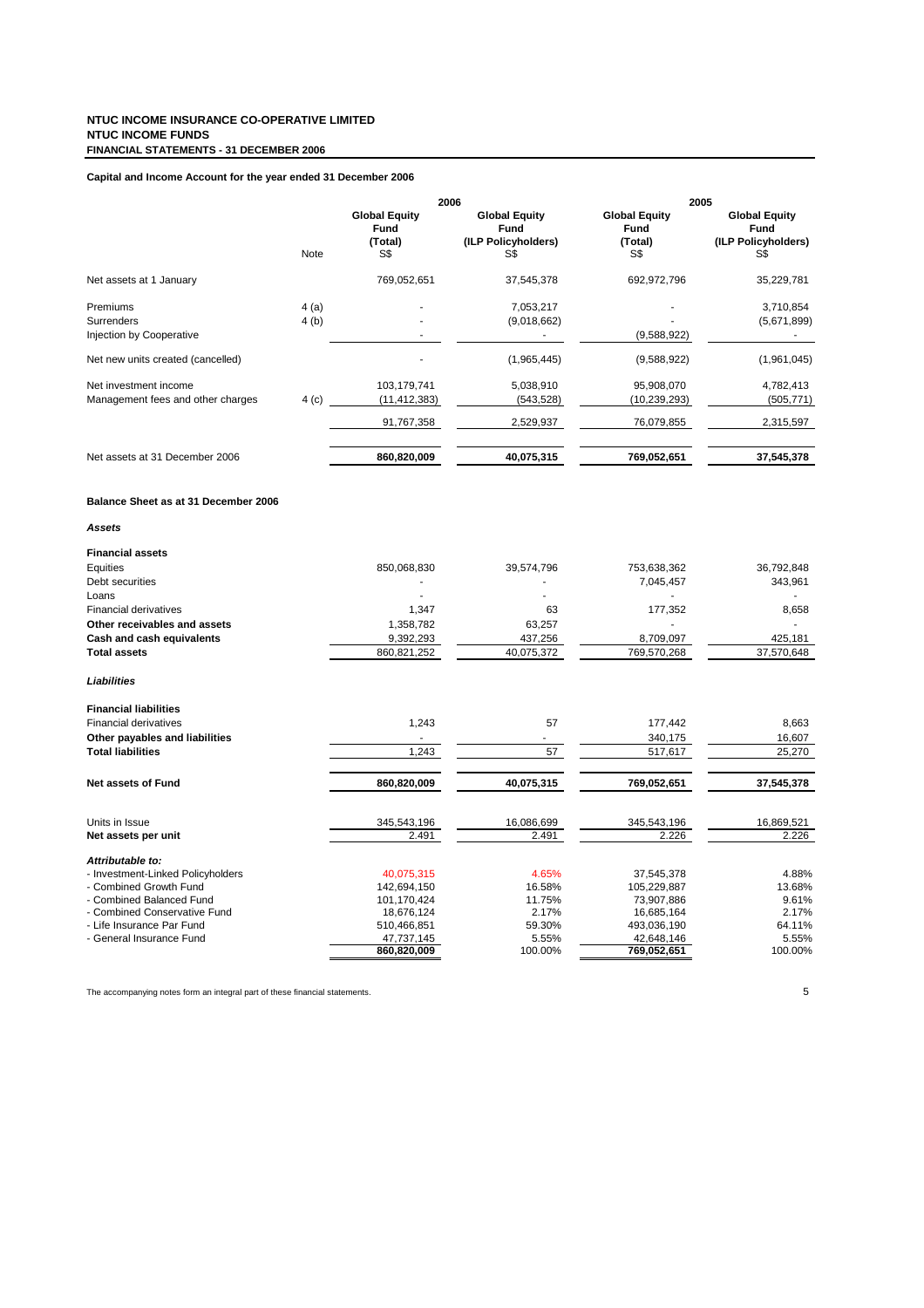#### **Capital and Income Account for the year ended 31 December 2006**

|                                                                |               | 2006                                                   |                                                                    | 2005                                                   |                                                                    |
|----------------------------------------------------------------|---------------|--------------------------------------------------------|--------------------------------------------------------------------|--------------------------------------------------------|--------------------------------------------------------------------|
|                                                                | Note          | <b>Singapore</b><br><b>Bond Fund</b><br>(Total)<br>S\$ | <b>Singapore</b><br><b>Bond Fund</b><br>(ILP Policyholders)<br>S\$ | <b>Singapore</b><br><b>Bond Fund</b><br>(Total)<br>S\$ | <b>Singapore</b><br><b>Bond Fund</b><br>(ILP Policyholders)<br>S\$ |
| Net assets at 1 January                                        |               | 982,288,488                                            | 20,670,184                                                         | 936,058,079                                            | 23,975,327                                                         |
| Premiums<br>Surrenders<br>Injection by Cooperative             | 4(a)<br>4 (b) | 378,000,000                                            | 3,057,660<br>(5,683,063)                                           | 52,853,388                                             | 1,389,418<br>(4,622,865)                                           |
| Net new units created (cancelled)                              |               | 378,000,000                                            | (2,625,403)                                                        | 52,853,388                                             | (3,233,447)                                                        |
| Net investment income<br>Management fees and other charges     | 4(c)          | 51,286,895<br>(5,616,197)                              | 783,821<br>(96, 217)                                               | (1,674,532)<br>(4,948,447)                             | 40,740<br>(112, 436)                                               |
|                                                                |               | 423,670,698                                            | (1,937,799)                                                        | 46,230,409                                             | (3,305,143)                                                        |
| Net assets at 31 December 2006                                 |               | 1,405,959,186                                          | 18,732,385                                                         | 982,288,488                                            | 20,670,184                                                         |
| Balance Sheet as at 31 December 2006                           |               |                                                        |                                                                    |                                                        |                                                                    |
| Assets                                                         |               |                                                        |                                                                    |                                                        |                                                                    |
| <b>Financial assets</b><br><b>Equities</b>                     |               |                                                        |                                                                    |                                                        |                                                                    |
| <b>Debt securities</b><br>Loans                                |               | 1,399,341,886                                          | 18,644,219                                                         | 942,990,650                                            | 19,843,244                                                         |
| <b>Financial derivatives</b>                                   |               | 1,646,516                                              | 21,937                                                             | 532,479                                                | 11,205                                                             |
| Other receivables and assets                                   |               |                                                        |                                                                    |                                                        |                                                                    |
| Cash and cash equivalents                                      |               | 9,757,608                                              | 130,007                                                            | 38,779,433                                             | 816,031                                                            |
| <b>Total assets</b>                                            |               | 1,410,746,010                                          | 18,796,163                                                         | 982,302,562                                            | 20,670,480                                                         |
| Liabilities                                                    |               |                                                        |                                                                    |                                                        |                                                                    |
| <b>Financial liabilities</b>                                   |               |                                                        |                                                                    |                                                        |                                                                    |
| <b>Financial derivatives</b><br>Other payables and liabilities |               | 4,786,824                                              | 63,778                                                             | 14,074                                                 | 296                                                                |
| <b>Total liabilities</b>                                       |               | 4,786,824                                              | 63,778                                                             | 14,074                                                 | 296                                                                |
| <b>Net assets of Fund</b>                                      |               | 1,405,959,186                                          | 18,732,385                                                         | 982,288,488                                            | 20,670,184                                                         |
| Units in Issue                                                 |               | 1,134,696,198                                          | 15,118,195                                                         | 823,178,990                                            | 17,322,061                                                         |
| Net assets per unit                                            |               | 1.239                                                  | 1.239                                                              | 1.193                                                  | 1.193                                                              |
| Attributable to:<br>- Investment-Linked Policyholders          |               | 18,732,385                                             | 1.33%                                                              | 20,670,184                                             | 2.10%                                                              |
| - Combined Growth Fund                                         |               | 22,052,463                                             | 1.57%                                                              | 17,532,508                                             | 1.78%                                                              |
| - Combined Balanced Fund                                       |               | 32,249,070                                             | 2.29%                                                              | 25,394,547                                             | 2.59%                                                              |
| - Combined Conservative Fund                                   |               | 12,700,444                                             | 0.90%                                                              | 12,231,242                                             | 1.25%                                                              |
| - Life Insurance Par Fund                                      |               | 112,206,777                                            | 7.98%                                                              | 116,497,415                                            | 11.86%                                                             |
| - Life Insurance Non-Par Fund                                  |               | 136,697,139                                            | 9.72%                                                              | 106,577,990                                            | 10.85%                                                             |
| - General Insurance Fund                                       |               | 413,987,380                                            | 29.46%                                                             | 276,340,138                                            | 28.13%                                                             |
| - Shareholders' Fund                                           |               | 262,297,926                                            | 18.66%                                                             | 193,792,005                                            | 19.73%                                                             |
| - Eldershield Fund                                             |               | 236,056,164                                            | 16.79%                                                             | 178,185,261                                            | 18.14%                                                             |
| - Prime Fund                                                   |               | 99,601,708                                             | 7.08%                                                              | 20,038,399                                             | 2.04%                                                              |
| - Trust Fund                                                   |               | 35,635,276                                             | 2.53%                                                              | 10,019,199                                             | 1.02%                                                              |
| - Enhanced Fund                                                |               | 23,742,454                                             | 1.69%                                                              | 5,009,600                                              | 0.51%                                                              |
|                                                                |               | 1,405,959,186                                          | 100.00%                                                            | 982,288,488                                            | 100.00%                                                            |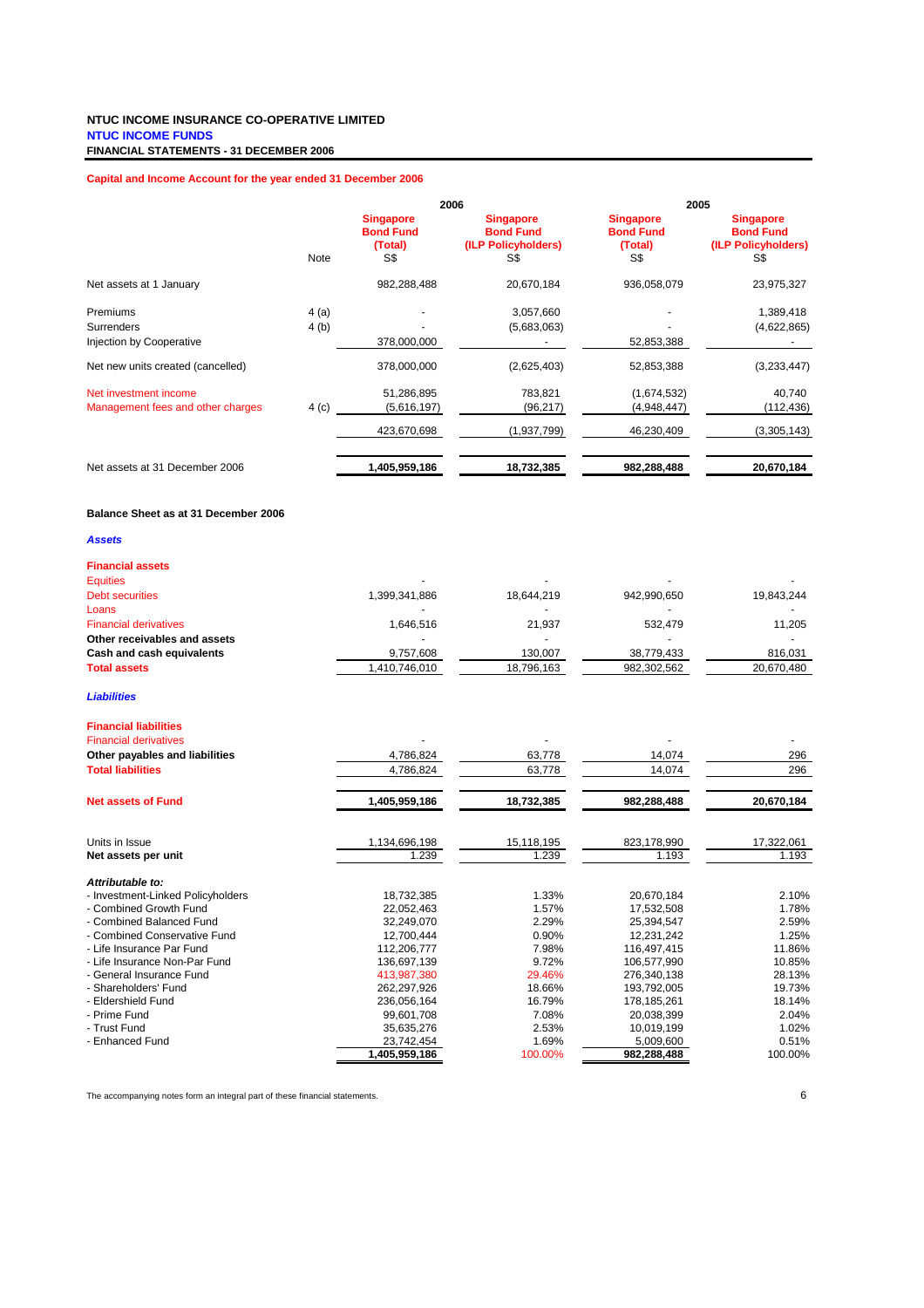#### **Capital and Income Account for the year ended 31 December 2006**

|                                   |             | 2006                                     |                                                      | 2005                                     |                                                      |
|-----------------------------------|-------------|------------------------------------------|------------------------------------------------------|------------------------------------------|------------------------------------------------------|
|                                   | <b>Note</b> | <b>Technology Fund</b><br>(Total)<br>S\$ | <b>Technology Fund</b><br>(ILP Policyholders)<br>S\$ | <b>Technology Fund</b><br>(Total)<br>S\$ | <b>Technology Fund</b><br>(ILP Policyholders)<br>S\$ |
| Net assets at 1 January           |             | 233,059,432                              | 143,394,381                                          | 222,360,131                              | 165,182,211                                          |
| Premiums                          | 4(a)        |                                          | 19,975,748                                           |                                          | 14,472,400                                           |
| <b>Surrenders</b>                 | 4(b)        |                                          | (41, 878, 523)                                       |                                          | (43,895,114)                                         |
| Injection by Cooperative          |             |                                          |                                                      |                                          |                                                      |
| Net new units created (cancelled) |             |                                          | (21, 902, 775)                                       |                                          | (29, 422, 714)                                       |
| Net investment income             |             | (7,558,782)                              | (2,097,993)                                          | 13,792,859                               | 9,782,311                                            |
| Management fees and other charges | 4(c)        | (3,873,168)                              | (1,971,181)                                          | (3,093,558)                              | (2, 147, 427)                                        |
|                                   |             | (11, 431, 950)                           | (25, 971, 949)                                       | 10,699,301                               | (21, 787, 830)                                       |
| Net assets at 31 December 2006    |             | 221,627,482                              | 117,422,432                                          | 233,059,432                              | 143,394,381                                          |

#### **Balance Sheet as at 31 December 2006**

**Assets**

| <b>Financial assets</b>           |             |             |             |             |
|-----------------------------------|-------------|-------------|-------------|-------------|
| <b>Equities</b>                   | 218,920,806 | 115,988,384 | 232,881,405 | 143,284,846 |
| <b>Debt securities</b>            |             |             |             |             |
| Loans                             |             |             |             |             |
| <b>Financial derivatives</b>      |             |             |             |             |
| Other receivables and assets      |             |             |             |             |
| Cash and cash equivalents         | 3,870,395   | 2,050,608   | 618,392     | 380,478     |
| <b>Total assets</b>               | 222,791,201 | 118,038,992 | 233,499,797 | 143,665,324 |
| <b>Liabilities</b>                |             |             |             |             |
| <b>Financial liabilities</b>      |             |             |             |             |
| <b>Financial derivatives</b>      |             |             |             |             |
| Other payables and liabilities    | 1,163,719   | 616,560     | 440,365     | 270,943     |
| <b>Total liabilities</b>          | 1,163,719   | 616,560     | 440.365     | 270,943     |
| <b>Net assets of Fund</b>         | 221,627,482 | 117,422,432 | 233,059,432 | 143,394,381 |
| Units in Issue                    | 929,904,820 | 492,681,163 | 929,904,820 | 572,142,155 |
| Net assets per unit               | 0.238       | 0.238       | 0.251       | 0.251       |
| Attributable to:                  |             |             |             |             |
| - Investment-Linked Policyholders | 117,422,432 | 52.98%      | 143,394,381 | 61.53%      |
| - Life Insurance Par Fund         | 104,205,050 | 47.02%      | 89,665,051  | 38.47%      |
|                                   | 221,627,482 | 100.00%     | 233,059,432 | 100.00%     |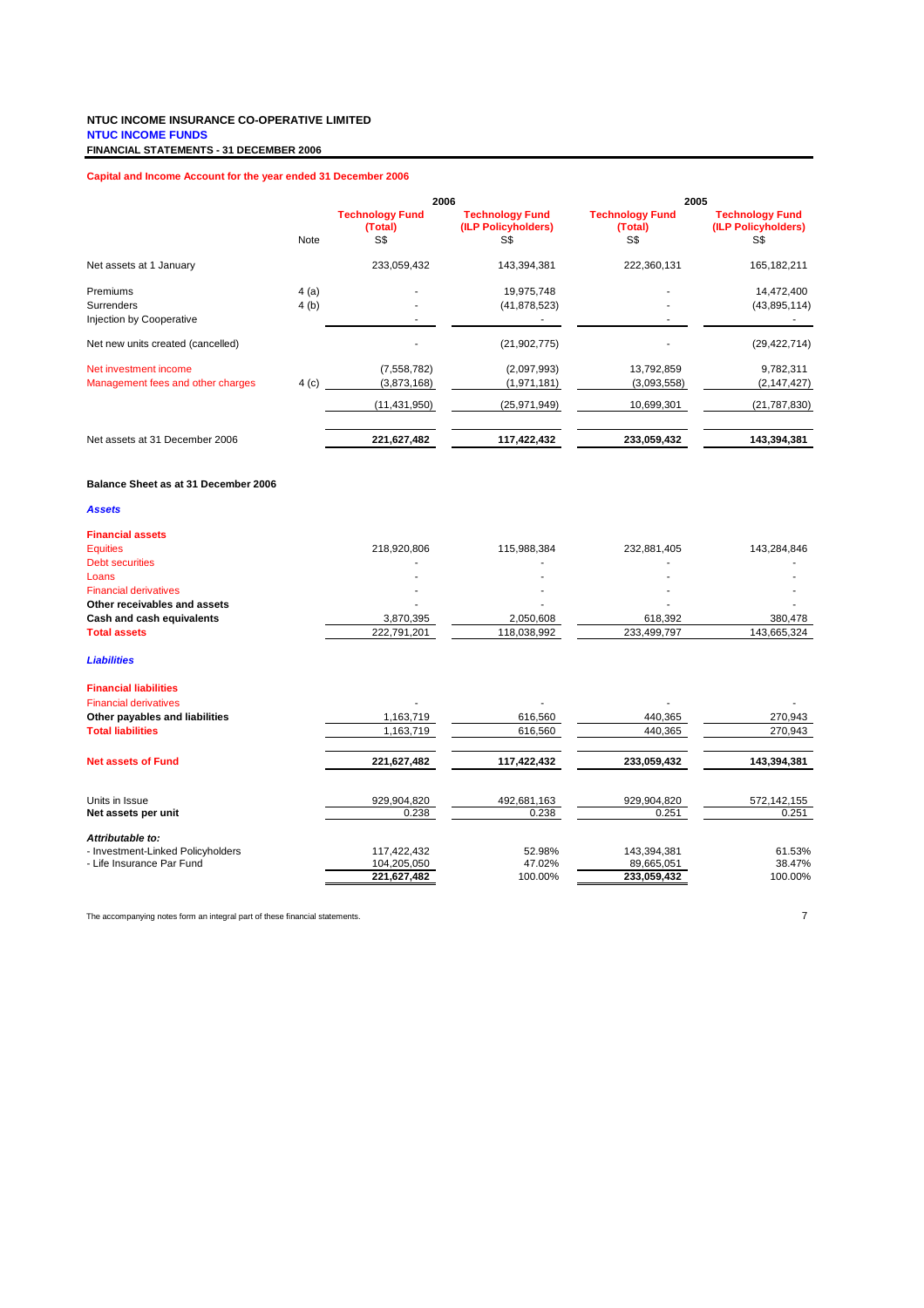#### **Capital and Income Account for the year ended 31 December 2006**

|                                                            |              | 2006                                                 |                                                                  | 2005                                                 |                                                                  |
|------------------------------------------------------------|--------------|------------------------------------------------------|------------------------------------------------------------------|------------------------------------------------------|------------------------------------------------------------------|
|                                                            | Note         | <b>Japan Equity</b><br><b>Fund</b><br>(Total)<br>S\$ | <b>Japan Equity</b><br><b>Fund</b><br>(ILP Policyholders)<br>S\$ | <b>Japan Equity</b><br><b>Fund</b><br>(Total)<br>S\$ | <b>Japan Equity</b><br><b>Fund</b><br>(ILP Policyholders)<br>S\$ |
| Net assets at 1 January                                    |              | 22,399,041                                           | 9,131,791                                                        | 17,150,490                                           | 6,050,374                                                        |
| Premiums<br>Surrenders                                     | 4(a)<br>4(b) |                                                      | 12,634,174<br>(5,986,835)                                        |                                                      | 3,897,377<br>(2, 422, 737)                                       |
| <b>Injection by Cooperative</b>                            |              |                                                      |                                                                  |                                                      |                                                                  |
| Net new units created (cancelled)                          |              |                                                      | 6,647,339                                                        |                                                      | 1,474,640                                                        |
| Net investment income<br>Management fees and other charges | 4(c)         | (1, 418, 473)<br>(377, 844)                          | (545, 127)<br>(195, 302)                                         | 5,593,047<br>(344, 496)                              | 1,730,800<br>(124, 023)                                          |
|                                                            |              | (1,796,317)                                          | 5,906,910                                                        | 5,248,551                                            | 3,081,417                                                        |
| Net assets at 31 December 2006                             |              | 20,602,724                                           | 15,038,701                                                       | 22,399,041                                           | 9,131,791                                                        |
| Balance Sheet as at 31 December 2006                       |              |                                                      |                                                                  |                                                      |                                                                  |
| Assets                                                     |              |                                                      |                                                                  |                                                      |                                                                  |
| <b>Financial assets</b>                                    |              |                                                      |                                                                  |                                                      |                                                                  |
| <b>Equities</b>                                            |              | 20,259,037                                           | 14,787,831                                                       | 22,212,659                                           | 9,055,805                                                        |
| <b>Debt securities</b>                                     |              |                                                      |                                                                  |                                                      |                                                                  |
| Loans                                                      |              |                                                      |                                                                  |                                                      |                                                                  |
| <b>Financial derivatives</b>                               |              |                                                      |                                                                  |                                                      |                                                                  |
| Other receivables and assets                               |              |                                                      |                                                                  | 40,407                                               | 16,474                                                           |
| Cash and cash equivalents                                  |              | 460,104                                              | 335,847                                                          | 145,975                                              | 59,512                                                           |
| <b>Total assets</b>                                        |              | 20,719,141                                           | 15,123,678                                                       | 22,399,041                                           | 9,131,791                                                        |
| <b>Liabilities</b>                                         |              |                                                      |                                                                  |                                                      |                                                                  |
| <b>Financial liabilities</b>                               |              |                                                      |                                                                  |                                                      |                                                                  |
| <b>Financial derivatives</b>                               |              |                                                      |                                                                  |                                                      |                                                                  |
| Other payables and liabilities                             |              | 116,417                                              | 84,977                                                           |                                                      |                                                                  |
| <b>Total liabilities</b>                                   |              | 116,417                                              | 84,977                                                           | ÷.                                                   |                                                                  |
| <b>Net assets of Fund</b>                                  |              | 20,602,724                                           | 15,038,701                                                       | 22,399,041                                           | 9,131,791                                                        |
| Units in Issue                                             |              | 20,943,579                                           | 15,287,504                                                       | 20,943,579                                           | 8,538,419                                                        |
| Net assets per unit                                        |              | 0.984                                                | 0.984                                                            | 1.069                                                | 1.069                                                            |
| Attributable to:                                           |              |                                                      |                                                                  |                                                      |                                                                  |
| - Investment-Linked Policyholders                          |              | 15,038,701                                           | 72.99%                                                           | 9,131,791                                            | 40.77%                                                           |
| - Life Insurance Par Fund                                  |              | 5,564,023                                            | 27.01%                                                           | 13,267,250                                           | 59.23%                                                           |
|                                                            |              | 20,602,724                                           | 100.00%                                                          | 22,399,041                                           | 100.00%                                                          |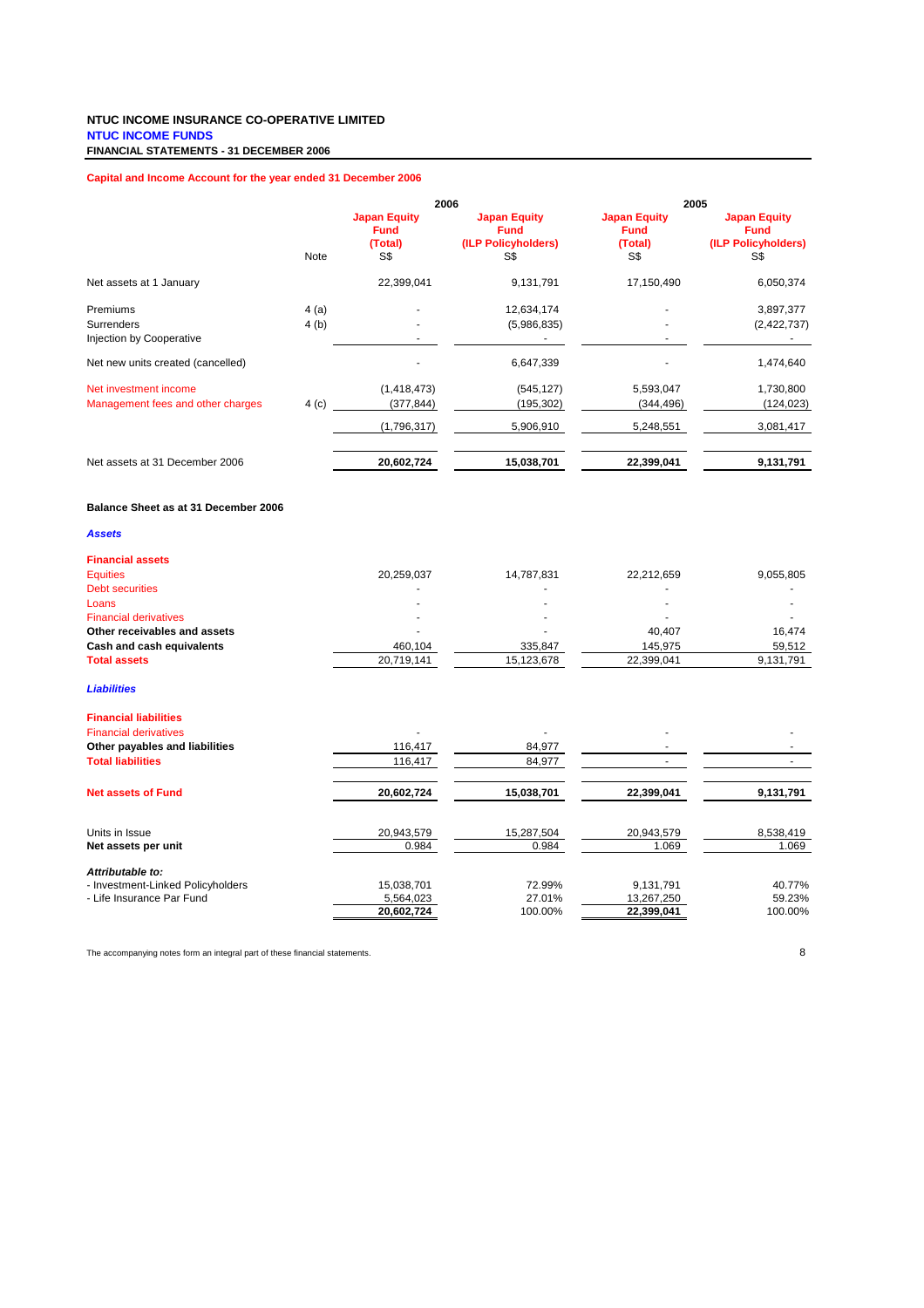#### **Capital and Income Account for the year ended 31 December 2006**

|                                                            |              |                                             | 2006                                                    | 2005                                        |                                                         |
|------------------------------------------------------------|--------------|---------------------------------------------|---------------------------------------------------------|---------------------------------------------|---------------------------------------------------------|
|                                                            | Note         | <b>Europe Equity Fund</b><br>(Total)<br>S\$ | <b>Europe Equity Fund</b><br>(ILP Policyholders)<br>S\$ | <b>Europe Equity Fund</b><br>(Total)<br>S\$ | <b>Europe Equity Fund</b><br>(ILP Policyholders)<br>S\$ |
| Net assets at 1 January                                    |              | 114,441,826                                 | 3,414,125                                               | 102,382,235                                 | 3,237,826                                               |
| Premiums<br><b>Surrenders</b><br>Injection by Cooperative  | 4(a)<br>4(b) |                                             | 1,612,469<br>(1,886,941)                                |                                             | 618,213<br>(825, 121)                                   |
| Net new units created (cancelled)                          |              |                                             | (274, 472)                                              |                                             | (206, 908)                                              |
| Net investment income<br>Management fees and other charges | 4 (c)        | 29,947,990<br>(2,097,963)                   | 904,450<br>(63, 103)                                    | 13,804,352<br>(1,744,761)                   | 436,676<br>(53, 469)                                    |
|                                                            |              | 27,850,027                                  | 566,875                                                 | 12,059,591                                  | 176,299                                                 |
| Net assets at 31 December 2006                             |              | 142,291,853                                 | 3,981,000                                               | 114,441,826                                 | 3,414,125                                               |
| Balance Sheet as at 31 December 2006                       |              |                                             |                                                         |                                             |                                                         |
| <b>Assets</b>                                              |              |                                             |                                                         |                                             |                                                         |

| <b>Financial assets</b>           |             |           |             |           |
|-----------------------------------|-------------|-----------|-------------|-----------|
| <b>Equities</b>                   | 141,909,593 | 3,970,305 | 113,995,284 | 3,400,804 |
| <b>Debt securities</b>            |             |           |             |           |
| Loans                             |             |           |             |           |
| <b>Financial derivatives</b>      |             |           |             |           |
| Other receivables and assets      | 123,136     | 3,445     | 30,345      | 905       |
| Cash and cash equivalents         | 259,124     | 7.250     | 416,197     | 12,416    |
| <b>Total assets</b>               | 142,291,853 | 3,981,000 | 114,441,826 | 3,414,125 |
| <b>Liabilities</b>                |             |           |             |           |
| <b>Financial liabilities</b>      |             |           |             |           |
| <b>Financial derivatives</b>      |             |           |             |           |
| Other payables and liabilities    |             |           |             |           |
| <b>Total liabilities</b>          |             |           |             |           |
| <b>Net assets of Fund</b>         | 142,291,853 | 3,981,000 | 114,441,826 | 3,414,125 |
| Units in Issue                    | 120,214,971 | 3,363,339 | 120,214,971 | 3,586,354 |
| Net assets per unit               | 1.184       | 1.184     | 0.952       | 0.952     |
| Attributable to:                  |             |           |             |           |
| - Investment-Linked Policyholders | 3,981,000   | 2.80%     | 3,414,125   | 2.98%     |
| - Life Insurance Par Fund         | 138,310,853 | 97.20%    | 111,027,701 | 97.02%    |
|                                   | 142,291,853 | 100.00%   | 114,441,826 | 100.00%   |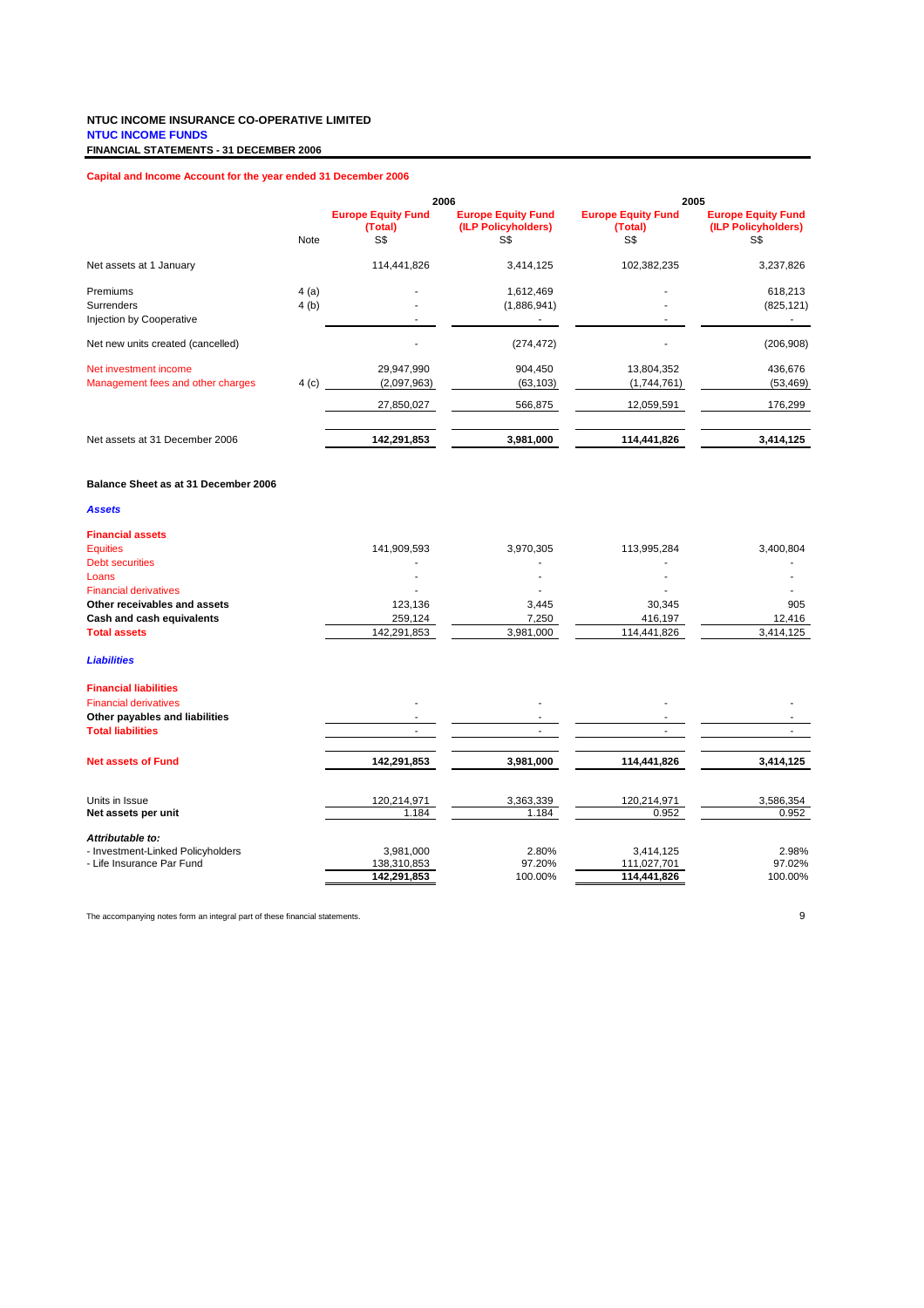#### **Capital and Income Account for the year ended 31 December 2006**

|                                                                                                      |              | 2006                                                       |                                                                        | 2005                                                       |                                                                        |
|------------------------------------------------------------------------------------------------------|--------------|------------------------------------------------------------|------------------------------------------------------------------------|------------------------------------------------------------|------------------------------------------------------------------------|
|                                                                                                      | Note         | <b>Dynamic</b><br><b>Guaranteed Fund</b><br>(Total)<br>S\$ | <b>Dynamic</b><br><b>Guaranteed Fund</b><br>(ILP Policyholders)<br>S\$ | <b>Dynamic</b><br><b>Guaranteed Fund</b><br>(Total)<br>S\$ | <b>Dynamic</b><br><b>Guaranteed Fund</b><br>(ILP Policyholders)<br>S\$ |
| Net assets at 1 January                                                                              |              | 178,538,900                                                | 172,120,533                                                            | 207,216,228                                                | 200,878,422                                                            |
| Premiums<br>Surrenders<br>Withdrawal by Cooperative                                                  | 4(a)<br>4(b) | (148, 676, 850)<br>(6, 288, 972)                           | (148, 676, 850)                                                        | (28, 992, 673)                                             | (28, 992, 673)                                                         |
| Net new units created (cancelled)                                                                    |              | (154, 965, 822)                                            | (148, 676, 850)                                                        | (28, 992, 673)                                             | (28, 992, 673)                                                         |
| Net investment income<br>Management fees and other charges                                           | 4 (c)        | 4,923,473<br>(581, 850)                                    | 4,329,159<br>(567,073)                                                 | 1,002,306<br>(686, 961)                                    | 897,049<br>(662, 265)                                                  |
|                                                                                                      |              | (150, 624, 199)                                            | (144, 914, 764)                                                        | (28, 677, 328)                                             | (28, 757, 889)                                                         |
| Net assets at 31 December 2006                                                                       |              | 27,914,701                                                 | 27,205,769                                                             | 178,538,900                                                | 172,120,533                                                            |
| Balance Sheet as at 31 December 2006                                                                 |              |                                                            |                                                                        |                                                            |                                                                        |
| <b>Assets</b>                                                                                        |              |                                                            |                                                                        |                                                            |                                                                        |
| <b>Financial assets</b><br><b>Equities</b>                                                           |              |                                                            |                                                                        |                                                            |                                                                        |
| <b>Debt securities</b><br>Loans                                                                      |              | 27,862,156                                                 | 27,154,558                                                             | 170,604,384                                                | 164,471,258                                                            |
| <b>Financial derivatives</b>                                                                         |              |                                                            |                                                                        | 5,322,953                                                  | 5,131,596                                                              |
| Other receivables and assets                                                                         |              |                                                            |                                                                        |                                                            |                                                                        |
| Cash and cash equivalents                                                                            |              | 1,133,035                                                  | 1,104,260                                                              | 2,611,563                                                  | 2,517,679                                                              |
| <b>Total assets</b>                                                                                  |              | 28,995,191                                                 | 28,258,818                                                             | 178,538,900                                                | 172,120,533                                                            |
| <b>Liabilities</b>                                                                                   |              |                                                            |                                                                        |                                                            |                                                                        |
| <b>Financial liabilities</b><br><b>Financial derivatives</b><br>Other payables and liabilities       |              | 1,080,490                                                  | 1,053,049                                                              |                                                            |                                                                        |
| <b>Total liabilities</b>                                                                             |              | 1,080,490                                                  | 1,053,049                                                              | ÷.                                                         |                                                                        |
| <b>Net assets of Fund</b>                                                                            |              | 27,914,701                                                 | 27,205,769                                                             | 178,538,900                                                | 172,120,533                                                            |
| Units in Issue<br>Net assets per unit                                                                |              | 25,808,087<br>1.082                                        | 25, 152, 655<br>1.082                                                  | 170,265,696<br>1.049                                       | 164,144,746<br>1.049                                                   |
| Attributable to:<br>- Investment-Linked Policyholders<br>- Life Insurance Par Fund<br>- SIAA DG/ DPS |              | 27,205,769<br>708,932<br>27,914,701                        | 97.46%<br>2.54%<br>0.00%<br>100.00%                                    | 172,120,533<br>6,313,508<br>104,859<br>178,538,900         | 96.41%<br>3.53%<br>0.06%<br>100.00%                                    |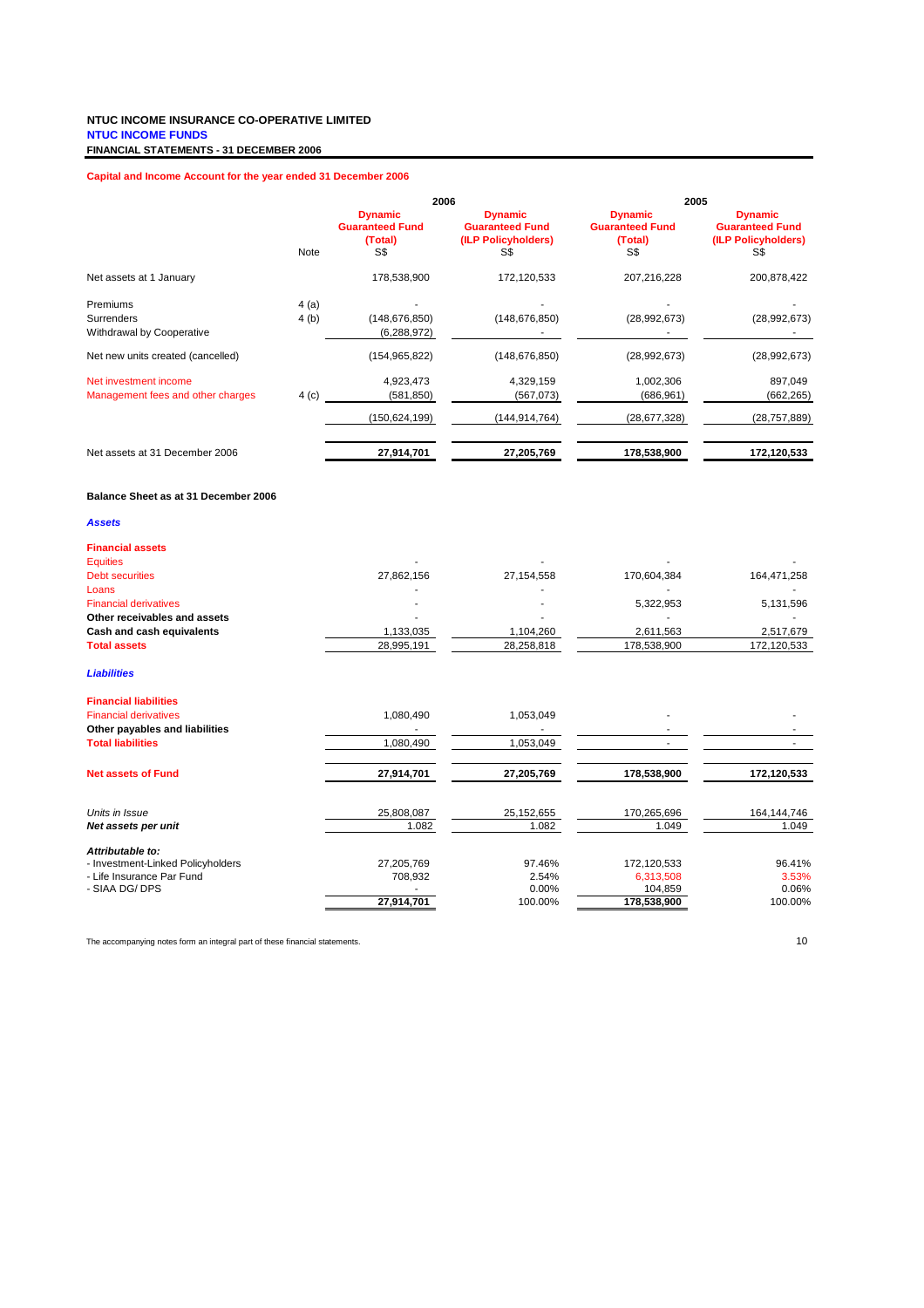#### **Capital and Income Account for the year ended 31 December 2006**

|                                                            |       | 2006                                              |                                                               | 2005                                                     |                                                               |  |
|------------------------------------------------------------|-------|---------------------------------------------------|---------------------------------------------------------------|----------------------------------------------------------|---------------------------------------------------------------|--|
|                                                            | Note  | <b>Singapore Equity</b><br>Fund<br>(Total)<br>S\$ | <b>Singapore Equity</b><br>Fund<br>(ILP Policyholders)<br>S\$ | <b>Singapore Equity</b><br><b>Fund</b><br>(Total)<br>S\$ | <b>Singapore Equity</b><br>Fund<br>(ILP Policyholders)<br>S\$ |  |
| Net assets at 1 January                                    |       | 705,054,058                                       | 7,292,608                                                     | 608,589,516                                              | 2,215,512                                                     |  |
| Premiums                                                   | 4(a)  |                                                   | 16,293,444                                                    |                                                          | 6,259,576                                                     |  |
| Surrenders<br>Withdrawal by Cooperative                    | 4(b)  | (20,500,000)                                      | (9,046,614)                                                   |                                                          | (1,694,263)                                                   |  |
| Net new units created (cancelled)                          |       | (20, 500, 000)                                    | 7,246,830                                                     |                                                          | 4,565,313                                                     |  |
| Net investment income<br>Management fees and other charges | 4 (c) | 217,417,595<br>(5, 175, 395)                      | 3,994,771<br>(82, 318)                                        | 101,890,605<br>(5,426,063)                               | 543,757<br>(31, 974)                                          |  |
|                                                            |       | 191,742,200                                       | 11,159,283                                                    | 96,464,542                                               | 5,077,096                                                     |  |
| Net assets at 31 December 2006                             |       | 896,796,258                                       | 18,451,891                                                    | 705,054,058                                              | 7,292,608                                                     |  |
| Balance Sheet as at 31 December 2006                       |       |                                                   |                                                               |                                                          |                                                               |  |
| Assets                                                     |       |                                                   |                                                               |                                                          |                                                               |  |
| <b>Financial assets</b>                                    |       |                                                   |                                                               |                                                          |                                                               |  |
| Equities                                                   |       | 856, 155, 602                                     | 17,615,695                                                    | 676,101,607                                              | 6,993,143                                                     |  |
| Debt securities                                            |       |                                                   |                                                               |                                                          |                                                               |  |
| Loans                                                      |       |                                                   |                                                               |                                                          |                                                               |  |
| <b>Financial derivatives</b>                               |       |                                                   |                                                               |                                                          |                                                               |  |
| Other receivables and assets                               |       | 10,285,057                                        | 211,619                                                       | 4,246,892                                                | 43,927                                                        |  |
| Cash and cash equivalents                                  |       | 30,355,599                                        | 624,577                                                       | 24,705,559                                               | 255,538                                                       |  |
| <b>Total assets</b>                                        |       | 896,796,258                                       | 18,451,891                                                    | 705,054,058                                              | 7,292,608                                                     |  |
| Liabilities                                                |       |                                                   |                                                               |                                                          |                                                               |  |
| Financial liabilities                                      |       |                                                   |                                                               |                                                          |                                                               |  |
| Financial derivatives                                      |       |                                                   |                                                               |                                                          |                                                               |  |
| Other payables and liabilities                             |       |                                                   |                                                               |                                                          |                                                               |  |
| <b>Total liabilities</b>                                   |       | J.                                                |                                                               | L,                                                       |                                                               |  |
| Net assets of Fund                                         |       | 896,796,258                                       | 18,451,891                                                    | 705,054,058                                              | 7,292,608                                                     |  |
| Units in Issue                                             |       | 380,245,854                                       | 7,823,689                                                     | 390,823,770                                              | 4,042,420                                                     |  |
| Net assets per unit                                        |       | 2.358                                             | 2.358                                                         | 1.804                                                    | 1.804                                                         |  |
| Attributable to:                                           |       |                                                   |                                                               |                                                          |                                                               |  |
| - Investment-Linked Policyholders                          |       | 18,451,891                                        | 2.06%                                                         | 7,292,608                                                | 1.03%                                                         |  |
| - Combined Growth Fund                                     |       | 42,447,666                                        | 4.73%                                                         | 26,802,538                                               | 3.80%                                                         |  |
| - Combined Balanced Fund                                   |       | 27,589,127                                        | 3.08%                                                         | 17,257,534                                               | 2.45%                                                         |  |
| - Combined Conservative Fund                               |       | 4,074,524                                         | 0.45%                                                         | 3,116,657                                                | 0.44%                                                         |  |
| - Life Insurance Par Fund                                  |       | 804,233,050<br>896,796,258                        | 89.68%<br>100.00%                                             | 650,584,721<br>705,054,058                               | 92.28%<br>100.00%                                             |  |
|                                                            |       |                                                   |                                                               |                                                          |                                                               |  |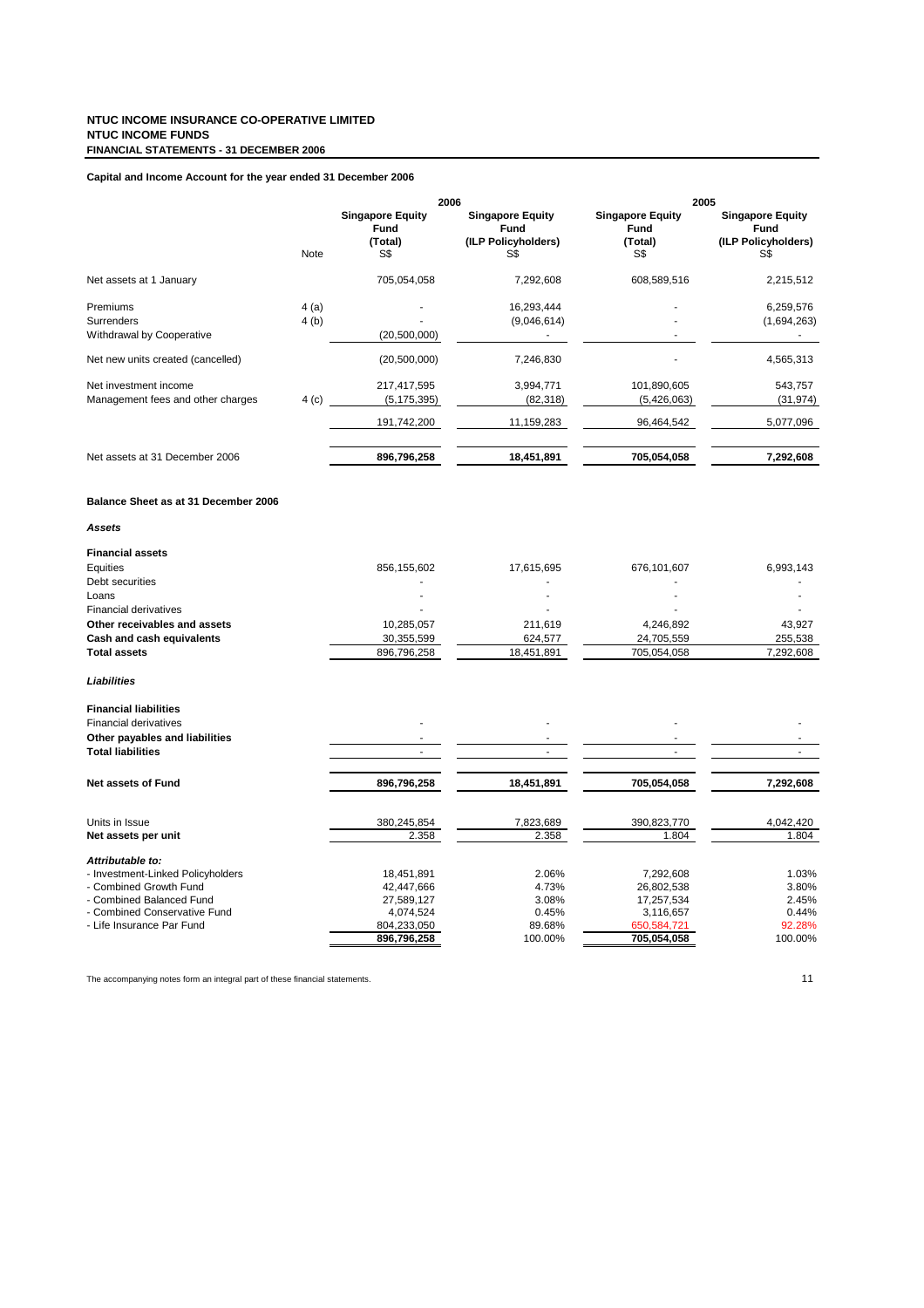**Capital and Income Account for the year ended 31 December 2006**

|                                                                                                                                                                          | 2006                                                                                |                                                       | 2005                                                                                  |                                                       |
|--------------------------------------------------------------------------------------------------------------------------------------------------------------------------|-------------------------------------------------------------------------------------|-------------------------------------------------------|---------------------------------------------------------------------------------------|-------------------------------------------------------|
| Note                                                                                                                                                                     | <b>Global Bond Fund</b><br>(Total)<br>S\$                                           | <b>Global Bond Fund</b><br>(ILP Policyholders)<br>S\$ | <b>Global Bond Fund</b><br>(Total)<br>S\$                                             | <b>Global Bond Fund</b><br>(ILP Policyholders)<br>S\$ |
| Net assets at 1 January                                                                                                                                                  | 1,333,319,041                                                                       | 5,873,222                                             | 1,309,899,770                                                                         | 5,510,286                                             |
| Premiums<br>4(a)<br>Surrenders<br>4(b)<br>Withdrawal by Cooperative                                                                                                      | (200,000,000)                                                                       | 1,763,136<br>(2,349,809)<br>$\sim$                    |                                                                                       | 1,779,353<br>(1,530,297)                              |
| Net new units created (cancelled)                                                                                                                                        | (200,000,000)                                                                       | (586, 673)                                            |                                                                                       | 249,056                                               |
| Net investment income<br>Management fees and other charges<br>4(c)                                                                                                       | 18,711,437<br>(10,651,518)                                                          | 72,900<br>(49, 581)                                   | 35,681,113<br>(12, 261, 842)                                                          | 166,224<br>(52, 344)                                  |
|                                                                                                                                                                          | (191, 940, 081)                                                                     | (563, 354)                                            | 23,419,271                                                                            | 362,936                                               |
| Net assets at 31 December 2006                                                                                                                                           | 1,141,378,960                                                                       | 5,309,868                                             | 1,333,319,041                                                                         | 5,873,222                                             |
| Balance Sheet as at 31 December 2006                                                                                                                                     |                                                                                     |                                                       |                                                                                       |                                                       |
| <b>Assets</b>                                                                                                                                                            |                                                                                     |                                                       |                                                                                       |                                                       |
| <b>Financial assets</b><br><b>Equities</b>                                                                                                                               |                                                                                     |                                                       |                                                                                       |                                                       |
| <b>Debt securities</b><br>Loans                                                                                                                                          | 1,304,551,831                                                                       | 6,068,973                                             | 1,491,754,786                                                                         | 6,571,125                                             |
| <b>Financial derivatives</b><br>Other receivables and assets                                                                                                             | 33,346,222                                                                          | 155,132                                               | 3,453,462,684                                                                         | 15,212,378                                            |
| Cash and cash equivalents                                                                                                                                                | 7,417,041                                                                           | 34,505                                                | 7,180,985                                                                             | 31,632                                                |
| <b>Total assets</b>                                                                                                                                                      | 1,345,315,094                                                                       | 6,258,610                                             | 4,952,398,455                                                                         | 21,815,135                                            |
| <b>Liabilities</b>                                                                                                                                                       |                                                                                     |                                                       |                                                                                       |                                                       |
| <b>Financial liabilities</b>                                                                                                                                             |                                                                                     |                                                       |                                                                                       |                                                       |
| <b>Financial derivatives</b>                                                                                                                                             | 15,844,431                                                                          | 73.711                                                | 3,251,730,578                                                                         | 14,323,755                                            |
| Other payables and liabilities<br><b>Total liabilities</b>                                                                                                               | 188,091,703<br>203,936,134                                                          | 875,031<br>948.742                                    | 367,348,836<br>3,619,079,414                                                          | 1,618,158<br>15,941,913                               |
|                                                                                                                                                                          |                                                                                     |                                                       |                                                                                       |                                                       |
| <b>Net assets of Fund</b>                                                                                                                                                | 1,141,378,960                                                                       | 5,309,868                                             | 1,333,319,041                                                                         | 5,873,222                                             |
| Units in Issue<br>Net assets per unit                                                                                                                                    | 1,026,879,116<br>1.112                                                              | 4,777,197<br>1.112                                    | 1,208,367,319<br>1.103                                                                | 5,322,814<br>1.103                                    |
| Attributable to:<br>- Investment-Linked Policyholders<br>- Combined Growth Fund<br>- Combined Balanced Fund<br>- Combined Conservative Fund<br>- Life Insurance Par Fund | 5,309,868<br>43,691,220<br>74,542,143<br>31,450,977<br>986,384,752<br>1,141,378,960 | 0.47%<br>3.83%<br>6.53%<br>2.76%<br>86.41%<br>100.00% | 5,873,222<br>35,801,072<br>60,509,337<br>31,221,856<br>1,199,913,556<br>1,333,319,041 | 0.44%<br>2.69%<br>4.54%<br>2.34%<br>89.99%<br>100.00% |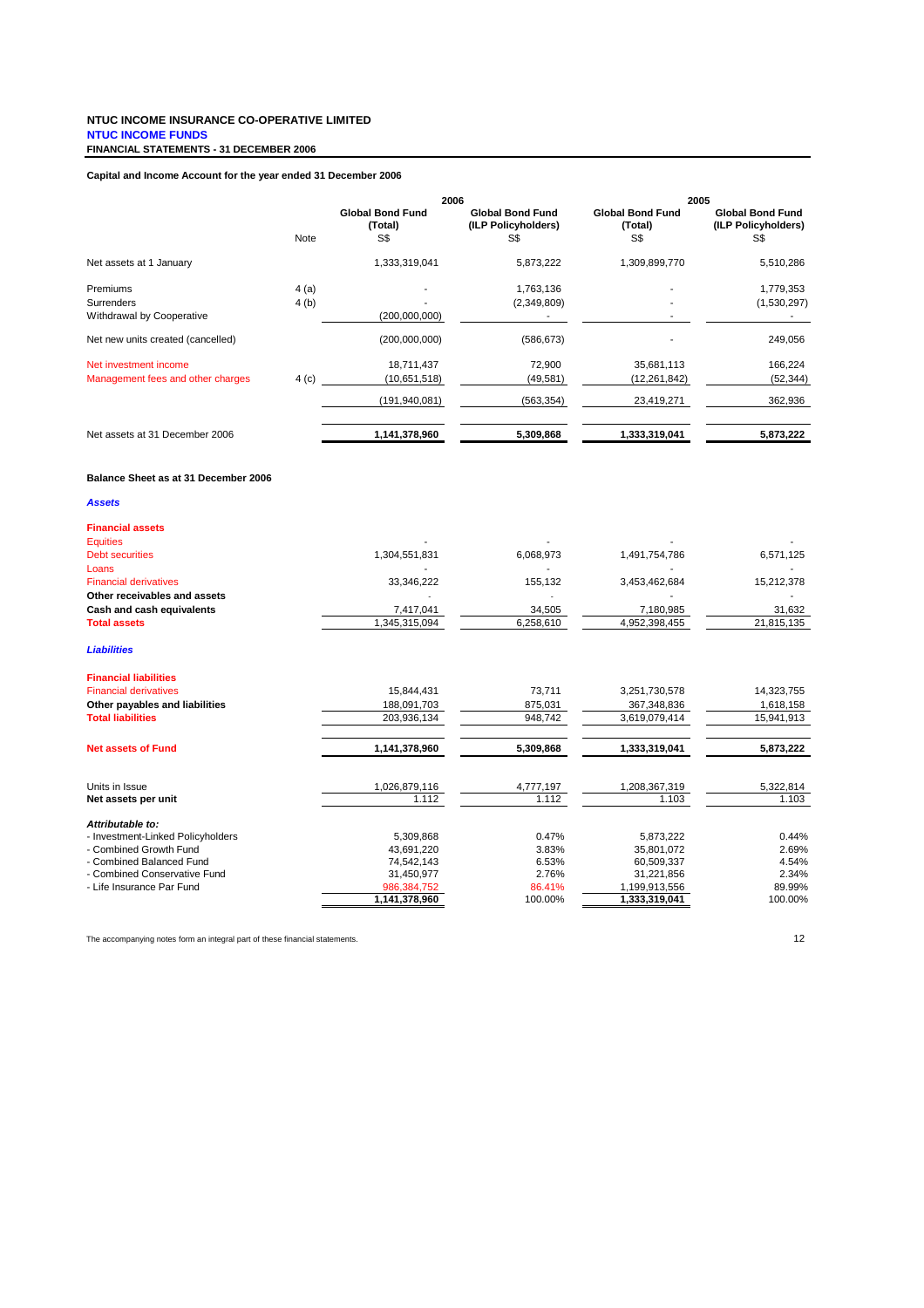#### **Capital and Income Account for the year ended 31 December 2006**

|                                                            |              | 2006                                 |                                                  | 2005                                 |                                                  |
|------------------------------------------------------------|--------------|--------------------------------------|--------------------------------------------------|--------------------------------------|--------------------------------------------------|
|                                                            | Note         | <b>Growth Fund</b><br>(Total)<br>S\$ | <b>Growth Fund</b><br>(ILP Policyholders)<br>S\$ | <b>Growth Fund</b><br>(Total)<br>S\$ | <b>Growth Fund</b><br>(ILP Policyholders)<br>S\$ |
| Net assets at 1 January                                    |              | 185,366,005                          | 136,600,075                                      | 122,073,947                          | 47,485,400                                       |
| Premiums<br>Surrenders<br><b>Injection by Cooperative</b>  | 4(a)<br>4(b) | 40,000,000                           | 104,080,146<br>(41, 564, 795)                    | 50,000,000                           | 91,900,783<br>(12,881,071)                       |
| Net new units created (cancelled)                          |              | 40,000,000                           | 62,515,351                                       | 50,000,000                           | 79,019,712                                       |
| Net investment income<br>Management fees and other charges | 4(c)         | 27,889,360<br>(2,369,865)            | 24,129,705<br>(2,015,591)                        | 14,888,919<br>(1,596,861)            | 11,177,885<br>(1,082,922)                        |
|                                                            |              | 65,519,495                           | 84,629,465                                       | 63,292,058                           | 89,114,675                                       |
| Net assets at 31 December 2006                             |              | 250,885,500                          | 221,229,540                                      | 185,366,005                          | 136,600,075                                      |
| Balance Sheet as at 31 December 2006                       |              |                                      |                                                  |                                      |                                                  |
| <b>Assets</b>                                              |              |                                      |                                                  |                                      |                                                  |
| <b>Financial assets</b>                                    |              |                                      |                                                  |                                      |                                                  |
| <b>Equities</b><br><b>Debt securities</b>                  |              | 181,436,017<br>71,886,039            | 159,989,344<br>63,388,738                        | 128,822,655<br>57,850,374            | 94,932,102<br>42,631,147                         |
| Loans<br><b>Financial derivatives</b>                      |              | 1,302,520                            | 1,148,555                                        | 92,763,014                           | 68,358,999                                       |
| Other receivables and assets                               |              |                                      |                                                  |                                      |                                                  |
| <b>Cash and cash equivalents</b>                           |              | 3,430,692                            | 3,025,167                                        | 3,015,827                            | 2,222,425                                        |
| <b>Total assets</b>                                        |              | 258,055,268                          | 227,551,804                                      | 282,451,870                          | 208,144,673                                      |
| <b>Liabilities</b>                                         |              |                                      |                                                  |                                      |                                                  |
| <b>Financial liabilities</b>                               |              |                                      |                                                  |                                      |                                                  |
| <b>Financial derivatives</b>                               |              | 606,720                              | 535,003                                          | 87,336,795                           | 64,360,305                                       |
| Other payables and liabilities                             |              | 6,563,048                            | 5,787,261                                        | 9,749,070                            | 7,184,293                                        |
| <b>Total liabilities</b>                                   |              | 7,169,768                            | 6,322,264                                        | 97,085,865                           | 71,544,598                                       |
| <b>Net assets of Fund</b>                                  |              | 250,885,500                          | 221,229,540                                      | 185,366,005                          | 136,600,075                                      |
| Units in Issue                                             |              | 147,794,421                          | 130,324,358                                      | 122,004,608                          | 89,907,740                                       |
| Net assets per unit                                        |              | 1.698                                | 1.698                                            | 1.519                                | 1.519                                            |
| Attributable to:                                           |              |                                      |                                                  |                                      |                                                  |
| - Investment-Linked Policyholders                          |              | 221,229,540                          | 88.18%                                           | 136,600,075                          | 73.69%                                           |
| - Life Insurance Par Fund                                  |              | 29,655,960                           | 11.82%                                           | 48,765,930                           | 26.31%                                           |
|                                                            |              | 250,885,500                          | 100.00%                                          | 185,366,005                          | 100.00%                                          |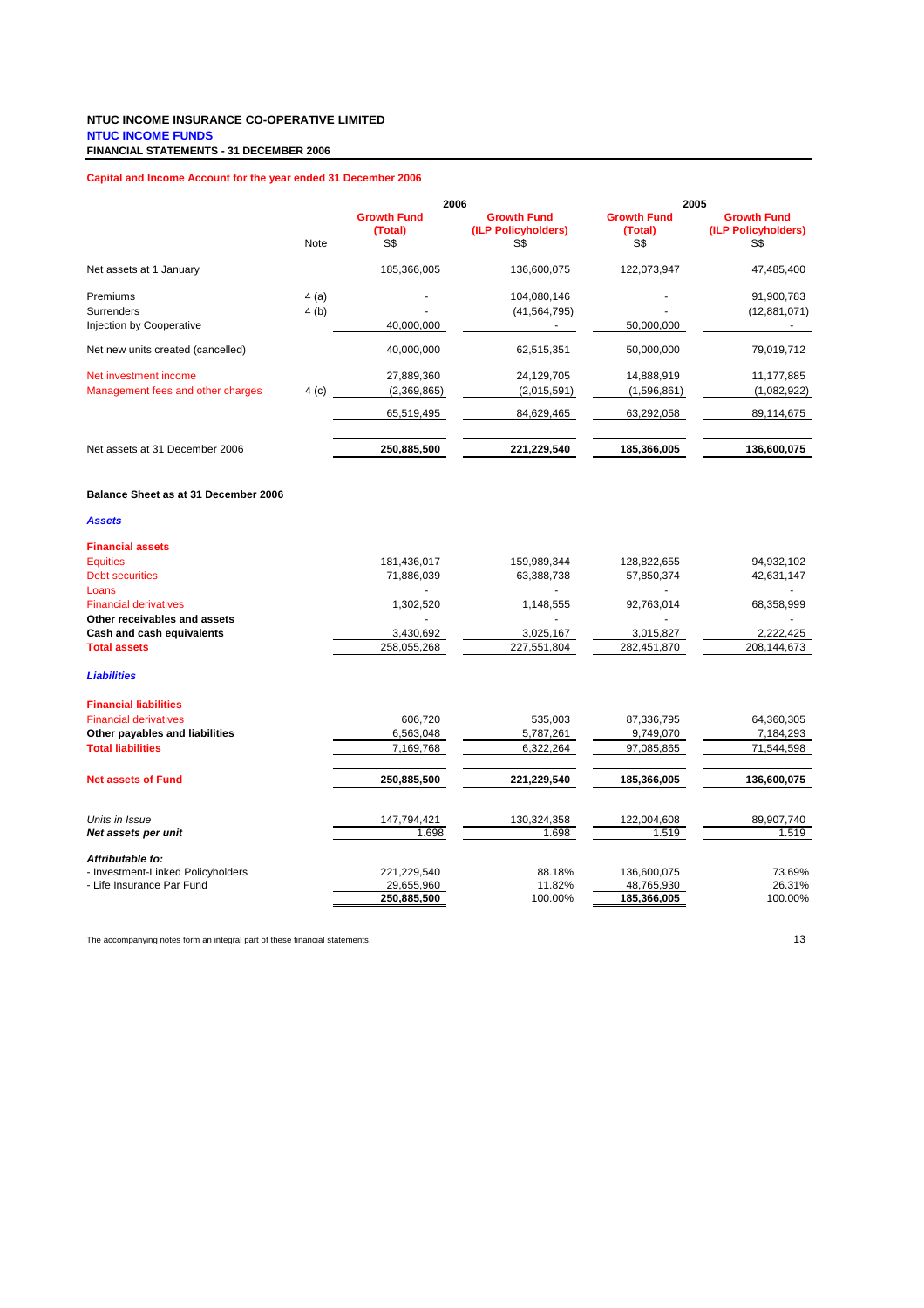#### **Capital and Income Account for the year ended 31 December 2006**

|                                                                                    |              | 2006                                   |                                                    | 2005                                   |                                                    |
|------------------------------------------------------------------------------------|--------------|----------------------------------------|----------------------------------------------------|----------------------------------------|----------------------------------------------------|
|                                                                                    | <b>Note</b>  | <b>Balanced Fund</b><br>(Total)<br>S\$ | <b>Balanced Fund</b><br>(ILP Policyholders)<br>S\$ | <b>Balanced Fund</b><br>(Total)<br>S\$ | <b>Balanced Fund</b><br>(ILP Policyholders)<br>S\$ |
| Net assets at 1 January                                                            |              | 177,069,303                            | 139,965,016                                        | 117,222,199                            | 58,234,453                                         |
| Premiums<br>Surrenders<br>Injection by Cooperative                                 | 4(a)<br>4(b) | 40,000,000                             | 66,905,186<br>(32,644,998)                         | 50,000,000                             | 86,065,795<br>(12, 596, 072)                       |
| Net new units created (cancelled)                                                  |              | 40,000,000                             | 34,260,188                                         | 50,000,000                             | 73,469,723                                         |
| Net investment income<br>Management fees and other charges                         | 4(c)         | 20,567,553<br>(2,086,092)              | 16,851,381<br>(1,722,698)                          | 11,255,458<br>(1,408,354)              | 9,347,031<br>(1,086,191)                           |
|                                                                                    |              | 58,481,461                             | 49,388,871                                         | 59,847,104                             | 81,730,563                                         |
| Net assets at 31 December 2006                                                     |              | 235,550,764                            | 189,353,887                                        | 177,069,303                            | 139,965,016                                        |
| Balance Sheet as at 31 December 2006                                               |              |                                        |                                                    |                                        |                                                    |
| Assets                                                                             |              |                                        |                                                    |                                        |                                                    |
| <b>Financial assets</b>                                                            |              |                                        |                                                    |                                        |                                                    |
| <b>Equities</b><br><b>Debt securities</b>                                          |              | 126,245,714<br>117,296,061             | 101,486,050<br>94,291,628                          | 88,975,402<br>92,755,233               | 70,330,901<br>73,318,681                           |
| Loans<br><b>Financial derivatives</b>                                              |              | 2,215,728                              | 1,781,174                                          | 156,757,542                            | 123,909,516                                        |
| Other receivables and assets<br>Cash and cash equivalents<br><b>Total assets</b>   |              | 2,745,932<br>248,503,435               | 2,207,392<br>199,766,244                           | 2,770,115<br>341,258,292               | 2,189,647<br>269,748,745                           |
| <b>Liabilities</b>                                                                 |              |                                        |                                                    |                                        |                                                    |
| <b>Financial liabilities</b>                                                       |              |                                        |                                                    |                                        |                                                    |
| <b>Financial derivatives</b><br>Other payables and liabilities                     |              | 1,034,928<br>11,917,743                | 831,955<br>9,580,402                               | 147,588,680<br>16,600,309              | 116,661,960<br>13,121,769                          |
| <b>Total liabilities</b>                                                           |              | 12,952,671                             | 10,412,357                                         | 164,188,989                            | 129,783,729                                        |
| <b>Net assets of Fund</b>                                                          |              | 235,550,764                            | 189,353,887                                        | 177,069,303                            | 139,965,016                                        |
| Units in Issue                                                                     |              | 155,708,762                            | 125, 170, 722<br>1.513                             | 127,319,833<br>1.391                   | 100,640,383<br>1.391                               |
| Net assets per unit                                                                |              | 1.513                                  |                                                    |                                        |                                                    |
| Attributable to:<br>- Investment-Linked Policyholders<br>- Life Insurance Par Fund |              | 189,353,887<br>46,196,877              | 80.39%<br>19.61%                                   | 139,965,016<br>37,104,287              | 79.05%<br>20.95%                                   |
|                                                                                    |              | 235,550,764                            | 100.00%                                            | 177,069,303                            | 100.00%                                            |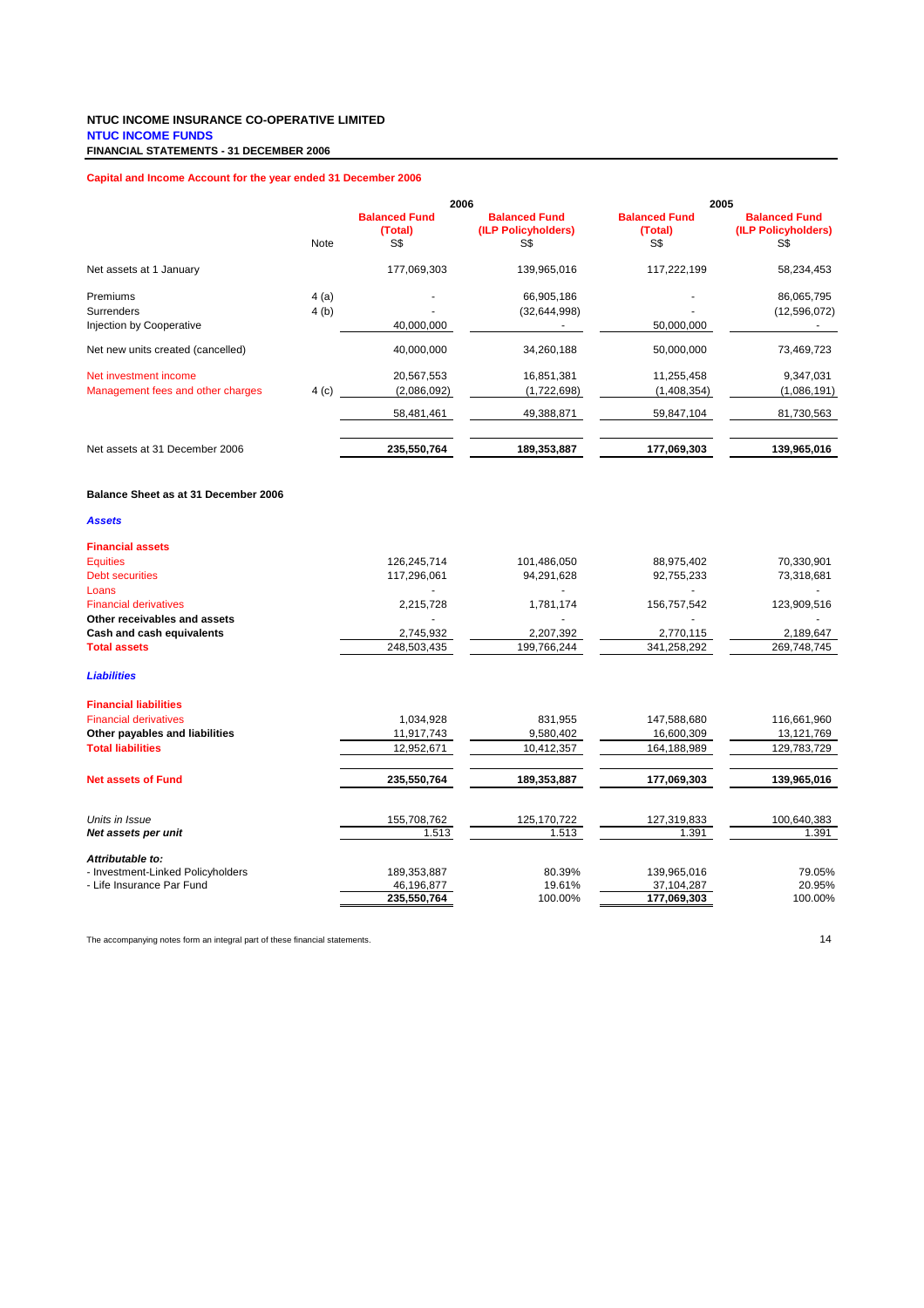#### **Capital and Income Account for the year ended 31 December 2006**

|                                                            |               | 2006                                       |                                                        | 2005                                       |                                                        |
|------------------------------------------------------------|---------------|--------------------------------------------|--------------------------------------------------------|--------------------------------------------|--------------------------------------------------------|
|                                                            | Note          | <b>Conservative Fund</b><br>(Total)<br>S\$ | <b>Conservative Fund</b><br>(ILP Policyholders)<br>S\$ | <b>Conservative Fund</b><br>(Total)<br>S\$ | <b>Conservative Fund</b><br>(ILP Policyholders)<br>S\$ |
| Net assets at 1 January                                    |               | 63,254,918                                 | 10,831,873                                             | 60,194,913                                 | 6,935,869                                              |
| Premiums<br>Surrenders<br>Injection by Cooperative         | 4 (a)<br>4(b) |                                            | 4,217,436<br>(3, 114, 640)                             |                                            | 5,193,869<br>(1,838,441)                               |
| Net new units created (cancelled)                          |               |                                            | 1,102,796                                              |                                            | 3,355,428                                              |
| Net investment income<br>Management fees and other charges | 4(c)          | 4.265.482<br>(618, 331)                    | 838,754<br>(113, 546)                                  | 3,665,135<br>(605, 130)                    | 630,886<br>(90, 310)                                   |
|                                                            |               | 3,647,151                                  | 1,828,004                                              | 3,060,005                                  | 3,896,004                                              |
| Net assets at 31 December 2006                             |               | 66,902,069                                 | 12,659,877                                             | 63,254,918                                 | 10,831,873                                             |
| Balance Sheet as at 31 December 2006                       |               |                                            |                                                        |                                            |                                                        |
| <b>Assets</b>                                              |               |                                            |                                                        |                                            |                                                        |
| <b>Financial assets</b>                                    |               |                                            |                                                        |                                            |                                                        |
| <b>Equities</b><br><b>Debt securities</b>                  |               | 22,332,746<br>48,587,913                   | 4,226,025<br>9,194,290                                 | 19,339,413<br>46,826,659                   | 3,311,712<br>8,018,672                                 |
| Loans<br><b>Financial derivatives</b>                      |               | 933,766                                    | 176,697                                                | 80,878,980                                 | 13,849,845                                             |
| Other receivables and assets<br>Cash and cash equivalents  |               | 634,213                                    | 120,012                                                | 949,188                                    | 162,540                                                |
| <b>Total assets</b>                                        |               | 72,488,638                                 | 13,717,024                                             | 147,994,240                                | 25,342,769                                             |
| <b>Liabilities</b>                                         |               |                                            |                                                        |                                            |                                                        |
| <b>Financial liabilities</b>                               |               |                                            |                                                        |                                            |                                                        |
| <b>Financial derivatives</b>                               |               | 436,624                                    | 82,622                                                 | 76,148,463                                 | 13,039,784                                             |
| Other payables and liabilities                             |               | 5,149,945                                  | 974,525                                                | 8,590,859                                  | 1,471,112                                              |
| <b>Total liabilities</b>                                   |               | 5,586,569                                  | 1,057,147                                              | 84,739,322                                 | 14,510,896                                             |
| <b>Net assets of Fund</b>                                  |               | 66,902,069                                 | 12,659,877                                             | 63,254,918                                 | 10,831,873                                             |
| Units in Issue                                             |               | 50,000,000                                 | 9,461,499                                              | 50,000,000                                 | 8,562,079                                              |
| Net assets per unit                                        |               | 1.338                                      | 1.338                                                  | 1.265                                      | 1.265                                                  |
| Attributable to:                                           |               |                                            |                                                        |                                            |                                                        |
| - Investment-Linked Policyholders                          |               | 12,659,877                                 | 18.92%                                                 | 10,831,873                                 | 17.12%                                                 |
| - Life Insurance Par Fund                                  |               | 54,242,192                                 | 81.08%                                                 | 52,423,045                                 | 82.88%                                                 |
|                                                            |               | 66,902,069                                 | 100.00%                                                | 63,254,918                                 | 100.00%                                                |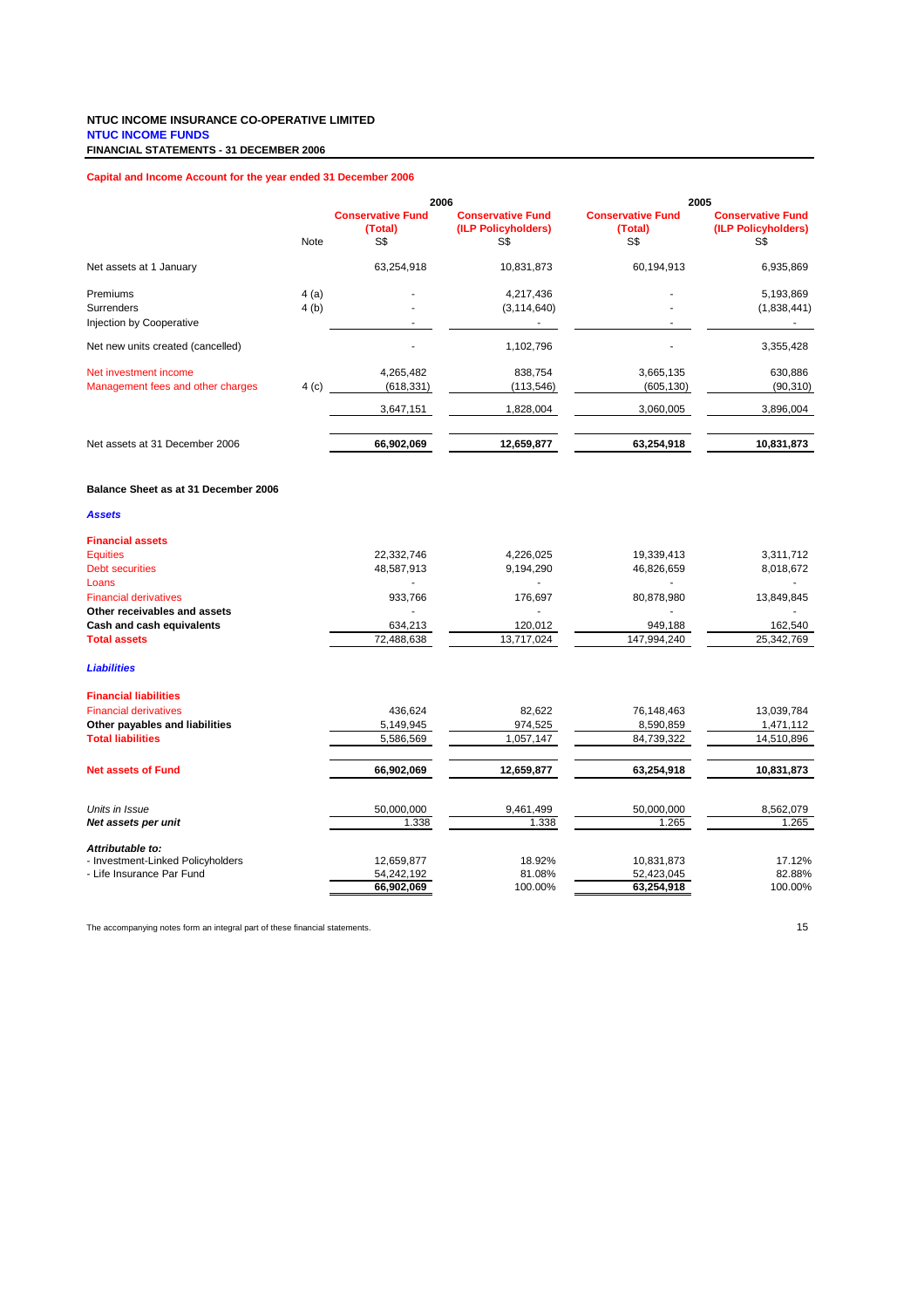**Capital and Income Account for the year ended 31 December 2006**

|                                                                |      | 2006                                      |                                                       | 2005                                      |                                                       |
|----------------------------------------------------------------|------|-------------------------------------------|-------------------------------------------------------|-------------------------------------------|-------------------------------------------------------|
|                                                                | Note | <b>Amanah Bond Fund</b><br>(Total)<br>S\$ | <b>Amanah Bond Fund</b><br>(ILP Policyholders)<br>S\$ | <b>Amanah Bond Fund</b><br>(Total)<br>S\$ | <b>Amanah Bond Fund</b><br>(ILP Policyholders)<br>S\$ |
| Net assets at 1 January                                        |      | 104,313,624                               | 3,637,270                                             |                                           |                                                       |
| Premiums                                                       | 4(a) |                                           | 1,817,310                                             |                                           | 3,909,015                                             |
| Surrenders<br>Injection by Cooperative                         | 4(b) | 100,121,031                               | (1,215,623)                                           | 101,920,222                               | (303, 614)                                            |
| Net new units created (cancelled)                              |      | 100,121,031                               | 601,687                                               | 101,920,222                               | 3,605,401                                             |
| Net investment income<br>Management fees and other charges     | 4(c) | 12,154,779<br>(1,582,186)                 | 253,281<br>(34, 510)                                  | 3,148,178<br>(754, 776)                   | 43,937<br>(12,068)                                    |
|                                                                |      | 110,693,624                               | 820,458                                               | 104,313,624                               | 3,637,270                                             |
| Net assets at 31 December 2006                                 |      | 215,007,248                               | 4,457,728                                             | 104,313,624                               | 3,637,270                                             |
| Balance Sheet as at 31 December 2006                           |      |                                           |                                                       |                                           |                                                       |
| Assets                                                         |      |                                           |                                                       |                                           |                                                       |
| <b>Financial assets</b><br>Equities                            |      |                                           |                                                       |                                           |                                                       |
| Debt securities                                                |      | 212,101,688                               | 4,397,487                                             | 100,009,834                               | 3,487,202                                             |
| Loans<br><b>Financial derivatives</b>                          |      |                                           |                                                       | 87,000,000                                | 3,033,568                                             |
| Other receivables and assets<br>Cash and cash equivalents      |      | 6,189,407                                 | 128,324                                               | 4,192,300                                 | 146,180                                               |
| <b>Total assets</b>                                            |      | 218,291,095                               | 4,525,811                                             | 191,202,134                               | 6,666,950                                             |
| Liabilities                                                    |      |                                           |                                                       |                                           |                                                       |
| <b>Financial liabilities</b><br><b>Financial derivatives</b>   |      | 2,960,906                                 | 61,388                                                | 86,716,355                                | 3,023,677                                             |
| Other payables and liabilities                                 |      | 322,941                                   | 6,695                                                 | 172,155                                   | 6,003                                                 |
| <b>Total liabilities</b>                                       |      | 3,283,847                                 | 68,083                                                | 86,888,510                                | 3,029,680                                             |
| Net assets of Fund                                             |      | 215,007,248                               | 4,457,728                                             | 104,313,624                               | 3,637,270                                             |
| Units in Issue                                                 |      | 199,504,073                               | 4,136,302                                             | 101,920,222                               | 3,553,815                                             |
| Net assets per unit                                            |      | 1.078                                     | 1.078                                                 | 1.023                                     | 1.023                                                 |
| Attributable to:                                               |      |                                           | 2.07%                                                 |                                           | 3.49%                                                 |
| - Investment-Linked Policyholders<br>- Life Insurance Par Fund |      | 4,457,728<br>210,549,520                  | 97.93%                                                | 3,637,270<br>100,676,354                  | 96.51%                                                |
|                                                                |      | 215,007,248                               | 100.00%                                               | 104,313,624                               | 100.00%                                               |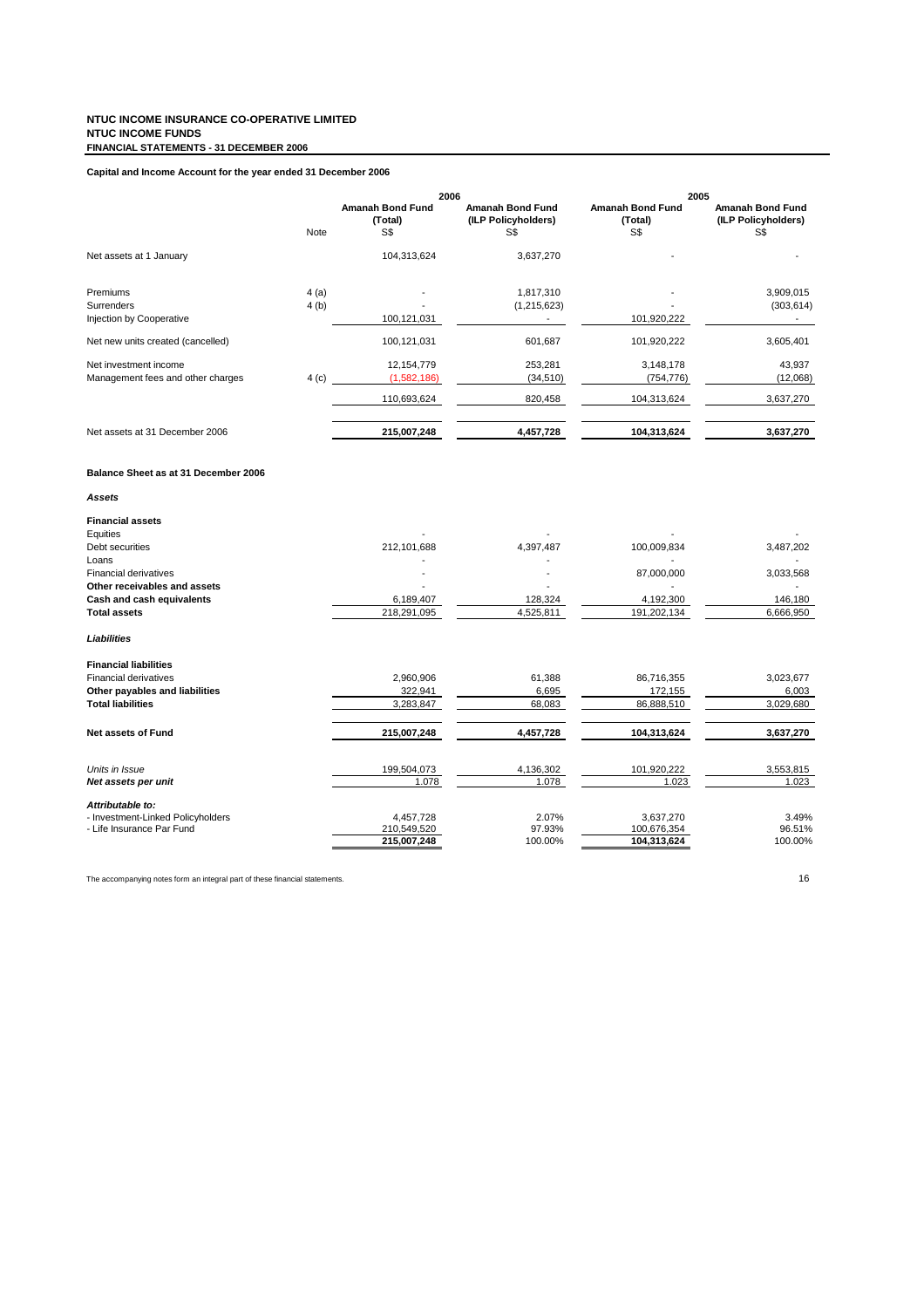**Capital and Income Account for the year ended 31 December 2006**

|                                                                                                                                                                                     |               | 2006                                        |                                                         | 2005                                               |                                                         |
|-------------------------------------------------------------------------------------------------------------------------------------------------------------------------------------|---------------|---------------------------------------------|---------------------------------------------------------|----------------------------------------------------|---------------------------------------------------------|
|                                                                                                                                                                                     | Note          | <b>Amanah Equity Fund</b><br>(Total)<br>S\$ | <b>Amanah Equity Fund</b><br>(ILP Policyholders)<br>S\$ | <b>Amanah Equity Fund</b><br>(Total)<br>S\$        | <b>Amanah Equity Fund</b><br>(ILP Policyholders)<br>S\$ |
| Net assets at 1 January                                                                                                                                                             |               | 222,140,606                                 | 21,732,126                                              |                                                    |                                                         |
| Premiums<br>Surrenders<br>Injection by Cooperative                                                                                                                                  | 4 (a)<br>4(b) |                                             | 10,127,297<br>(11,098,098)<br>$\overline{\phantom{a}}$  | 203,025,218                                        | 22,294,752<br>(1, 195, 927)<br>$\sim$                   |
| Net new units created (cancelled)                                                                                                                                                   |               |                                             | (970, 801)                                              | 203,025,218                                        | 21,098,825                                              |
| Net investment income<br>Management fees and other charges                                                                                                                          | 4 (c)         | 14,687,184<br>(2,486,375)                   | 1,572,023<br>(265, 238)                                 | 21,522,570<br>(2,407,182)                          | 740,404<br>(107, 103)                                   |
|                                                                                                                                                                                     |               | 12,200,809                                  | 335,984                                                 | 222,140,606                                        | 21,732,126                                              |
| Net assets at 31 December 2006                                                                                                                                                      |               | 234,341,415                                 | 22,068,110                                              | 222,140,606                                        | 21,732,126                                              |
| Balance Sheet as at 31 December 2006                                                                                                                                                |               |                                             |                                                         |                                                    |                                                         |
| Assets                                                                                                                                                                              |               |                                             |                                                         |                                                    |                                                         |
| <b>Financial assets</b><br>Equities<br>Debt securities<br>Loans<br><b>Financial derivatives</b><br>Other receivables and assets<br>Cash and cash equivalents<br><b>Total assets</b> |               | 232,005,773<br>2,352,048<br>234,357,821     | 21,848,160<br>221,495<br>22,069,655                     | 220,229,931<br>752,050<br>1,158,625<br>222,140,606 | 21,545,203<br>73,574<br>113,349<br>21,732,126           |
| Liabilities                                                                                                                                                                         |               |                                             |                                                         |                                                    |                                                         |
| <b>Financial liabilities</b><br><b>Financial derivatives</b><br>Other payables and liabilities<br><b>Total liabilities</b>                                                          |               | 16,406<br>16,406                            | 1,545<br>1,545                                          | $\overline{a}$                                     |                                                         |
| Net assets of Fund                                                                                                                                                                  |               | 234,341,415                                 | 22,068,110                                              | 222,140,606                                        | 21,732,126                                              |
| Units in Issue<br>Net assets per unit                                                                                                                                               |               | 203,025,218<br>1.154                        | 19,119,039<br>1.154                                     | 203,025,218<br>1.094                               | 19,862,058<br>1.094                                     |
| Attributable to:<br>- Investment-Linked Policyholders<br>- Life Insurance Par Fund                                                                                                  |               | 22,068,110<br>212,273,305<br>234,341,415    | 9.42%<br>90.58%<br>100.00%                              | 21,732,126<br>200,408,480<br>222,140,606           | 9.78%<br>90.22%<br>100.00%                              |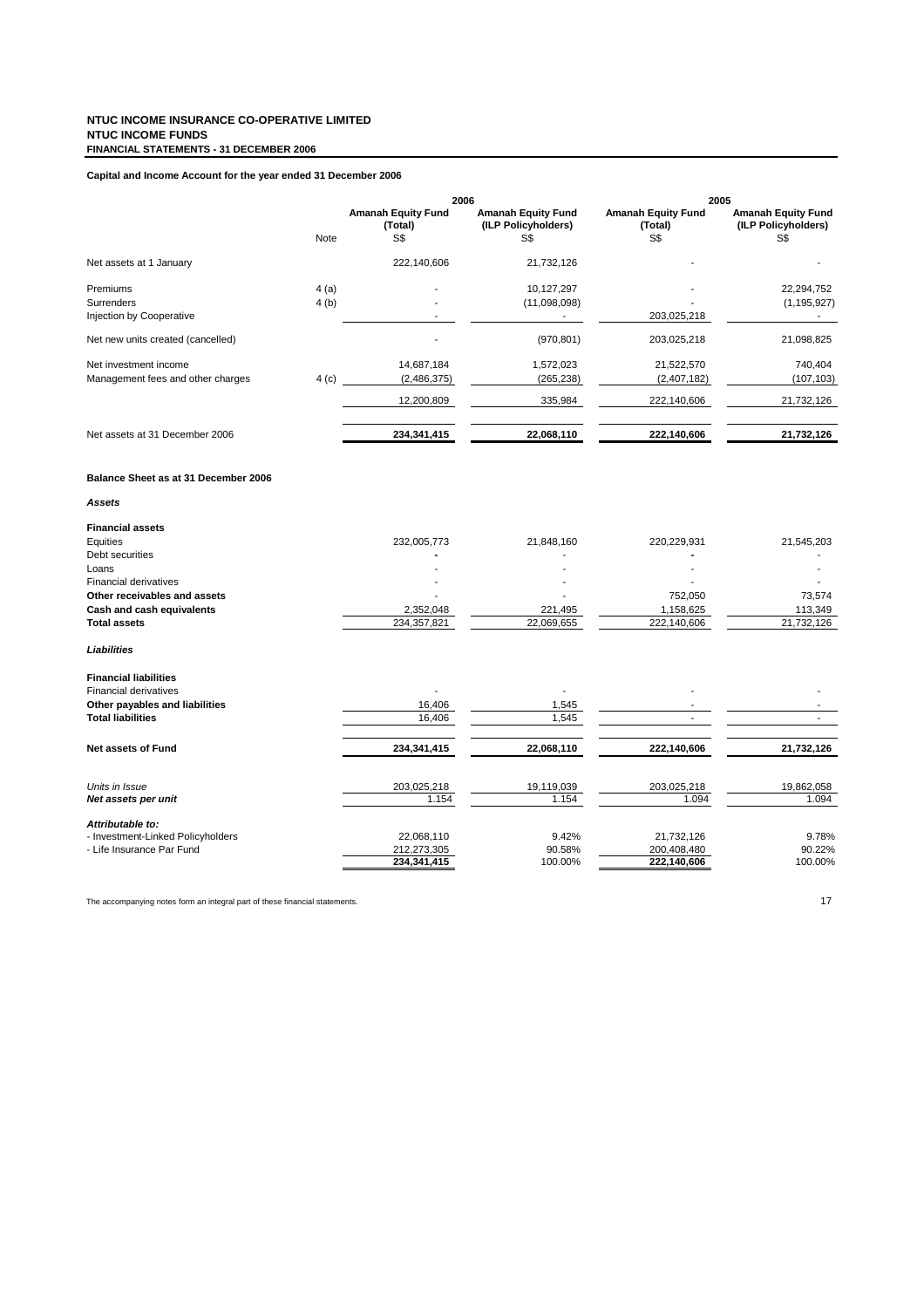#### **Capital and Income Account for the year ended 31 December 2006**

|                                            |      | 2006                                       |                                                        |                                            | 2005                                                   |
|--------------------------------------------|------|--------------------------------------------|--------------------------------------------------------|--------------------------------------------|--------------------------------------------------------|
|                                            | Note | <b>Money Market Fund</b><br>(Total)<br>S\$ | <b>Money Market Fund</b><br>(ILP Policyholders)<br>S\$ | <b>Money Market Fund</b><br>(Total)<br>S\$ | <b>Money Market Fund</b><br>(ILP Policyholders)<br>S\$ |
| Net assets at 1 January                    |      | 305,674,626                                |                                                        |                                            |                                                        |
| Premiums                                   | 4(a) |                                            | 18,609,695                                             |                                            |                                                        |
| Surrenders                                 | 4(b) |                                            | (2,655,894)                                            |                                            |                                                        |
| Injection by Cooperative                   |      | 50,000,000                                 |                                                        |                                            |                                                        |
| Net new units created (cancelled)          |      | 50,000,000                                 | 15,953,801                                             |                                            |                                                        |
| Net investment income                      |      | 10,549,976                                 | 48,033                                                 |                                            |                                                        |
| Management fees and other charges          | 4(c) | (603, 382)                                 | (16, 895)                                              |                                            |                                                        |
|                                            |      | 59,946,594                                 | 15,984,939                                             |                                            |                                                        |
| Net assets at 31 December 2006             |      | 365,621,220                                | 15,984,939                                             |                                            |                                                        |
| Balance Sheet as at 31 December 2006       |      |                                            |                                                        |                                            |                                                        |
| Assets                                     |      |                                            |                                                        |                                            |                                                        |
| <b>Financial assets</b>                    |      |                                            |                                                        |                                            |                                                        |
| <b>Equities</b>                            |      |                                            |                                                        |                                            |                                                        |
| <b>Debt securities</b>                     |      | 328,269,966                                | 14,351,944                                             |                                            |                                                        |
| Loans                                      |      |                                            |                                                        |                                            |                                                        |
| <b>Financial derivatives</b>               |      |                                            |                                                        |                                            |                                                        |
| Other receivables and assets               |      | 10,001,155                                 | 437,250                                                |                                            |                                                        |
| Cash and cash equivalents                  |      | 27,350,099                                 | 1,195,745                                              |                                            |                                                        |
| <b>Total assets</b>                        |      | 365,621,220                                | 15,984,939                                             |                                            |                                                        |
| <b>Liabilities</b>                         |      |                                            |                                                        |                                            |                                                        |
| <b>Financial liabilities</b>               |      |                                            |                                                        |                                            |                                                        |
| <b>Financial derivatives</b>               |      |                                            |                                                        |                                            |                                                        |
| Other payables and liabilities             |      |                                            |                                                        |                                            |                                                        |
| <b>Total liabilities</b>                   |      | ÷.                                         | ÷,                                                     | $\overline{a}$                             |                                                        |
| <b>Net assets of Fund</b>                  |      | 365,621,220                                | 15,984,939                                             |                                            |                                                        |
|                                            |      |                                            |                                                        |                                            |                                                        |
| Units in Issue                             |      | 348,402,711                                | 15,232,146                                             |                                            |                                                        |
| Net assets per unit                        |      | 1.049                                      | 1.049                                                  | 0.000                                      | 0.000                                                  |
| Attributable to:                           |      |                                            |                                                        |                                            |                                                        |
| - Investment-Linked Policyholders          |      | 15,984,939                                 | 4.37%                                                  |                                            |                                                        |
| - Life Insurance Par Fund                  |      | 135,579,055                                | 37.08%                                                 |                                            |                                                        |
| - Life Insurance Non-Par Fund              |      | 19,746,234                                 | 5.40%                                                  |                                            |                                                        |
| - General Insurance Fund                   |      | 19,303,860                                 | 5.28%                                                  |                                            |                                                        |
| - Shareholders' Fund<br>- Eldershield Fund |      | 15,741,319                                 | 4.31%                                                  |                                            |                                                        |
| - DPS                                      |      | 27,063,121                                 | 7.40%                                                  |                                            |                                                        |
|                                            |      | 132,202,692<br>365,621,220                 | 36.16%<br>100.00%                                      |                                            |                                                        |
|                                            |      |                                            |                                                        |                                            |                                                        |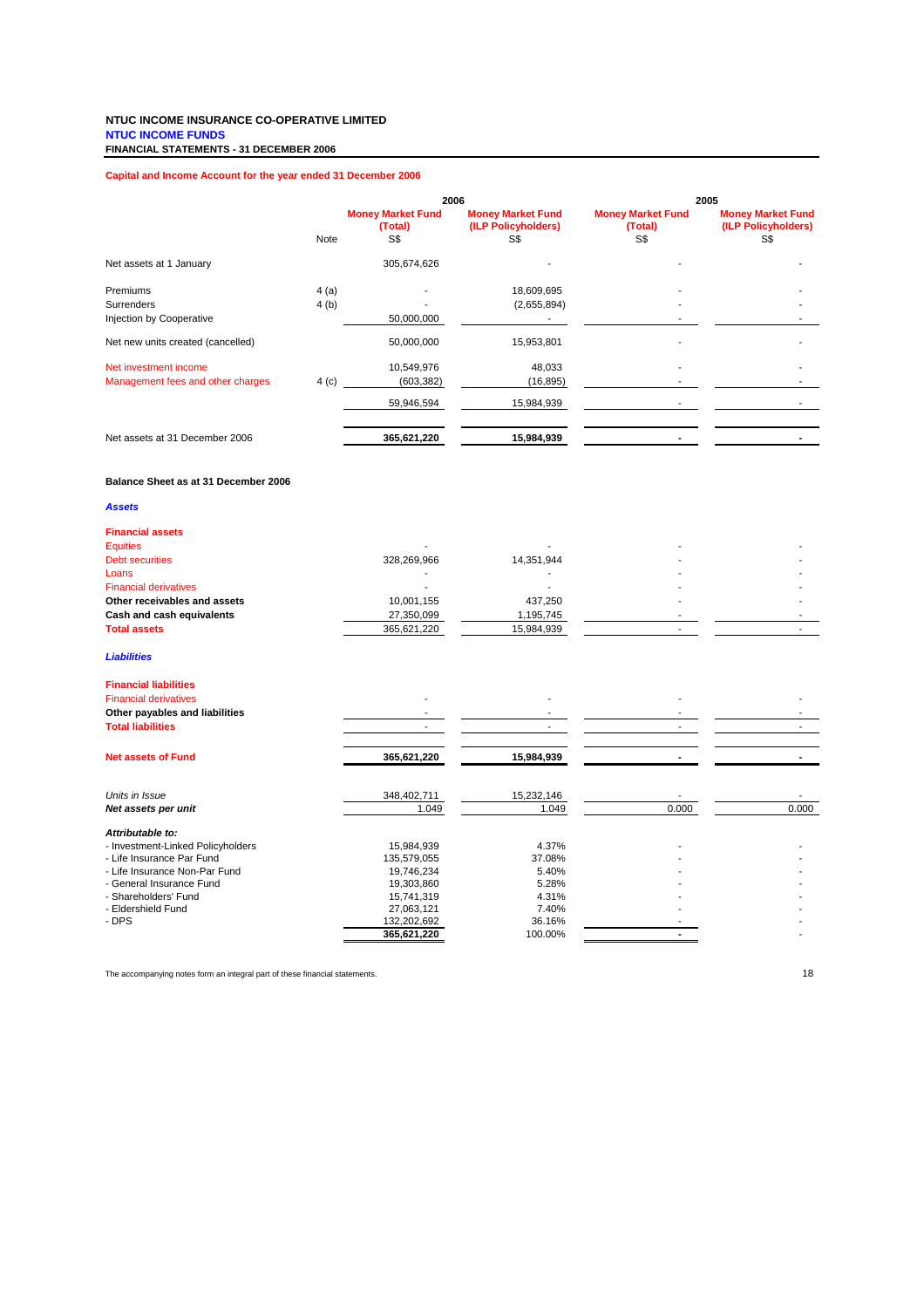These notes form an integral part of the financial statements.

#### **1 General**

The NTUC Income Funds of NTUC Income Insurance Co-operative Limited comprise:

|                           | Launch date      |                      |
|---------------------------|------------------|----------------------|
| Prime Fund                | 2 August 1973    |                      |
| <b>Trust Fund</b>         | 1 May 1994       |                      |
| Enhanced Fund             | 1 September 1995 |                      |
| Takaful Fund              | 1 September 1995 |                      |
| <b>Global Equity Fund</b> | 1 April 1999     | Core Fund            |
| Singapore Bond Fund       | 1 March 2000     | Core Fund            |
| Technology Fund           | 1 August 2000    |                      |
| Japan Equity Fund         | 1 August 2000    |                      |
| <b>Europe Equity Fund</b> | 1 August 2000    |                      |
| Dynamic Guaranteed Fund   | 4 October 2001   |                      |
| Singapore Equity Fund     | 2 January 2003   | Core Fund            |
| Global Bond Fund          | 2 January 2003   | Core Fund            |
| Growth Fund               | 2 January 2003   | <b>Combined Fund</b> |
| <b>Balanced Fund</b>      | 2 January 2003   | <b>Combined Fund</b> |
| Conservative Fund         | 2 January 2003   | <b>Combined Fund</b> |
| Amanah Bond Fund          | 25 May 2005      |                      |
| Amanah Equity Fund        | 25 May 2005      |                      |
| Money Market Fund         | 1 May 2006       |                      |

A policyholder may invest directly in any of the above Funds. The Combined Funds only invest in units issued by the Core Funds.

## **Prime Fund**

The Prime Fund is an open ended investment linked fund that invests in the equity markets of Singapore, Hong Kong and Thailand as well as regional bonds. The fund is managed by NTUC Income.

## **Trust Fund**

The Trust Fund is an open ended investment linked fund that invests in Singapore equities and bonds. The fund is managed by NTUC Income.

## **Enhanced Fund**

The Enhanced Fund is an open ended investment linked fund that invests in Singapore bonds and the equity markets of Singapore, Hong Kong and Thailand. The fund is managed by NTUC Income.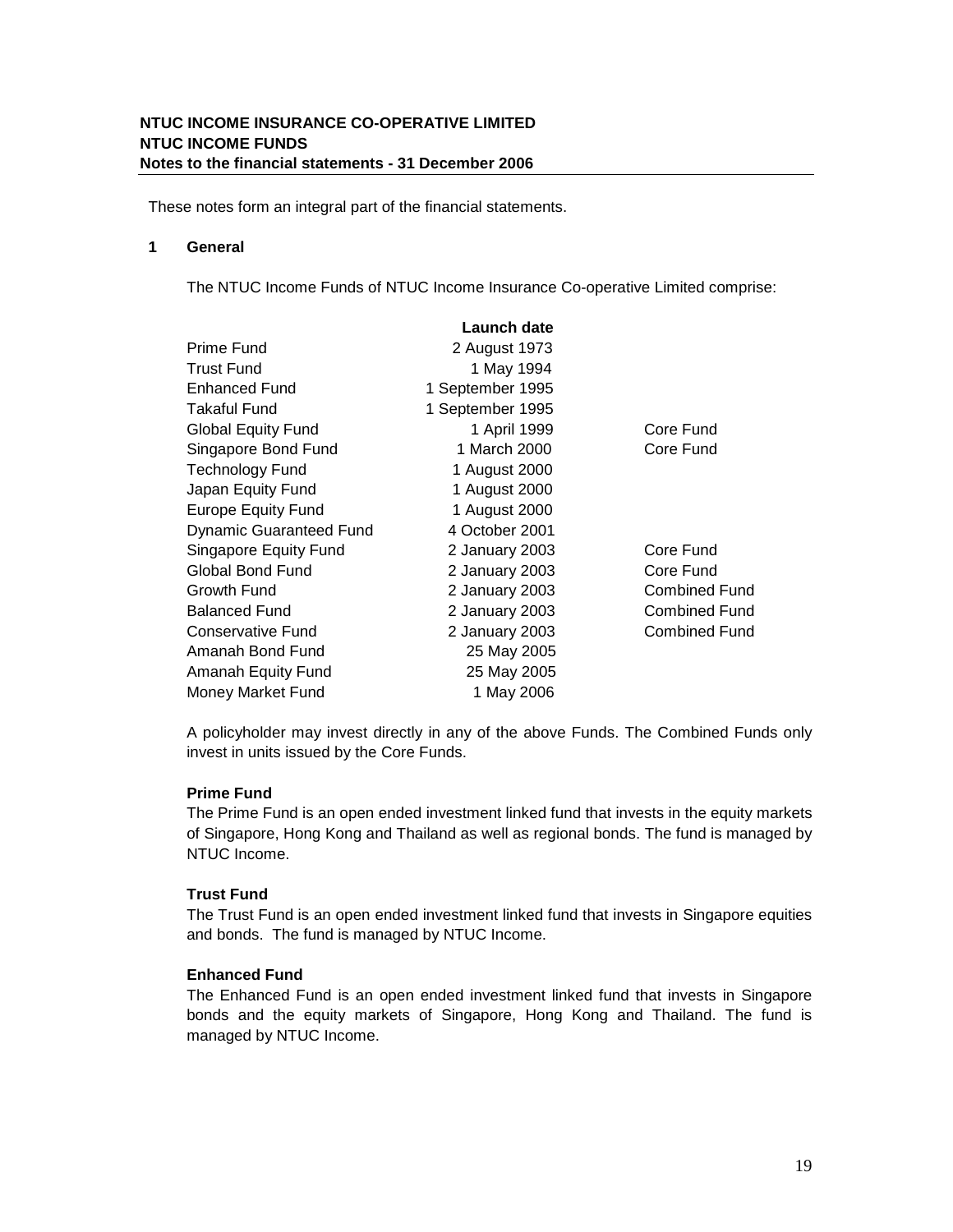## **Takaful Fund**

The Takaful Fund is an open ended investment linked fund that invests in a diversified global portfolio of equities of companies whose businesses are in compliance with Islamic guidelines. Approximately 44% (2005: 40%) of the fund is managed internally by NTUC Income, while approximately 56% (2005: 60%) of the fund is invested into Hegira Global Equity Fund, which is an Islamic Fund managed by Wellington International Management Company.

## **Global Equity Fund (Core Fund)**

The Global Equity Fund is an open ended investment linked fund that invests in global equities. The fund is jointly managed by Capital International Management, MFS Investment Management and Alliance Bernstein.

## **Singapore Bond Fund (Core Fund)**

The Singapore Bond Fund is an open ended investment linked fund that invests in Singapore dollar denominated corporate and sovereign bonds. The fund is managed by NTUC Income.

## **Technology Fund**

The Technology Fund is an open ended investment linked fund that invests in technologyrelated equities globally. The fund is jointly managed by the Trust Company of the West (TCW) and Baron Capital and Columbia Management.

## **Japan Equity Fund**

The Japan Equity Fund is an open ended investment linked fund that invests in Japanese equities. The fund is managed by UOB Asset Management.

## **Europe Equity Fund**

The Europe Equity Fund is an open ended investment linked fund that invests in European equities. The fund is managed by State Street Global Advisors.

## **Dynamic Guaranteed Fund**

The Dynamic Guaranteed Fund is a closed ended fund with an original maturity period of five years ending 2007. The fund is managed by SG Asset Management (Singapore) Ltd (the "fund manager"). Upon maturity, Societe Generale, the holding company of the fund manager, will guarantee the initial capital invested and 50% of the locked-in profits, determined by the difference between the initial Net Asset Value ("NAV") of the Fund and the highest NAV of the fund during the five years period.

## **Singapore Equity Fund (Core Fund)**

The Singapore Equity Fund is an open ended investment linked fund that invests in Singapore equities. Approximately 65% (2005: 67%) of the fund is invested into StreetTracks Straits Times Index Fund, which is managed by State Street Global Advisors. The balance of the fund is jointly managed by NTUC Income and DBS Asset Management.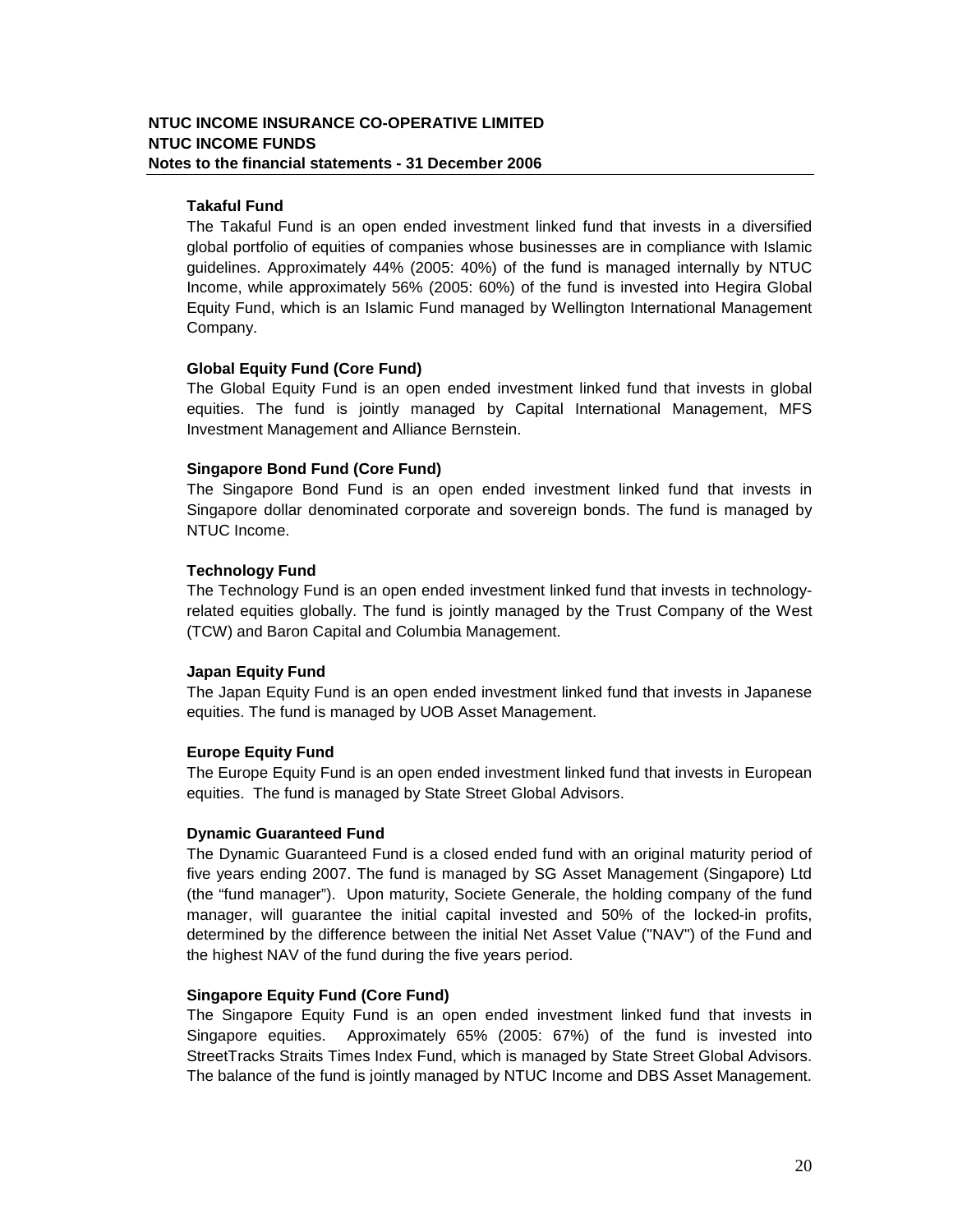## **Global Bond Fund (Core Fund)**

The Global Bond Fund is an open ended investment linked fund that invests in global government bonds, corporate bonds, mortgage-backed securities and asset-backed securities. The fund is jointly managed by Fischer Francis, PIMCO and Wellington Management Company.

## **Growth Fund (Combined Fund)**

The Growth Fund is an open ended investment linked fund that invests in NTUC Income's Core Funds in the following proportions: Singapore Equity Fund (15%), Global Equity Fund (55%), Singapore Bond Fund (10%) and Global Bond Fund (20%).

## **Balanced Fund (Combined Fund)**

The Balanced Fund is an open ended investment linked fund that invests in NTUC Income's Core Funds in the following proportions: Singapore Equity Fund (10%), Global Equity Fund (40%), Singapore Bond Fund (15%) and Global Bond Fund (35%).

## **Conservative Fund (Combined Funds)**

The Conservative Fund is an open ended investment linked fund that invests in NTUC Income's Core Funds in the following proportions: Singapore Equity Fund (5%), Global Equity Fund (25%), Singapore Bond Fund (20%) and Global Bond Fund (50%).

## **Amanah Bond Fund**

The Amanah Bond Fund is an open ended investment linked fund that invests in a diversified global portfolioof fixed income instruments that are in compliance with Islamic guidelines. The fund is jointly managed by RHB Asset Management Sdn Bhd and CIMB-Principal Asset Management Berhad.

## **Amanah Equity Fund**

The Amanah Equity Fund is an open ended investment linked fund that invests in a diversified global portfolio of equities of companies whose businesses are in compliance with Islamic guidelines. The fund is managed by State Street Global Advisors.

## **Money Market Fund**

The Money Market Fund is an open ended investment linked fund that invests in short-term fixed income instruments to achieve a return that is better than short-term deposits while maintaining liquidity and security of capital.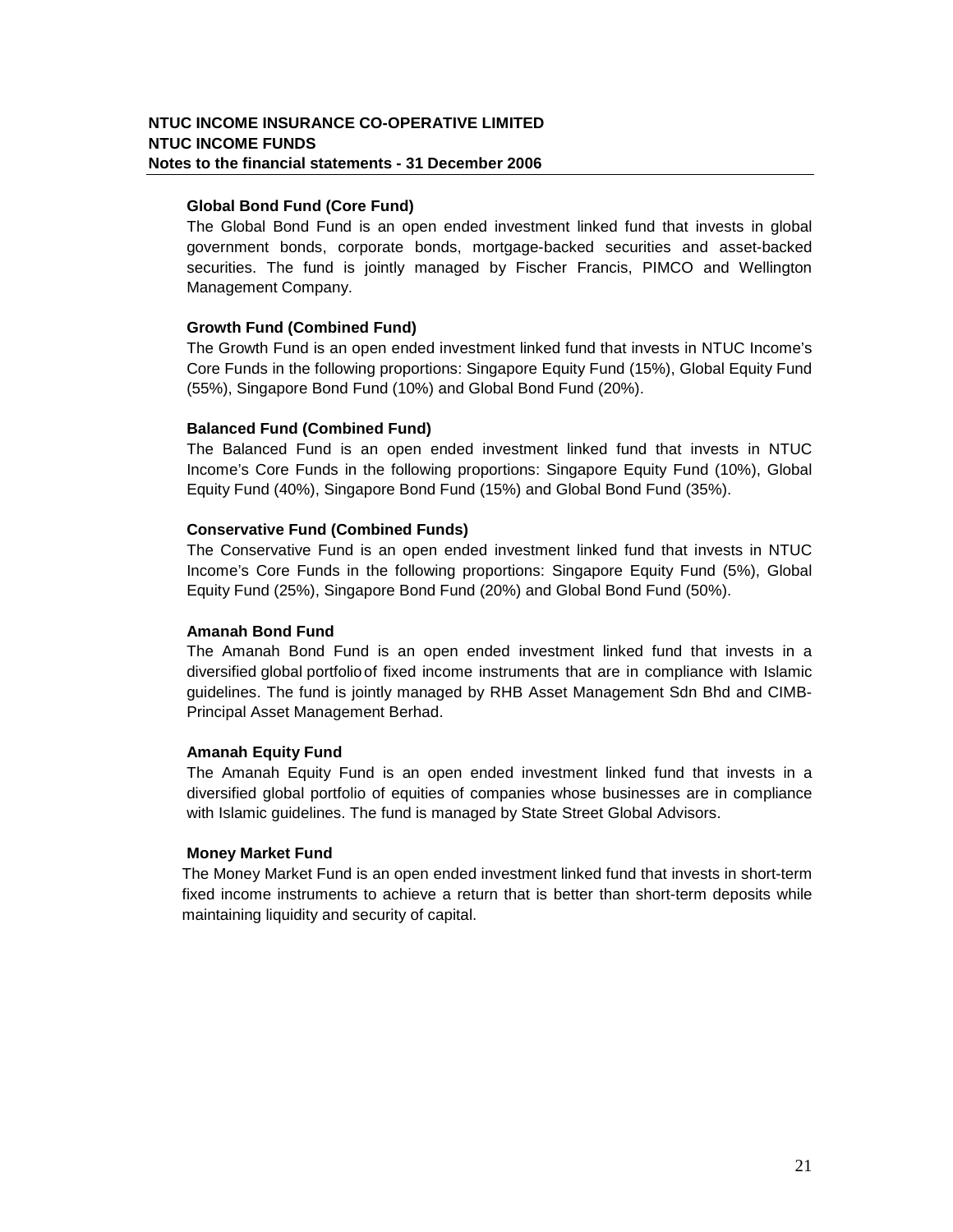## **2 Significant Accounting Policies**

#### **(a) Basis of preparation**

The financial statements of the NTUC Income Funds, which are expressed in Singapore dollars, have been prepared on the historical cost basis, except for investments and derivatives which are stated at fair value.

#### **(b) Recognition of income and expenses**

Income and expenses are accounted for on an accrual basis, dividends being credited to income when equities are quoted ex-date.

## **(c) Investments**

All purchases of investments are recognised on their trade dates, the date the commitment exists to purchase the investments. The investments are initially recorded at cost, being fair value of the consideration given and excluding acquisition charges associated with the investments. After initial recognition, the unrealised gains or losses on re-measurement to fair value are taken to the Capital and Income Account. The bid price has been adopted for all investments. Unquoted fixed income securities are valued at bid prices quoted by banks.

#### **(d) Realised gains/losses from sale of investments**

All sales of investments are recognised on their trade dates, the date the fund commits to sell the investments.

Realised gains/losses from the sale of investments are taken to the Capital and Income Account.

## **(e) Foreign currency transactions**

Foreign currency transactions are translated into Singapore dollars at exchange rates prevailing at the date of the transaction. Monetary assets and liabilities denominated in foreign currencies at the reporting date are retranslated to the functional currency at the exchange rate at the reporting date.

Foreign currency differences arising on retranslation are recognised in the Capital and Income Account.

## **(f) Derivative financial instruments**

Derivative financial instruments are held for trading and are classified as financial assets and liabilities at fair value through profit or loss. Derivative financial instruments are measured at initial recognition, and subsequently, at fair value and changes in fair value are recognised in the Capital and Income Account. Transaction costs incurred in buying and selling derivative instruments are recognised in the Capital and Income Account when incurred.

The fair value of a derivative financial instrument is determined by reference to its quoted price if quoted prices are regularly available from an exchange, dealer, or broker and there are regularly recurring market transactions in the instrument.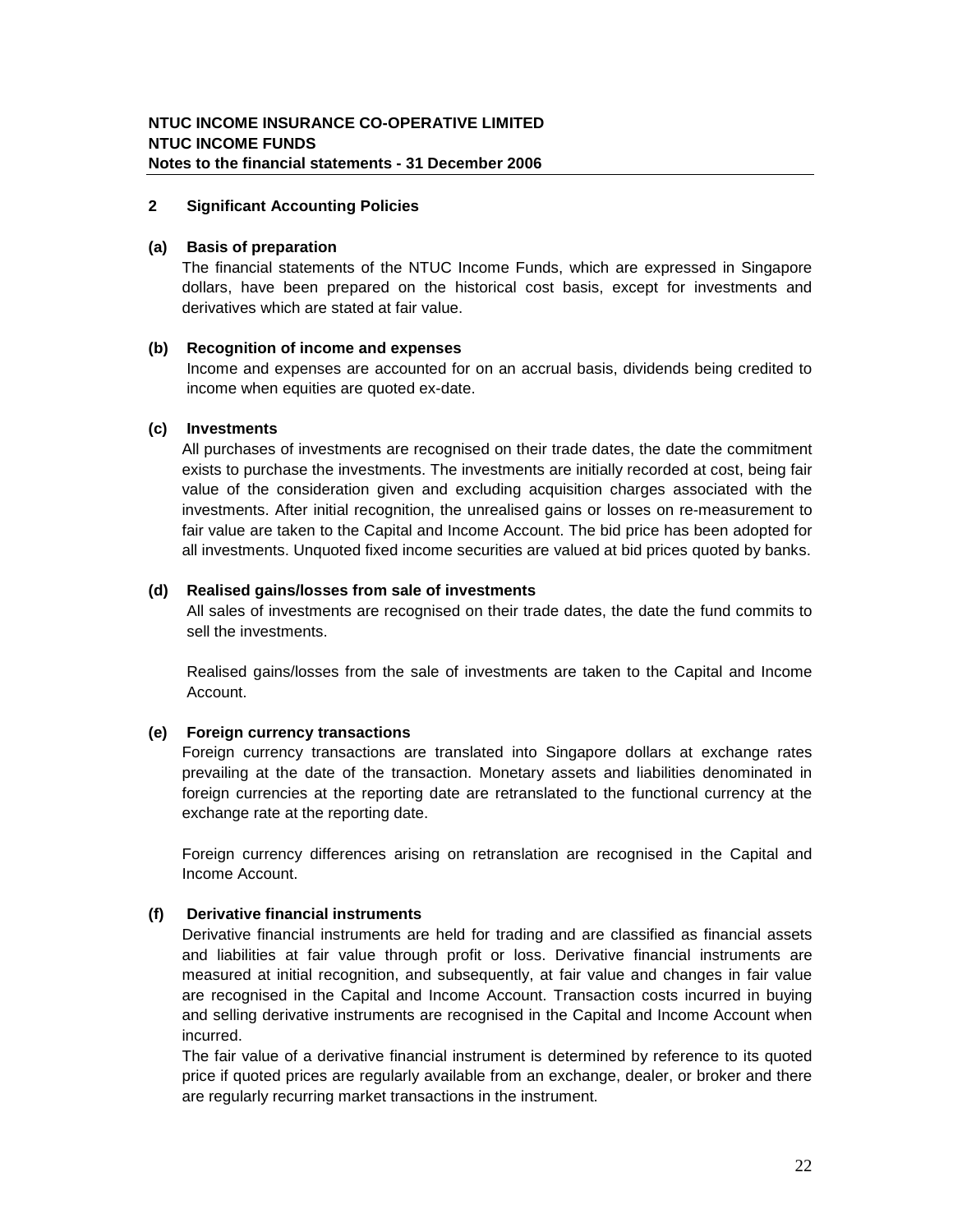## **3 Net Asset Value, Units in Issue and Net Asset Value per unit**

The effect of the changes on the Net Asset Value ("NAV") of each Fund in relation to the change in valuation basis from last known transacted price to bid price at the balance sheet date is given below:

| <b>Prime Fund</b>                                                                                       | S\$                                              | <b>Units in Issue</b> | <b>NAV</b><br>per unit (S\$) | Percentage<br>holdings of<br>policyholders |
|---------------------------------------------------------------------------------------------------------|--------------------------------------------------|-----------------------|------------------------------|--------------------------------------------|
| NAV (at last done price)<br>Less: Adjustment to NAV<br>NAV (at bid price)                               | 425,925,472<br>(1,064,793)<br>424,860,679        | 84,550,117            | 5.038                        | 45.50%                                     |
| Trust Fund                                                                                              | S\$                                              |                       |                              |                                            |
| NAV (at last done price)<br>Less: Adjustment to NAV<br>NAV (at bid price)                               | 165,660,755<br>(413, 846)<br>165,246,909         | 85,909,833            | 1.928                        | 46.8%                                      |
| <b>Enhanced Fund</b>                                                                                    | S\$                                              |                       |                              |                                            |
| NAV (at last done price)<br>Less: Adjustment to NAV                                                     | 133,494,454<br>(400, 395)                        | 95,407,800            | 1.399                        | 53.7%                                      |
| NAV (at bid price)                                                                                      | 133,094,059                                      |                       |                              |                                            |
| <b>Takaful Fund</b>                                                                                     | S\$                                              |                       |                              |                                            |
| NAV (at last done price)<br>Less: Adjustment to NAV<br>NAV (at bid price)                               | 62,794,534<br>(94, 677)<br>62,699,857            | 97,390,666            | 0.645                        | 47.5%                                      |
| <b>Global Equity Fund</b>                                                                               | S\$                                              |                       |                              |                                            |
| NAV (at last done price)<br>Less: Adjustment to NAV<br>NAV (at bid price)                               | 861,884,253<br>(1,064,244)<br>860,820,009        | 345,543,196           | 2.494                        | 4.7%                                       |
| <b>Singapore Bond Fund</b><br>NAV (at last done price)<br>Less: Adjustment to NAV<br>NAV (at bid price) | S\$<br>1,405,838,178<br>121,008<br>1,405,959,186 | 1,134,696,198         | 1.239                        | 1.3%                                       |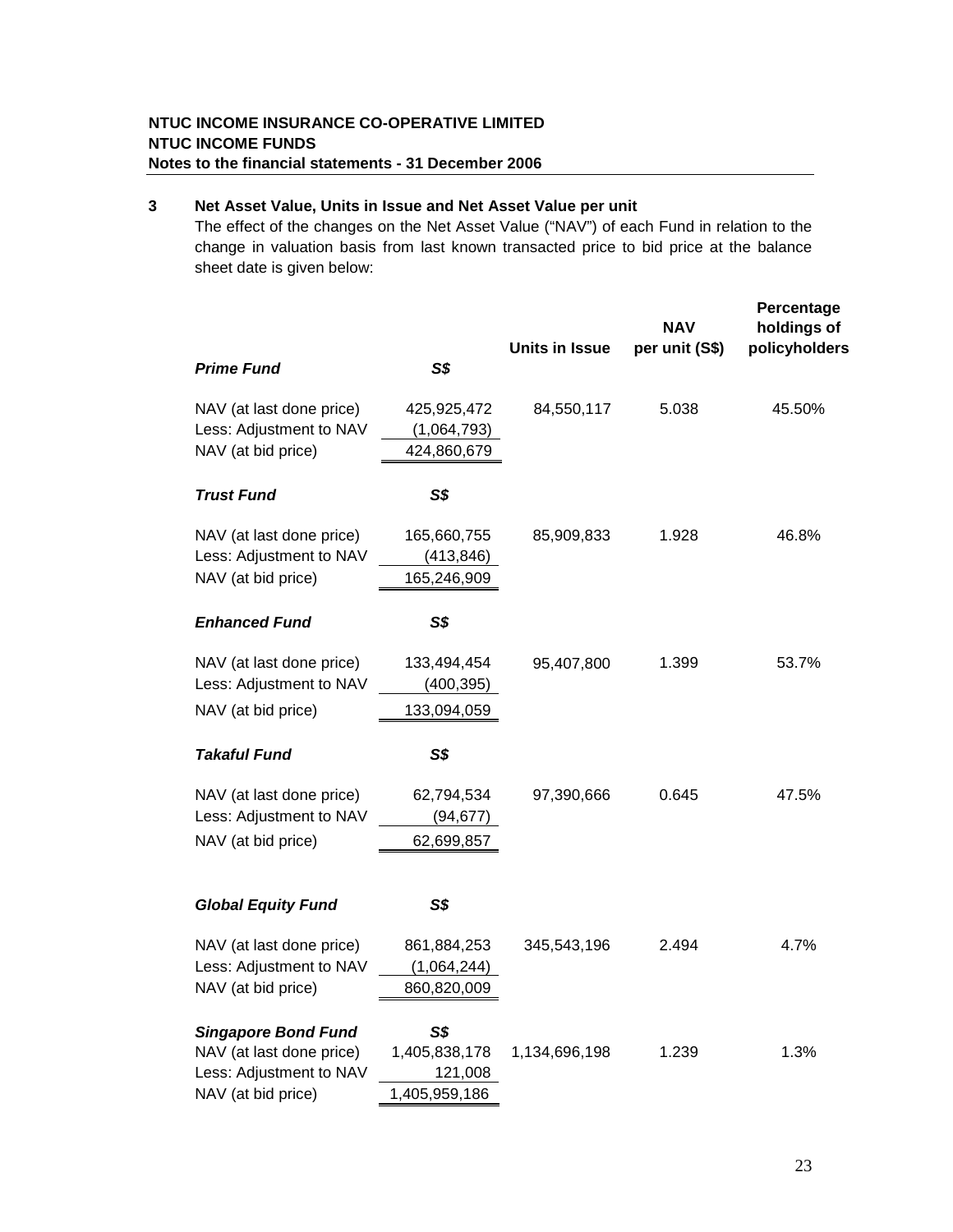## **3 Net Asset Value, Units in Issue and Net Asset Value per unit (continued)**

| <b>Technology Fund</b>                        | S\$                  | <b>Units in Issue</b> | <b>NAV</b><br>per unit<br>(S\$) | Percentage<br>holdings of<br>policyholders |
|-----------------------------------------------|----------------------|-----------------------|---------------------------------|--------------------------------------------|
| NAV (at last done price)                      | 221,895,854          | 929,904,820           | 0.239                           | 53.0%                                      |
| Less: Adjustment to NAV                       | (268, 372)           |                       |                                 |                                            |
| NAV (at bid price)                            | 221,627,482          |                       |                                 |                                            |
| <b>Japan Equity Fund</b>                      | S\$                  |                       |                                 |                                            |
| NAV (at last done price)                      | 20,634,057           | 20,943,579            | 0.985                           | 73.0%                                      |
| Less: Adjustment to NAV                       | (31, 333)            |                       |                                 |                                            |
| NAV (at bid price)                            | 20,602,724           |                       |                                 |                                            |
| <b>Europe Equity Fund</b>                     | S\$                  |                       |                                 |                                            |
| NAV (at last done price)                      | 142,336,276          | 120,214,971           | 1.184                           | 2.8%                                       |
| Less: Adjustment to NAV                       | (44, 423)            |                       |                                 |                                            |
| NAV (at bid price)                            | 142,291,853          |                       |                                 |                                            |
| <b>Dynamic Guaranteed</b>                     |                      |                       |                                 |                                            |
| <b>Fund</b>                                   | S <sub>s</sub>       |                       |                                 |                                            |
| NAV (at last done price)                      | 27,903,632           | 25,808,087            | 1.081                           | 97.5%                                      |
| Less: Adjustment to NAV<br>NAV (at bid price) | 11,069<br>27,914,701 |                       |                                 |                                            |
|                                               |                      |                       |                                 |                                            |
| <b>Singapore Equity Fund</b>                  | S\$                  |                       |                                 |                                            |
| NAV (at last done price)                      | 898,135,042          | 380,245,854           | 2.362                           | 2.1%                                       |
| Less: Adjustment to NAV                       | (1,338,784)          |                       |                                 |                                            |
| NAV (at bid price)                            | 896,796,258          |                       |                                 |                                            |
| <b>Global Bond Fund</b>                       | S\$                  |                       |                                 |                                            |
| NAV (at last done price)                      | 1,141,884,452        | 1,026,879,116         | 1.112                           | 0.5%                                       |
| Less: Adjustment to NAV                       | (505, 492)           |                       |                                 |                                            |
| NAV (at bid price)                            | 1,141,378,960        |                       |                                 |                                            |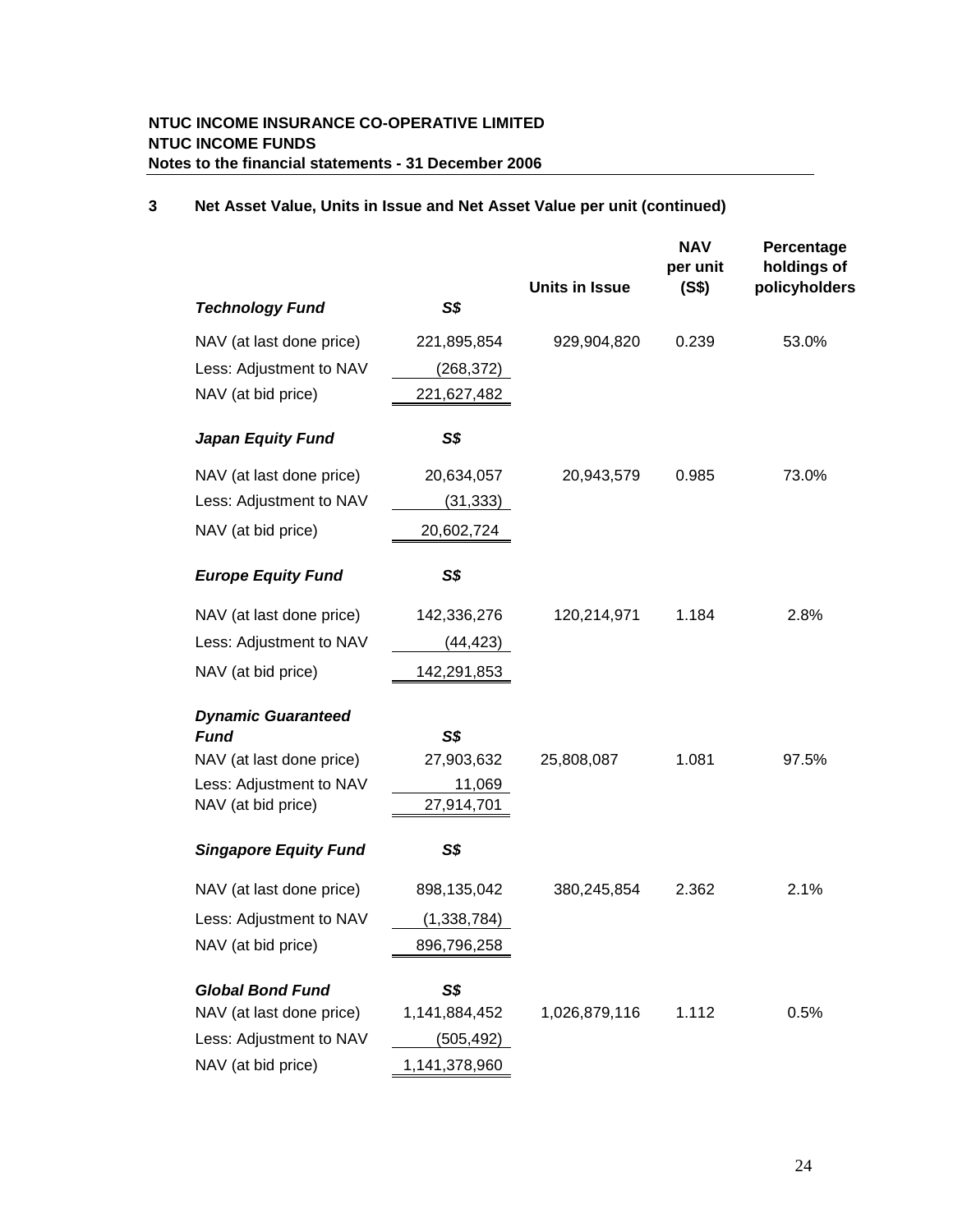## **3 Net Asset Value, Units in Issue and Net Asset Value per unit (continued)**

| <b>Growth Fund</b>        | S\$         | <b>Units in Issue</b> | <b>NAV</b><br>per unit (S\$) | Percentage<br>holdings of<br>policyholders |
|---------------------------|-------------|-----------------------|------------------------------|--------------------------------------------|
| NAV (at last done price)  | 251,144,676 | 147,794,421           | 1.699                        | 88.2%                                      |
| Less: Adjustment to NAV   | (259, 176)  |                       |                              |                                            |
| NAV (at bid price)        | 250,885,500 |                       |                              |                                            |
| <b>Balanced Fund</b>      | S\$         |                       |                              |                                            |
| NAV (at last done price)  | 235,749,418 | 155,708,762           | 1.514                        | 80.4%                                      |
| Less: Adjustment to NAV   | (198, 654)  |                       |                              |                                            |
| NAV (at bid price)        | 235,550,764 |                       |                              |                                            |
| <b>Conservative Fund</b>  | S\$         |                       |                              |                                            |
| NAV (at last done price)  | 66,944,789  | 50,000,000            | 1.339                        | 18.9%                                      |
| Less: Adjustment to NAV   | (42, 720)   |                       |                              |                                            |
| NAV (at bid price)        | 66,902,069  |                       |                              |                                            |
| <b>Amanah Bond Fund</b>   | S\$         |                       |                              |                                            |
| NAV (at last done price)  | 214,957,290 | 199,504,073           | 1.078                        | 2.07%                                      |
| Less: Adjustment to NAV   | 49,958      |                       |                              |                                            |
| NAV (at bid price)        | 215,007,248 |                       |                              |                                            |
| <b>Amanah Equity Fund</b> | S\$         |                       |                              |                                            |
| NAV (at last done price)  | 234,557,963 | 203,025,218           | 1.155                        | 9.4%                                       |
| Less: Adjustment to NAV   | (216, 548)  |                       |                              |                                            |
| NAV (at bid price)        | 234,341,415 |                       |                              |                                            |
| <b>Money Market Fund</b>  | S\$         |                       |                              |                                            |
| NAV (at last done price)  | 365,525,932 | 348,402,711           | 1.049                        | 4.4%                                       |
| Less: Adjustment to NAV   | 95,288      |                       |                              |                                            |
| NAV (at bid price)        | 365,621,220 |                       |                              |                                            |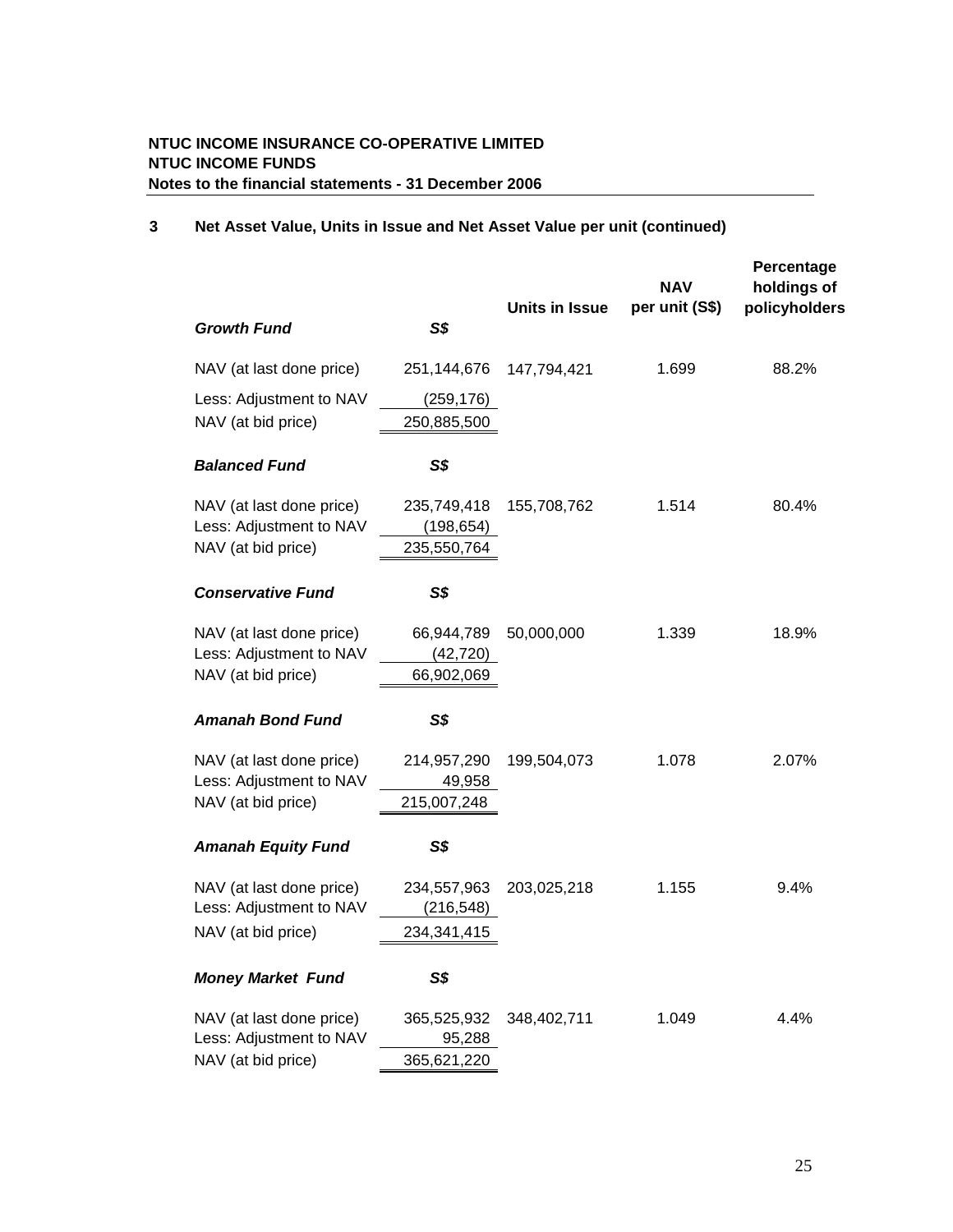## **4 Other notes on Investment-Linked Policies**

## **(a) Premiums**

Premiums represent the net amount received from the policyholder less initial charges (including the bid-offer spread) and for the purchase of units in the NTUC Income Funds.

## **(b) Surrenders**

Surrenders represent the net asset values (bid price) of the units paid to policyholders when they surrender their unit-linked policies.

## **(c) Fees and charges**

## **Management fees**

The annual management charges for each Fund are accrued on a daily basis and payable to the Life Insurance Par Fund.

The annual management charges payable to the Life Insurance Par Fund include the risk premium to provide for a minimum guaranteed benefit payments exceeding the net asset value of the policy upon death of the policyholder.

## **Policy fees**

An initial policy fee is deducted for administration and policy setup costs.

An annual renewal policy is deducted at each policy anniversary. It is waived if the net premium paid exceeds a specific amount, currently set at S\$8,000. The net premium is the sum of all premiums paid less total withdrawals less total rider premiums paid.

## **Bid-Offer spread**

Bid-offer spread is set at 3.5% of all funds except for Money Market Fund which is set at 0.25%. This is the difference between bid and offer price of a unit. The bid-offer spread covers the selling expenses incurred by NTUC Income.

## **Advisory fee**

For regular premium investment linked policy, an advisory fee is charged to policyholders to cover the commission paid to directors. The advisory fee is deducted on the policy anniversary date from the policyholder's fund balance.

The advisory fee for regular premium investment linked policies offered by the Cooperative are as follows:

| Regular premium investment<br>linked policies | <b>Advisory fees</b>                                                 |  |
|-----------------------------------------------|----------------------------------------------------------------------|--|
| Ideal Plan (ID2)                              | 15% (of the annualised regular premiums for the first<br>three year) |  |
| Ideal Plan (ID6)                              | 20% (of the monthly premium for the first three years)               |  |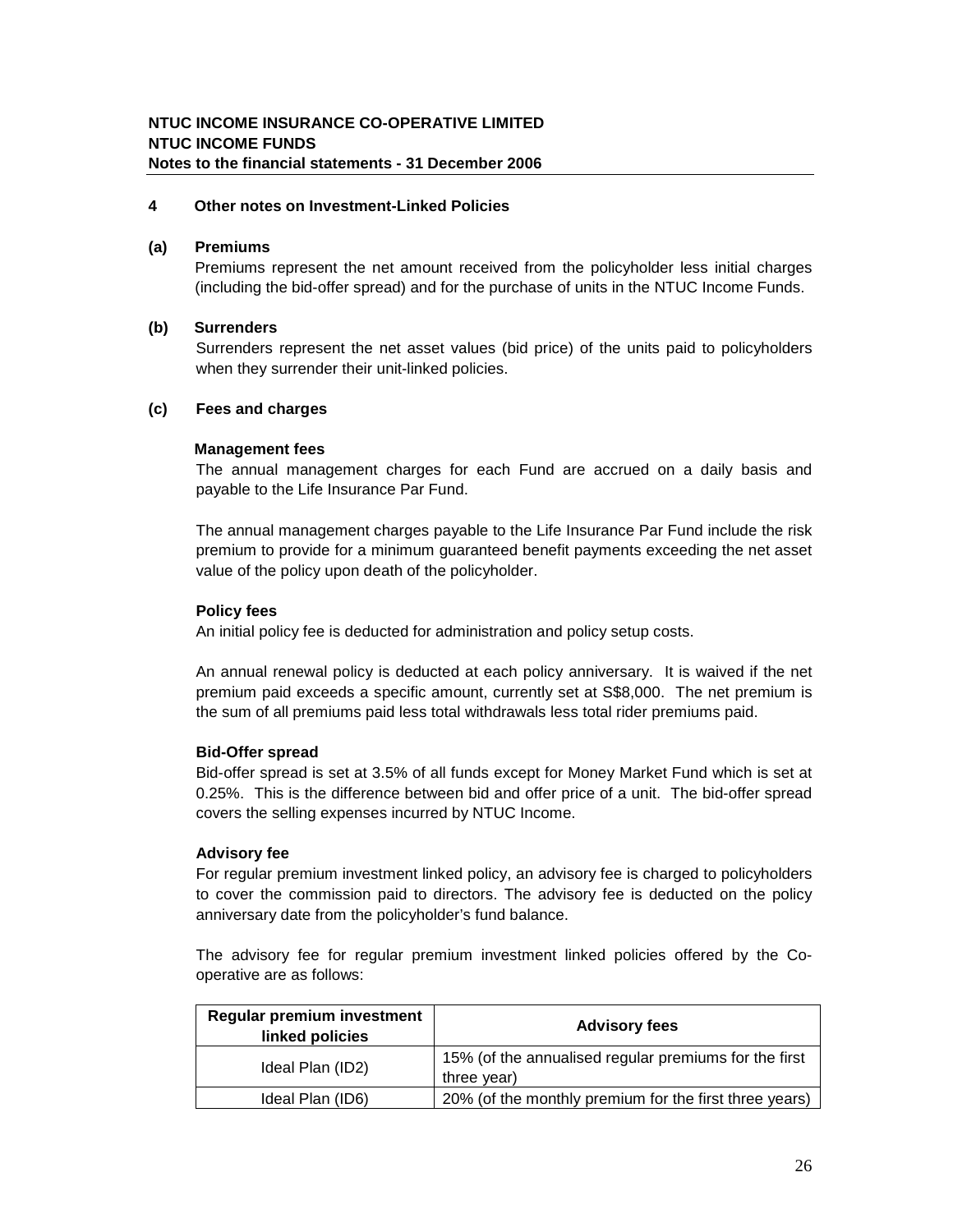## **(d) Taxation**

No provision for taxation is made in the financial statements as NTUC Income is exempt from income tax under Section 13(1) (f) (ii) of the Income Tax Act, Cap. 134.

## **(e) Derivative financial instruments**

Derivative contracts are entered for the purposes of hedging foreign currency and interest risk exposures and efficient portfolio management. The derivative contracts traded include foreign exchange forward contracts, interest rate swaps, swaptions, bond forwards and currency options.

|                                    |                                      | <b>Fair Value</b>               |                       |
|------------------------------------|--------------------------------------|---------------------------------|-----------------------|
|                                    | <b>Notional Amount</b><br><b>S\$</b> | <b>Receivable</b><br><b>S\$</b> | Payable<br><b>S\$</b> |
| As at 31 December 2006             |                                      |                                 |                       |
| <b>Prime Fund</b>                  |                                      |                                 |                       |
| <b>Cross Currency Swaps</b>        | 850,110                              | 116,643                         |                       |
| <b>Trust Fund</b>                  |                                      |                                 |                       |
| <b>Cross Currency Swaps</b>        | 304,151                              | 41,732                          |                       |
| <b>Enhanced Fund</b>               |                                      |                                 |                       |
| <b>Cross Currency Swaps</b>        | 202,644                              | 27,805                          |                       |
| <b>Global Equity Fund</b>          |                                      |                                 |                       |
| Forward Foreign Exchange Contracts | 1,648,849                            | 1,347                           | 1,243                 |
| <b>Singapore Bond Fund</b>         |                                      |                                 |                       |
| <b>Cross Currency Swaps</b>        | 12,000,000                           | 1,646,516                       |                       |
| <b>Dynamic Guaranteed Fund</b>     |                                      |                                 |                       |
| Forward Foreign Exchange Contracts | 63,129,725                           |                                 | 1,080,490             |
| <b>Global Bond Fund</b>            |                                      |                                 |                       |
| Forward Foreign Exchange Contracts | 2,711,016,373                        | 28,783,552                      | 11,064,627            |
| <b>Interest Rate Swaps</b>         | 531,319,842                          | 2,218,490                       | 1,861,094             |
| Swaptions                          | 249,720,360                          | 451,147                         | 452,944               |
| <b>Bond Forwards</b>               | 320,840,001                          | 1,893,033                       | 2,465,766             |
| <b>Growth Fund</b>                 |                                      |                                 |                       |
| Forward Foreign Exchange Contracts | 104,049,208                          | 1,102,038                       | 423,753               |
| <b>Interest Rate Swaps</b>         | 20,388,567                           | 84,922                          | 71,241                |
| Swaptions                          | 9,559,128                            | 17,270                          | 17,338                |
| <b>Bond Forwards</b>               | 12,281,540                           | 72,464                          | 94,388                |
| <b>Cross Currency Swaps</b>        | 188,220                              | 25,826                          |                       |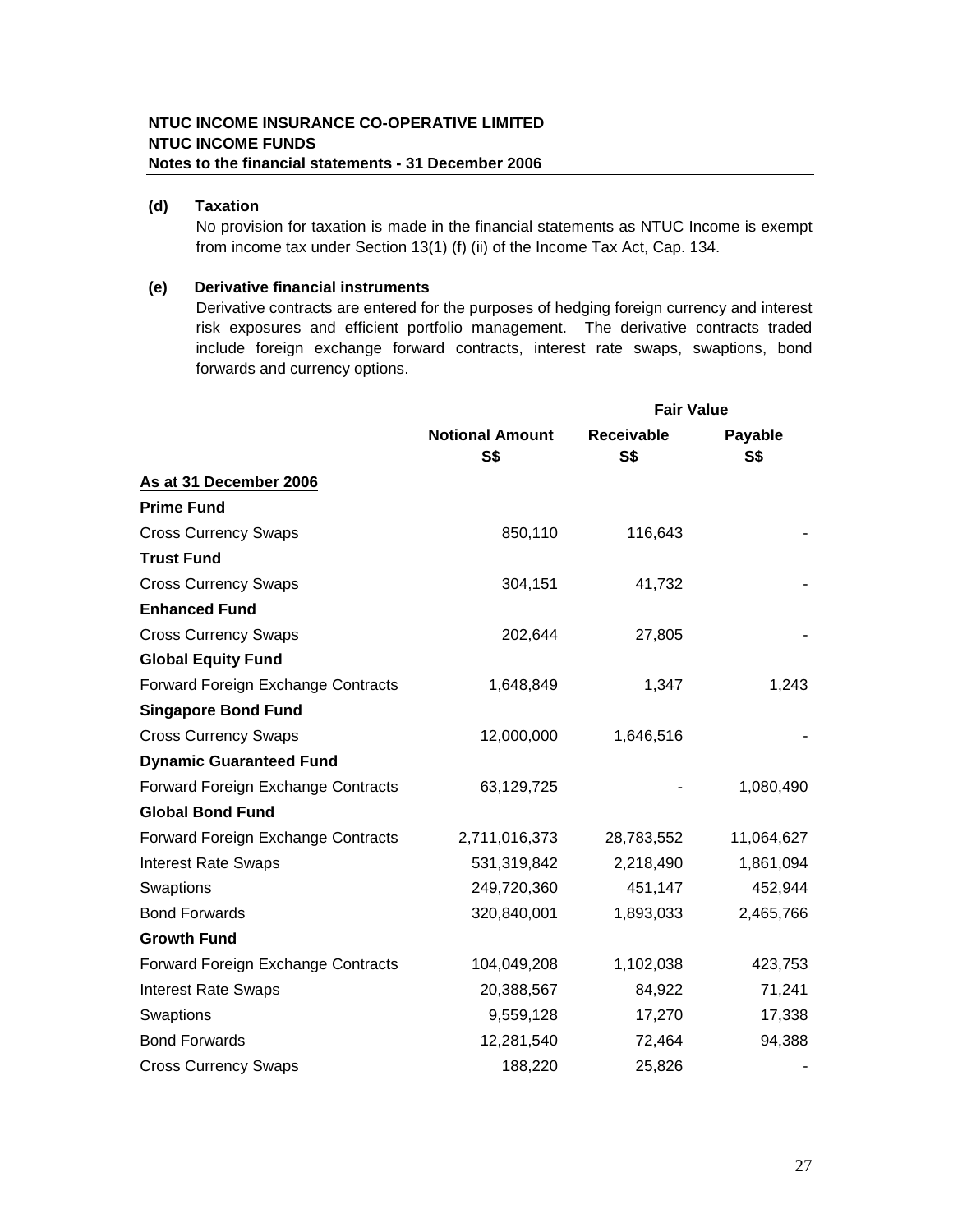|                                    |                                      |                                 | <b>Fair Value</b>     |  |
|------------------------------------|--------------------------------------|---------------------------------|-----------------------|--|
|                                    | <b>Notional Amount</b><br><b>S\$</b> | <b>Receivable</b><br><b>S\$</b> | Payable<br><b>S\$</b> |  |
| <b>Balanced Fund</b>               |                                      |                                 |                       |  |
| Forward Foreign Exchange Contracts | 177,247,137                          | 1,879,978                       | 722,765               |  |
| <b>Interest Rate Swaps</b>         | 34,699,886                           | 144,887                         | 121,546               |  |
| Swaptions                          | 16,308,949                           | 29,464                          | 29,581                |  |
| <b>Bond Forwards</b>               | 20,953,690                           | 123,632                         | 161,036               |  |
| <b>Cross Currency Swaps</b>        | 275,249                              | 37,767                          |                       |  |
| <b>Conservative Fund</b>           |                                      |                                 |                       |  |
| Forward Foreign Exchange Contracts | 73,738,494                           | 793,168                         | 304,915               |  |
| <b>Interest Rate Swaps</b>         | 14,640,649                           | 61,131                          | 51,283                |  |
| Swaptions                          | 6,881,106                            | 12,431                          | 12,481                |  |
| <b>Bond Forwards</b>               | 8,840,825                            | 52,163                          | 67,945                |  |
| <b>Cross Currency Swaps</b>        | 108,400                              | 14,873                          |                       |  |
| <b>Amanah Bond Fund</b>            |                                      |                                 |                       |  |
| Forward Foreign Exchange Contracts | 186,000,000                          |                                 | 2,960,906             |  |
| As at 31 December 2005             |                                      |                                 |                       |  |
| <b>Prime Fund</b>                  |                                      |                                 |                       |  |
| <b>Cross Currency Swaps</b>        | 583,173                              | 10,862                          |                       |  |
| <b>Trust Fund</b>                  |                                      |                                 |                       |  |
| <b>Cross Currency Swaps</b>        | 122,398                              | 5,431                           |                       |  |
| <b>Enhanced Fund</b>               |                                      |                                 |                       |  |
| <b>Cross Currency Swaps</b>        | 61,199                               | 2,716                           |                       |  |
| <b>Global Equity Fund</b>          |                                      |                                 |                       |  |
| Forward Foreign Exchange Contracts | 177,663                              | 177,352                         | 177,442               |  |
| <b>Singapore Bond Fund</b>         |                                      |                                 |                       |  |
| <b>Cross Currency Swaps</b>        | 12,000,000                           | 532,479                         |                       |  |
| <b>Dynamic Guaranteed Fund</b>     |                                      |                                 |                       |  |
| Forward Foreign Exchange Contracts | 174,315,268                          | 5,272,658                       |                       |  |
| <b>Interest Rate Swaps</b>         | 170,000,000                          | 50,295                          |                       |  |
| <b>Global Bond Fund</b>            |                                      |                                 |                       |  |
| Forward Foreign Exchange Contracts | 3,298,831,802                        | 3,264,056,499                   | 3,247,532,860         |  |
| <b>Interest Rate Swaps</b>         | 381,647,530                          |                                 | 3,991,647             |  |
| Swaptions                          | 50,694,050                           | 538,997                         | 206,071               |  |
| <b>Bond Forwards</b>               | 190,917,261                          | 188,857,987                     |                       |  |
| <b>Currency Options</b>            | 7,443,280                            | 9,201                           |                       |  |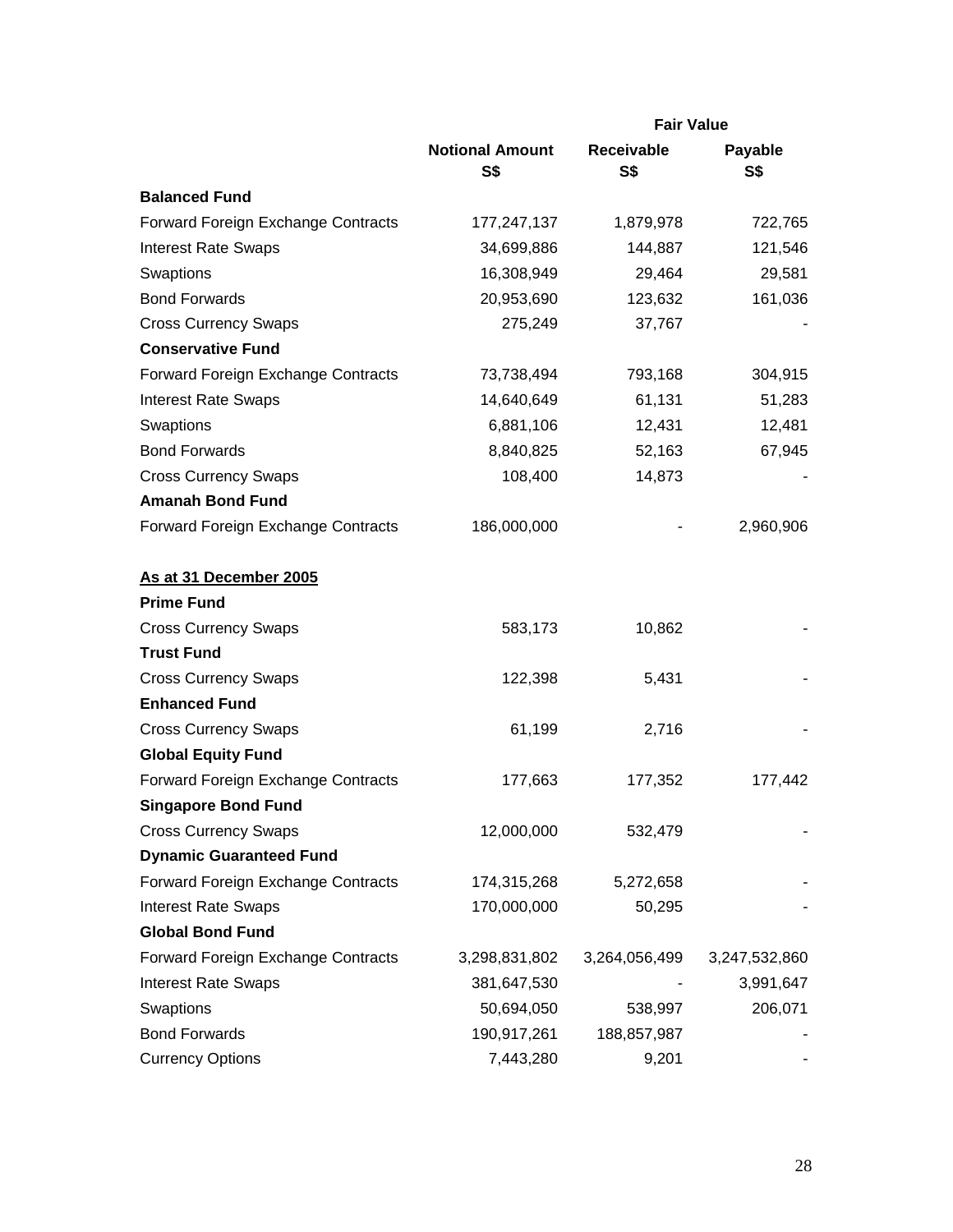|                                    |                                      | <b>Fair Value</b>               |                       |
|------------------------------------|--------------------------------------|---------------------------------|-----------------------|
|                                    | <b>Notional Amount</b><br><b>S\$</b> | <b>Receivable</b><br><b>S\$</b> | Payable<br><b>S\$</b> |
| <b>Growth Fund</b>                 |                                      |                                 |                       |
| Forward Foreign Exchange Contracts | 88,601,544                           | 87,667,747                      | 87,224,082            |
| <b>Interest Rate Swaps</b>         | 10,247,653                           |                                 | 107,180               |
| Swaptions                          | 1,361,191                            | 14,473                          | 5,533                 |
| <b>Bond Forwards</b>               | 5,126,337                            | 5,071,043                       |                       |
| <b>Currency Options</b>            | 199,860                              | 247                             |                       |
| <b>Cross Currency Swaps</b>        | 214,184                              | 9,504                           |                       |
| <b>Balanced Fund</b>               |                                      |                                 |                       |
| Forward Foreign Exchange Contracts | 149,726,272                          | 148,148,051                     | 147,398,177           |
| <b>Interest Rate Swaps</b>         | 17,320,115                           |                                 | 181,151               |
| Swaptions                          | 2,300,622                            | 24,461                          | 9,352                 |
| <b>Bond Forwards</b>               | 8,664,301                            | 8,570,846                       |                       |
| <b>Currency Options</b>            | 337,795                              | 418                             |                       |
| <b>Cross Currency Swaps</b>        | 310,229                              | 13,766                          |                       |
| <b>Conservative Fund</b>           |                                      |                                 |                       |
| Forward Foreign Exchange Contracts | 77,251,421                           | 76,437,093                      | 76,050,167            |
| <b>Interest Rate Swaps</b>         | 8,936,904                            |                                 | 93,471                |
| Swaptions                          | 1,187,084                            | 12,622                          | 4,825                 |
| <b>Bond Forwards</b>               | 4,470,641                            | 4,422,420                       |                       |
| <b>Currency Options</b>            | 174,297                              | 215                             |                       |
| <b>Cross Currency Swaps</b>        | 149,421                              | 6,630                           |                       |
| <b>Amanah Bond Fund</b>            |                                      |                                 |                       |
| Forward Foreign Exchange Contracts | 87,000,000                           | 87,000,000                      | 86,716,355            |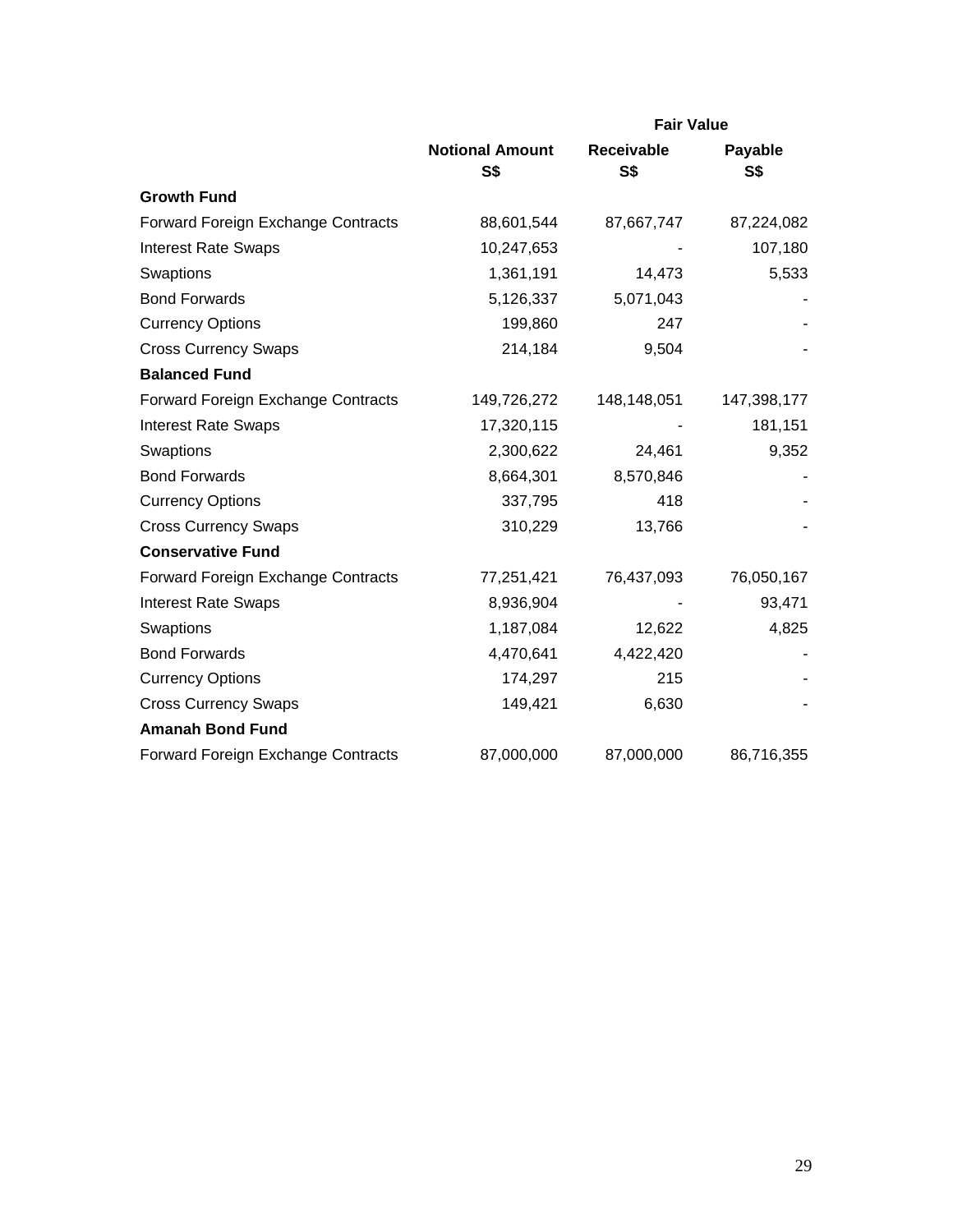## NTUC INCOME INSURANCE CO-OPERATIVE LIMITED

## **STATEMENT BY DIRECTORS**

## **NTUC INCOME FUNDS**

On behalf of the Board, the financial statements set out on pages 1 to 29 present fairly, in all material respects, the state of affairs of the NTUC Income Funds of NTUC Income Insurance Co-operative Limited as at 31 December 2006 and the increase or decrease in net assets for the period then ended, in accordance with the stated accounting policies.

**Tan Suee Chieh Principal Officer** 

Singapore, 23 March 2007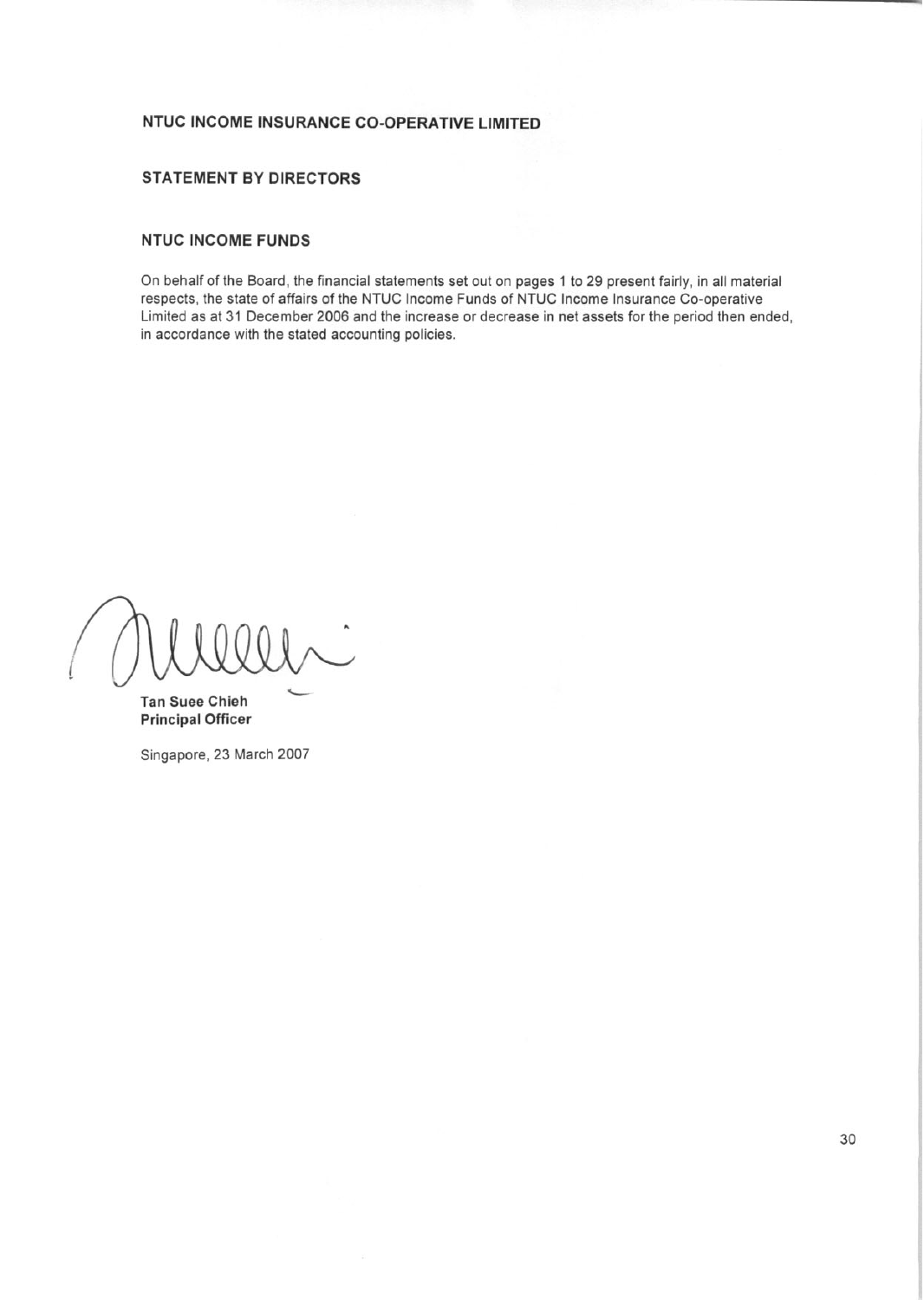

**KPMG** 16 Raffles Quay #22-00 Hong Leong Building Singapore 048581

Telephone +65 6213 3388 Fax +65 6225 2230 Internet www.kpmg.com.sq

#### AUDITORS' REPORT TO NTUC INCOME INSURANCE CO-OPERATIVE LIMITED

We have audited the financial statements of NTUC Income Funds of NTUC Income Insurance Cooperative (the "Co-operative") (set out on pages 1 to 29), which comprise the Balance Sheet as at 31 December 2006, Capital and Income Account for the period from 1 January 2006 (or date of commencement of the respective NTUC Income Funds, whichever is later) to 31 December 2006, and a summary of significant accounting policies and other explanatory notes, as set out on pages 19 to 29.

#### Directors' responsibility for the financial statements

The Co-operative's directors are responsible for the preparation and fair presentation of these financial statements in accordance with the stated accounting policies. This responsibility includes: designing, implementing and maintaining internal control relevant to the preparation and fair presentation of financial statements that are free from material misstatement, whether due to fraud or error; selecting and applying appropriate accounting policies; and making accounting estimates that are reasonable in the circumstances.

#### **Auditors' Responsibility**

Our responsibility is to express an opinion on these financial statements of NTUC Income Funds based on our audit. We conducted our audit in accordance with Singapore Standards on Auditing. Those standards require that we comply with ethical requirements and plan and perform the audit to obtain reasonable assurance whether the financial statements are free from material misstatement.

An audit involves performing procedures to obtain audit evidence about the amounts and disclosures in the financial statements. The procedures selected depend on the auditor's judgement, including the assessment of the risks of material misstatement of the financial statements, whether due to fraud or error. In making those risk assessments, the auditor considers internal control relevant to the entity's preparation and fair presentation of the financial statements in order to design audit procedures that are appropriate in the circumstances, but not for the purpose of expressing an opinion on the effectiveness of the entity's internal control. An audit also includes evaluating the appropriateness of accounting policies used and the reasonableness of accounting estimates made by the directors, as well as evaluating the overall presentation of the financial statements.

We believe that the audit evidence we have obtained is sufficient and appropriate to provide a basis for our audit opinion.